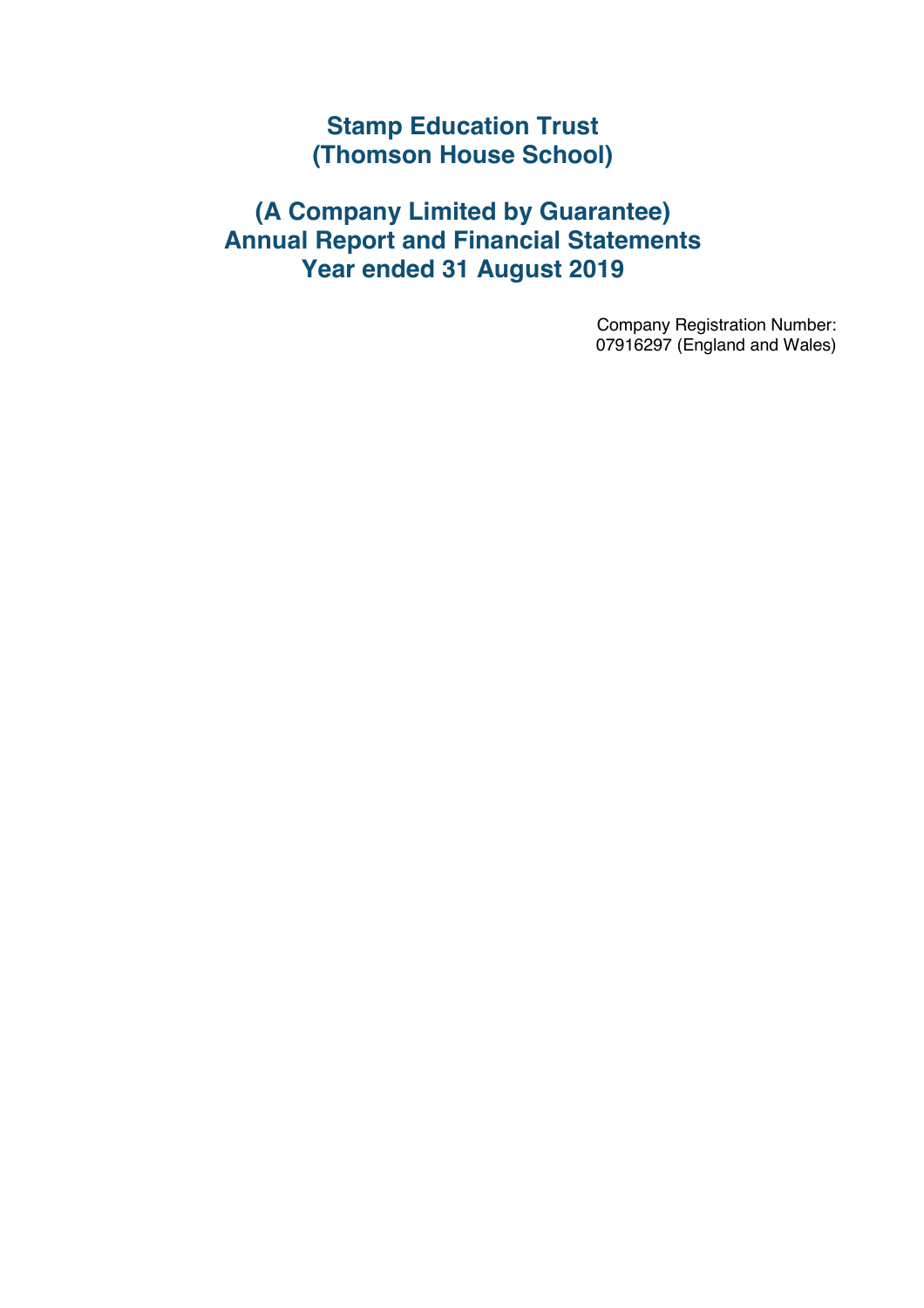|                                                                              | Page          |
|------------------------------------------------------------------------------|---------------|
| Reference and Administrative Details                                         | 1             |
| Trustees' Report                                                             | $\mathcal{P}$ |
| Governance Statement                                                         | 9             |
| Statement on Regularity, Propriety and Compliance                            | 13            |
| Statement of Trustees' Responsibilities                                      | 14            |
| Independent Auditor's Report on the Financial Statements                     | 15            |
| Independent Reporting Accountant's Report on Regularity                      | 18            |
| Statement of Financial Activities incorporating Income & Expenditure Account | 20            |
| <b>Balance Sheet</b>                                                         | 22            |
| <b>Statement of Cash Flows</b>                                               | 23            |
| Notes to the Financial Statements, incorporating:                            |               |
| <b>Statement of Accounting Policies</b>                                      | 24            |
| Other Notes to the Financial Statements                                      | 28            |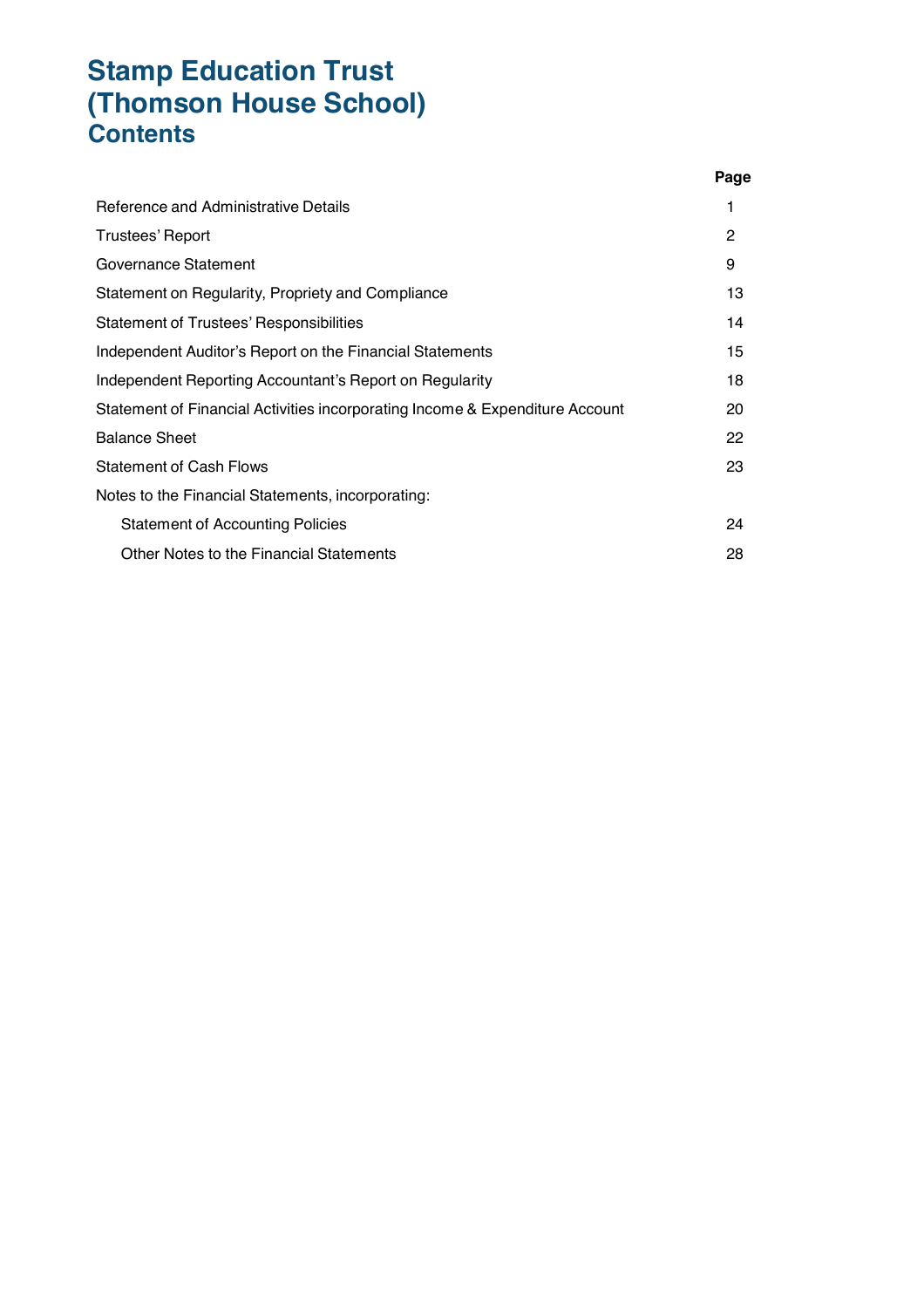# **Stamp Education Trust (Thomson House School) Reference and Administrative Details**

| <b>Members</b>                                      | Dr A C Parmley<br>Ms T. Moran<br>Mr M E D Rossetti<br>Mr N Tiffou                                                                                                                                                                                                                                                                             |
|-----------------------------------------------------|-----------------------------------------------------------------------------------------------------------------------------------------------------------------------------------------------------------------------------------------------------------------------------------------------------------------------------------------------|
| <b>Trustees</b>                                     | Mr S Bastian (Chair of Finance)<br>Mr R Harris<br>Mrs A Klein<br>Mrs F Lang<br>Mrs A Letch (Accounting Officer)<br>Mrs L. Moore (resigned 2/7/19)<br>Ms T. Moran (resigned 2/7/19)<br>Mrs S. Rossetti (returned 27/2/19)<br>Mr W Scrimshaw<br>Mrs M J Shaw (Chair of Governors from 2/7/2019)<br>Mr N Tiffou (Chair of Governors to 2/7/2019) |
| <b>Company Secretary</b>                            | Ms R Richards                                                                                                                                                                                                                                                                                                                                 |
| Senior Management Team:<br>Headteacher<br>$\bullet$ | Mrs A Letch (Accounting Officer)                                                                                                                                                                                                                                                                                                              |
| Company name                                        | <b>Stamp Education Trust</b>                                                                                                                                                                                                                                                                                                                  |
| Principal and Registered Office                     | <b>Thomson House School</b><br><b>Vernon Road</b><br>London<br><b>SW14 8NH</b>                                                                                                                                                                                                                                                                |
| <b>Company Registration Number</b>                  | 07916297 (England and Wales)                                                                                                                                                                                                                                                                                                                  |
| <b>Independent Auditor</b>                          | <b>Mazars LLP</b><br><b>Times House</b><br><b>Throwley Way</b><br>Sutton<br>Surrey<br>SM1 4JQ                                                                                                                                                                                                                                                 |
| <b>Bankers</b>                                      | Lloyds Bank                                                                                                                                                                                                                                                                                                                                   |
| Solicitors                                          | Jones Day                                                                                                                                                                                                                                                                                                                                     |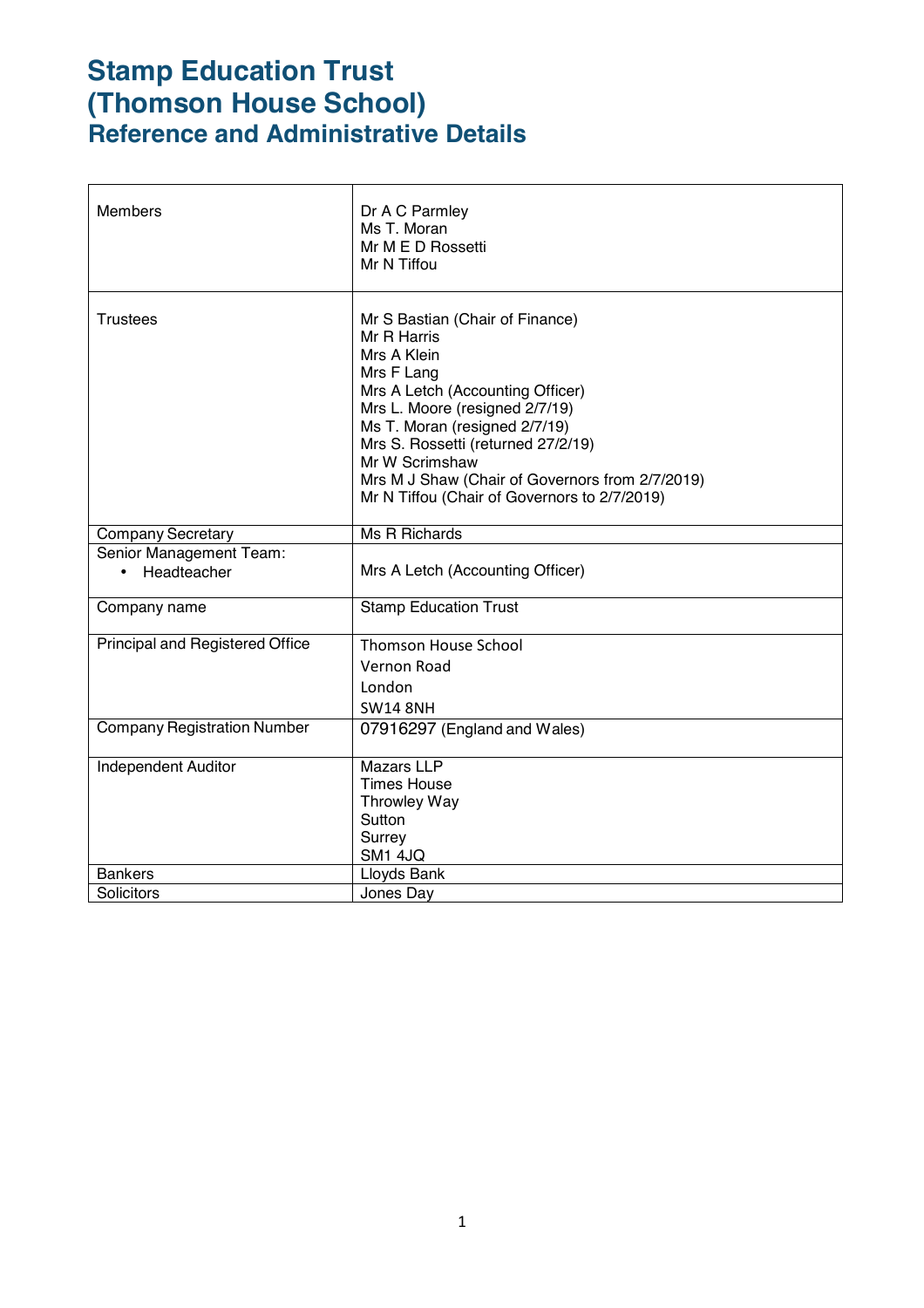# **Stamp Education Trust (Thomson House School) Trustees' Report**

The trustees present their annual report together with the financial statements and auditor's report of the Trust for the year ended 31 August 2019. The annual report serves the purposes of both a trustees' report, and a directors' report under company law.

The financial statements have been prepared in accordance with the accounting policies set out in the notes to the financial statements and comply with the company's Memorandum and Articles of Association, applicable laws and Accounting and reporting by Charities: Statement of Recommended Practice applicable to charities preparing their accounts in accordance with the Financial Reporting Standard applicable in the UK and Republic of Ireland (FRS 102).

The academy trust operates an academy for pupils aged 4 to 11 serving a catchment area in Mortlake. It has a pupil capacity of 372and had a roll of 311 (2018 Census) in the school census in January 2019.

### **Structure, Governance and Management**

#### **Constitution**

The academy trust is a company limited by guarantee and an exempt charity. The Trust's memorandum and articles of association are the primary governing documents of the academy trust. The academy trust was incorporated on 3 January 2013 in the name of Stamp Education Trust, and Thomson House School first commenced as an academy on 1 September 2013. The academy trust has entered into a funding agreement with the Department of Education which provides the framework within which the academy must operate.

Stamp Education Trust trades under the name Thomson House School.

The trustees of Stamp Education Trust are also the directors of the Trust for the purposes of company law. The Trust is known as Stamp Education Trust.

Details of the trustees who served during the year are included in the Reference and Administrative Details on page 1.

#### **Members' Liability**

Each member of the Trust undertakes to contribute to the assets of the Trust in the event of it being wound up while they are a member, or within one year after they cease to be a member, such amount as may be required, not exceeding £10, for the debts and liabilities contracted before they ceased to be a member.

#### **Trustees' Indemnities**

In accordance with the Articles of Association, subject to the provisions of the Companies Act 2006 and Article 6.3 every Trustee or other officer or auditor of the Company and every member of any Local Governing Body and/or Advisory Body (in so far as necessary) shall be indemnified out of the assets of the Company against any liability incurred by him in that capacity in defending any proceedings, whether civil or criminal, in which judgment is given in favour or in which he is acquitted or in connection with any application in which relief is granted to him by the court from liability for negligence, default, breach of duty or breach of trust in relation to the affairs of the Company

#### **Method of Recruitment and Appointment or Election of Trustees**

The articles of association require the members of the Trust to appoint at least three trustees to be responsible for the statutory and constitutional affairs of the Trust and the management of the academy trust. The articles of association require that the members of the academy trust shall comprise:

- a) The signatories of the Memorandum;
- b) One person appointed by the Secretary of State, in the event that the Secretary of State appoints a person for that purpose; and
- c) The Chairperson of the Governors.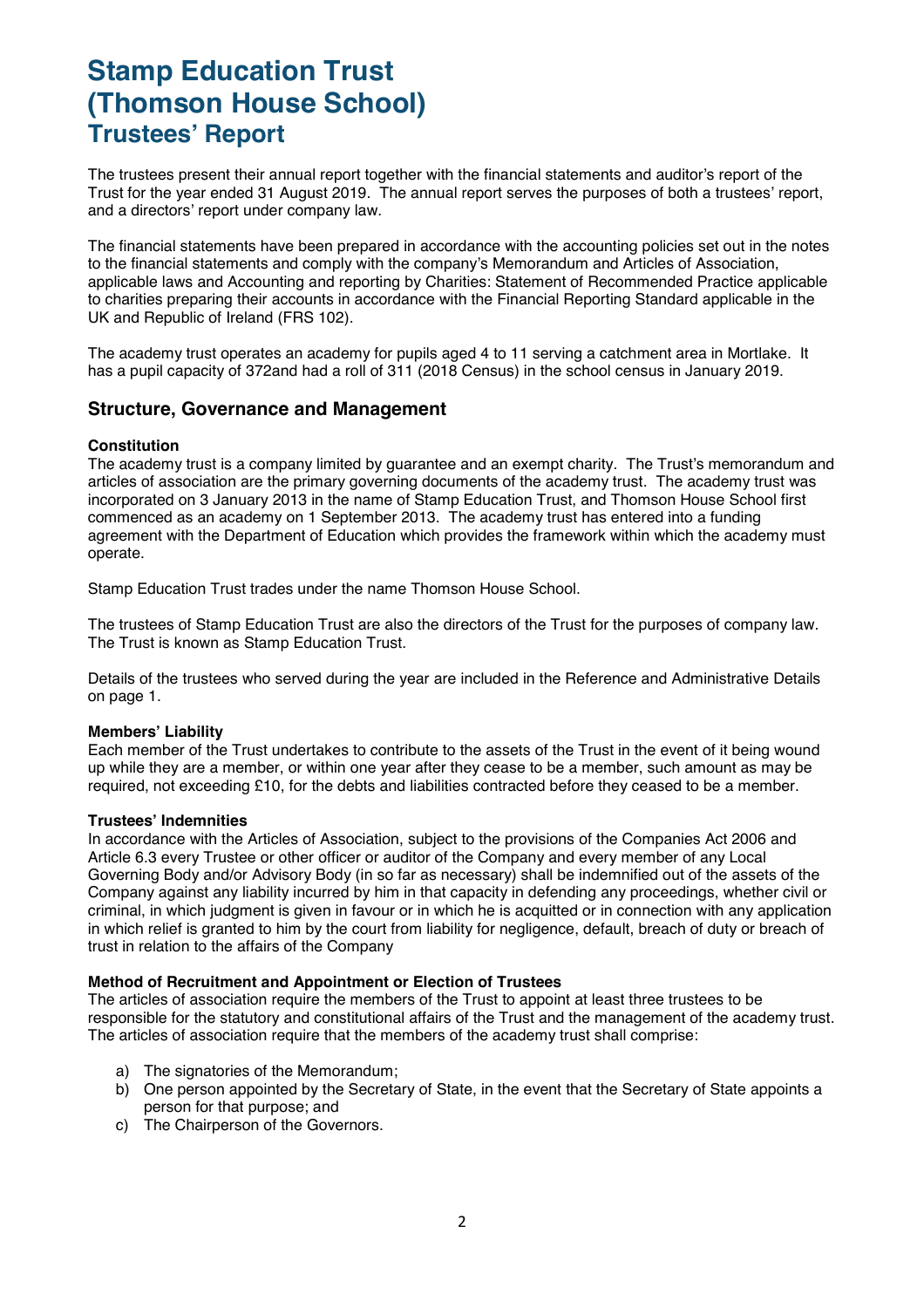### **Stamp Education Trust (Thomson House School) Trustees' Report (continued)**

When required, new trustees are recruited by the Members apart from the Parent Governors, who are elected by the parent body.

The Secretary of State for Education may appoint Trustees in certain circumstances; no such appointments were made in the year under review.

The term of office for any trustee shall be 4 years, save that this time limit shall not apply to either the Headteacher or any additional staff trustees. Subject to remaining eligible to be a particular type of trustee, any Trustee may be re-appointed or re-elected.

A trustee shall cease to hold office if he/she resigns his/her office by notice to the academy.

A trustee shall cease to hold office if he is removed by the person or persons who appointed him/her. The Article does not apply in respect of a Parent trustee.

#### **Policies and Procedures Adopted for the Induction and Training of Trustees**

Trustees are provided with copies of all essential documentation needed to undertake their role, including the memorandum and articles of association, Academies Financial Handbook and Academy Trust's Funding Agreement.

A Trustee Handbook with key information is available for all Trustees. This includes such aspects as:

- the structure of the academy and the relationship with the board of trustees
- a statement of values and expectations
- key elements of effective governance and the link to the Ofsted Handbook
- the committee structure of the board of trustees
- a brief description of the role of the chair and the role of the clerk/company secretary
- terms of reference for committees

The board of trustees subscribes to governor training provision from the Local Authority Governor Support Services and in-house training is organised as and when required. Trustees are informed of external training opportunities.

New Trustees are mentored by existing Trustees.

#### **Organisational Structure**

The board of trustees of Stamp Education Trust is constituted under the memorandum and articles of association. The board of trustees is responsible for ensuring high standards of corporate governance are maintained.

The Trustees are responsible for the strategic direction of the Academy Trust, setting policy and agreeing the annual budget. Trustees are also responsible for monitoring the work of the Academy and ensuring the objectives of the academy are achieved.

In addition to the full board of trustees' meetings, Stamp Education Trust has a committee structure: the main committees are Education, Finance, Fundraising and Pay. A new committee has been set up for 2019-20 to review Premises matters which had previously sat within the Finance & General Purposes Committee. Fundraising has been amalgamated into the Finance Committee.

The Governing Body is responsible for developing a three-year strategic development plan, annual school development plan and financial budget, setting general policy and making major decisions about the direction of the school. The Governors are responsible for monitoring the performance of the Headteacher.

The committees are responsible for carrying out the work of the Governing Body and making recommendations to the Full Governing Body on matters of strategic importance.

The Headteacher is required to provide strategic leadership and management of the Academy on a daily basis. During this academic year she has been assisted by three Deputy Head teachers and a business manager. These staff members comprise the Senior Leadership Team.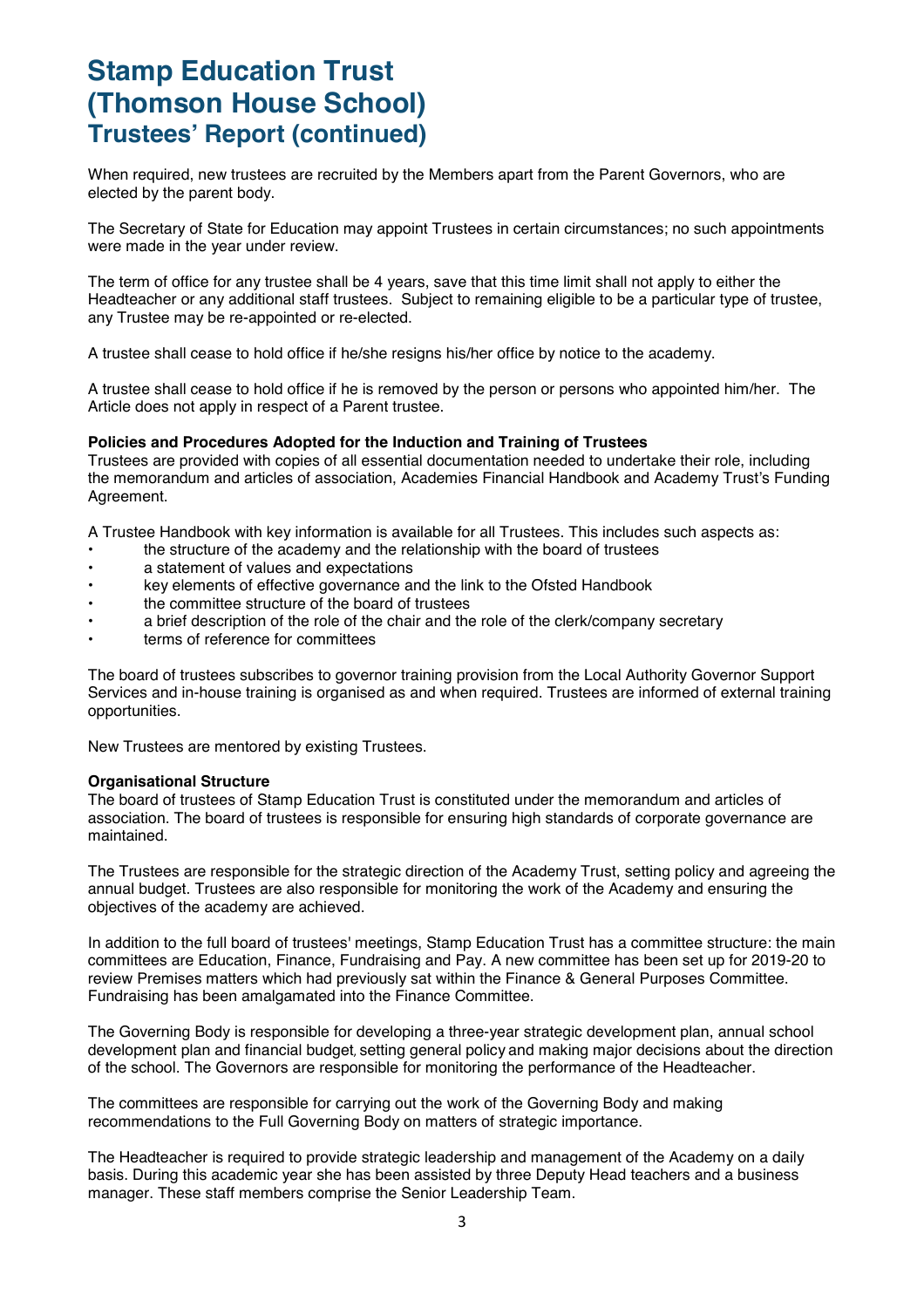The Headteacher is the 'Accounting Officer' of Stamp Education Trust.

#### **Arrangements for setting pay and remuneration of key management personnel**

The pay for the Headteacher and the Senior Leadership team is determined by the Governor's pay committee with reference to the Whole School Pay Policy. Governors have determined pay scales for all Leadership positions and benchmarking is carried out on a regular basis to ensure that the pay scales are appropriate.

#### **Related Parties and other Connected Charities and Organisations**

There was no related party transactions during this financial year.

### **Objectives and Activities**

#### **Objects and Aims**

Stamp Education has through its first school, Thomson House cultivated the habits and arts of excellence and wellbeing, so that its pupils may flourish, achieving academic success and leading fulfilling lives. To achieve this Thomson House anchors its curriculum on three fundamental qualities: curiosity, kindness and courage.

With smaller class sizes, a rigorous curriculum, a broad out-of class offer, innovative teaching and a strong community focus, it combines the best traditions of the independent sector with those of the state primaries in Richmond.

Stamp Education wishes to open further schools that will be some of the most respected and admired schools within their communities; not only because the children will make excellent academic progress but also because they will develop the curiosity, self-belief and courage to seize opportunities as well as the heart and insight to do good to those around them.

#### **Objectives, Strategies and Activities**

Stamp Education Trust was heavily oversubscribed for its intake in September 2019.

During this year, work was completed on a kitchen extension at the Sheen Lane address to enable meals to be cooked on both sites. The project was completed in December 2018 and had the desired impact. Refurbishment work was carried out to Vernon Road involving new washrooms for the children, an improved secure layout of the school/ visitor entrance, SLT Office and the creation of intervention rooms.

The School Development plan for 2018 – 19 focused on fostering excellence in all aspects of the curriculum and co-curricular activities, with a focus on STEM and Art. It aimed to develop leadership capacity through new Deputy Head's in post and develop community links and strong parental engagement. Safety of pupils and the local community were also a focus.

#### **Public Benefit**

The activities undertaken to further the academy trust's purposes for the public benefit are:

- Stamp Education Trust has provided education to all registered students:
- Partnerships with local primary schools have been established and maintained in order to raise standards of education and care within the local community; and
- Community facilities have been provided through the use of school building.
- Commissioning of a study as to how to make the local area safer for pedestrians

The Trustees have complied with their duty to have due regard to the guidance on public benefit published by the Charity Commission in exercising their powers or duties.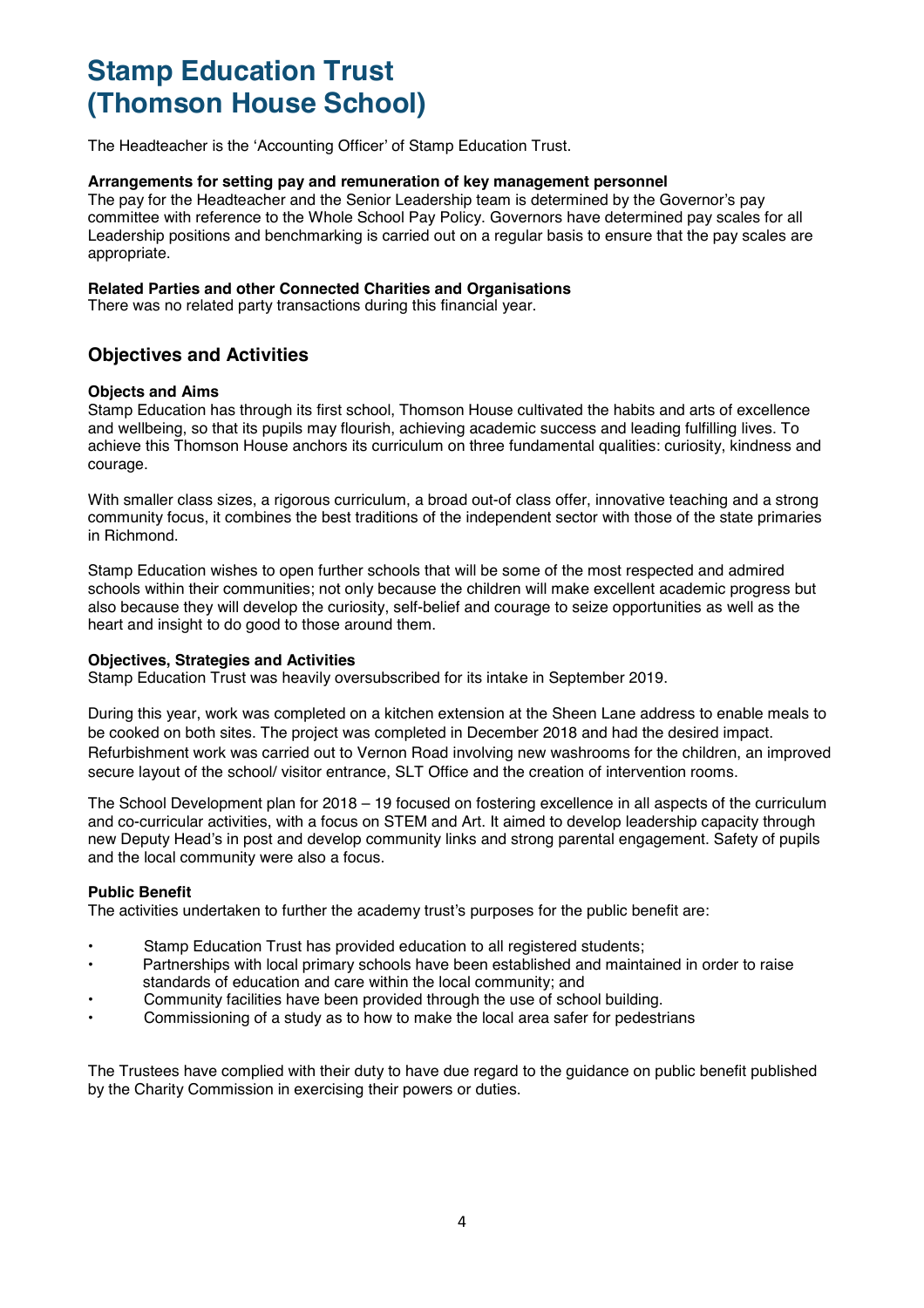### **Trustees' Report (continued)**

#### **Strategic Report**

#### **Achievements and Performance**

Children at Thomson House School are happy, safe, well behaved and achieve highly.

Achievement in this school is outstanding because given different starting points all pupils have made substantial and sustained progress. Attainment in YR 2018-19 was very high with 91% achieving GLD. Progress has continued strongly in Y1 with 94% of Y1 children attaining the expected level in the phonics screening check (June 2018). In Y2, 94% achieved the expected standard in Reading (39% at greater depth); 83% achieved the expected standard in Writing (31% at greater depth); 89% achieved the expected standard in Maths (29% at greater depth); 98% of pupils achieved the expected standard in Science. As a result of high expectations, close tracking, efficient monitoring and effective interventions, we know that different groups are well catered for.

#### **Key Performance Indicators**

- ON ROLL: 311 (Autumn 2018 census)
- ATTENDANCE: 2018-19 was 97.27%
- The school generated £1,872,920 of income
- All building projects were completed on time and on budget
- All staff positions were filled

The Trustees regularly review Stamp Education Trust's actual income and expenditure against the authorised budget. Changes to the budget to reflect new information with regard to income or expenditure are approved in line with the authorisation limits established in the Stamp Education Financial Regulations.

Ratio analysis and benchmarking is performed annually to ensure that the Academy is applying its resources efficiently and effectively to achieve the best possible educational outcomes.

#### **Going Concern**

After making appropriate enquiries, the board of trustees has a reasonable expectation that the academy trust has adequate resources to continue in operational existence for the foreseeable future. For this reason it continues to adopt the going concern basis in preparing the financial statements. Further details regarding the adoption of the going concern basis can be found in the Statement of Accounting Policies.

#### **Financial Review**

The majority of Stamp Education Trusts income is derived from the Education and Skills Funding Agency (ESFA), an agent of the Department for Education (DfE), in the form of recurrent grants, the use of which is limited to specific purposes. The grants received from the ESFA during the year ended 31 August 2019 and the associated expenditure are shown as restricted funds in the Statement of Financial Activities.

The Academy Trust also received grants for fixed assets from the DfE and these are shown in the Statement of Financial Activities as restricted income in the Fixed Asset fund. The Restricted Asset fund balance is reduced by annual depreciation charges over the useful life of the assets concerned, as defined in the Academy Trusts accountancy policies.

The trust generated significant additional funds through catering (excluding UIFSM income), the letting of school premises and donations from parents both directly and through the PTA. During 2018-19 the unrestricted income was £316,583. These funds are used to provide school meals to all children and to enrich the education of the children through the provision of additional educational resources and services that could not be funded through the schools delegated funding.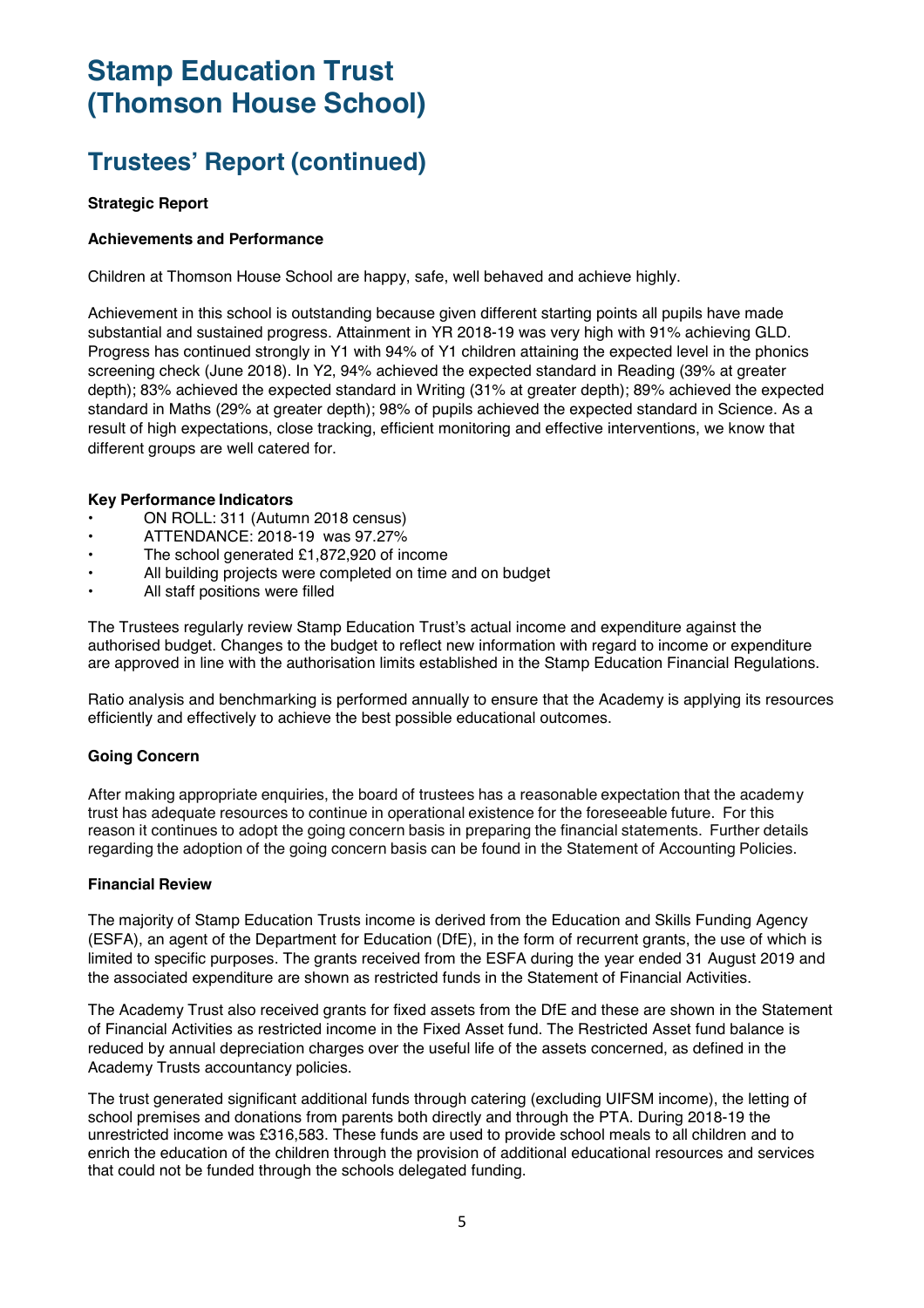### **Stamp Education Trust (Thomson House School) Trustees' Report (continued)**

During the year ended 31st August 2019 total revenue expenditure was £1,891,020 (excluding restricted fixed assets) of which £1,389,989 was covered by recurrent grant funding from the DFE and Local Authority. Income for the year totalled £1,771,965 (excluding restricted fixed asset funds). The excess of expenditure over income for the year (excluding restricted fixed asset funds and actuarial gains) was £119,955. At 31st August 2019 the net book value of fixed assets was £7,140,781 and movements in tangible fixed assets are shown in note 12 in the financial statements. The assets were used exclusively for providing education and the associated support services to the pupils of Thomson House School.

#### **Reserves Policy**

The Trustees review the reserves levels termly as set out in the Thomson House School Reserves Policy. The review encompasses the nature of income and expenditure streams and the need to match income with commitments and the nature of the reserves. The level of reserves will be kept under review and is necessary to provide sufficient working capital to cover delays between spending and the receipt of grant and to provide a cushion to deal with unexpected emergencies. Once the school has all year groups in place (2019-20), the Trustees will keep reserves to between 5% and 8% of income.

The net current assets are currently £456,208. The school has 26-28 children in a class and consequently receives significantly less funding than it would if the pupil admission number was 30 per class. To date the school has received sufficient funds to provide an outstanding education for its children. The school increased pupil numbers in Reception to 28 pupils per class from September 2018 in order to increase the amount of income it receives. Governors have agreed to monitor carefully the effect of increased numbers on the site and the immediate vicinity.

If the funding received by the school from the Government drops from its current level then there is a risk that the school will need to increase the number of pupils in a class to maintain financial stability.

#### **Investment Policy**

Within the Thomson House School investment policy, the Trustees agree all investments made by the school are in line with the Charity Commission guidance. Investments are currently restricted to deposit accounts held with UK banks.

#### **Principal Risks and Uncertainties**

The Academy Trust has a formal risk management process in place to identify and assess all risks associated with the organisation; this enables the instigation of risk mitigation strategies. A Risk Register is in place which is subject to regular review and made available to all staff. The Headteacher, School Business Manager and Trustees are involved in the preparation of the Risk Register, overseen by the Finance committee. All members of staff are aware of the risk management policy and the controls in place to limit exposure to risk. The Risk Register identifies the types of risk the Academy Trust might encounter and rates the risks in terms of likelihood and impact. This ensures that the most significant risks are highlighted, appropriate strategies to be implemented and the allocation of resources.

As the majority of the Academy Trust's funding is derived from the ESFA, via the Department for Education, the Trustees consider this element of funding to be reasonably secure. The most significant risks relating to this income result from changing government policy on school funding, the effect of increasing contribution rates for stakeholder pensions, the recently announced shortfall in Teachers' Pensions and NI rebate deletion, and the effect of changing pupil numbers. The Trustees have laid out their strategies for dealing with these risks within the Academy Trust's risk register.

The Trust has adopted a policy whereby risks are monitored on a likelihood and impact basis. As such, the key risks facing the Trust are detailed below. The education sector is one in which there is constant change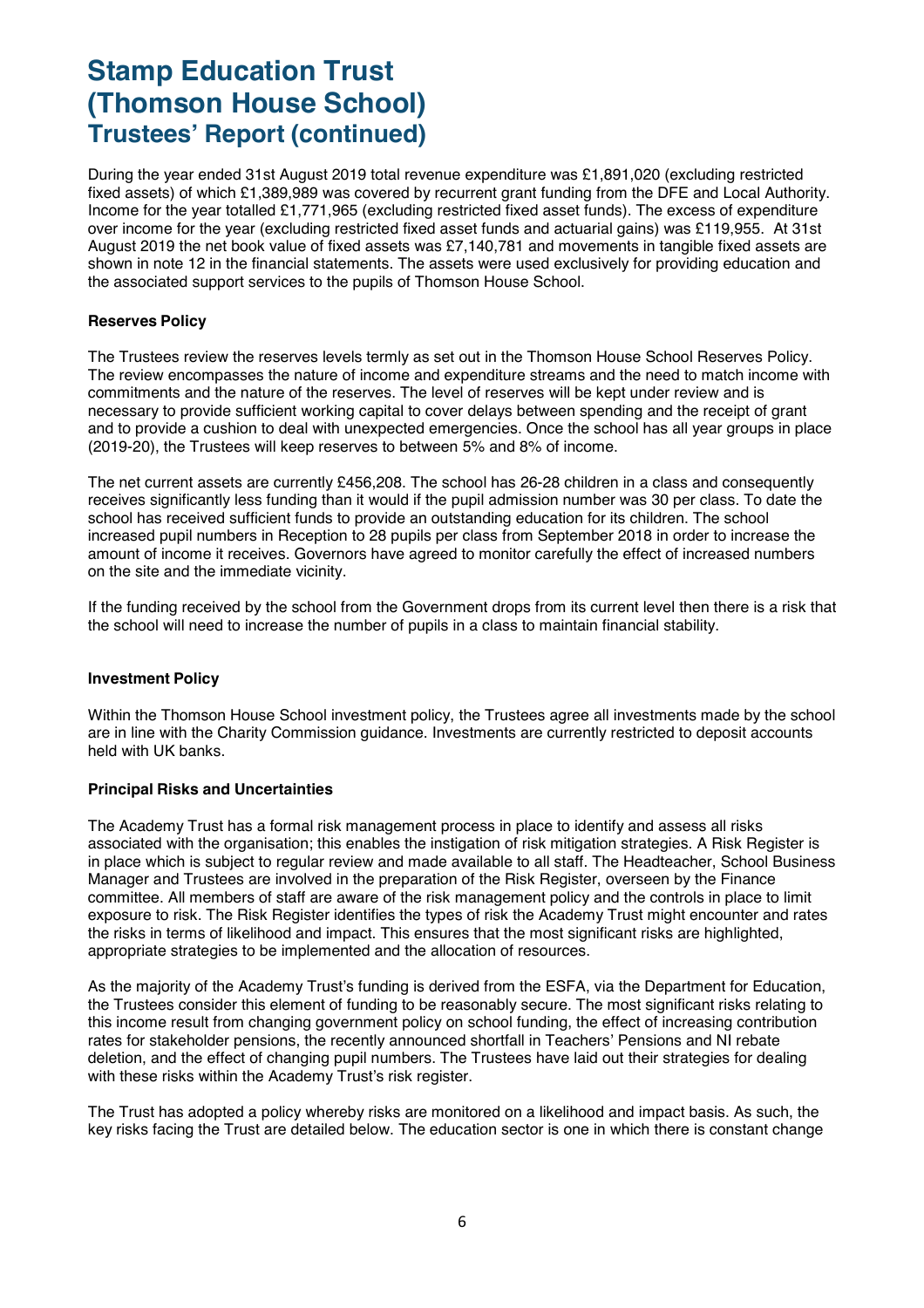### **Stamp Education Trust (Thomson House School) Trustees' Report (continued)**

and therefore there is continual need to identify and address risks and uncertainty. The responsibility to identify and react to risk rests with the Trustees and Senior Leadership Team.

The school has no outside space at its Vernon Road site. The school currently uses Mortlake Green for playspace. For PE, the school is making use of the Mortlake Brewery site. It is unclear as to how long this facility will be available for. Trustees and Local Councillors are aware of these issues that have impact on the health and wellbeing of the pupils at Thomson House School.

The academies risk register also considered the operations and reputational risks involved in the running of the school within the risk register. Whilst it has been identified that the likely occurrence of these risks are low, it is also accepted that the impact if they were to occur is potentially high, therefore the trusts seek professional advice whenever necessary to mitigate against these risks.

The Trustees' view on the impact of Brexit is limited at this stage due to the recent political uncertainty. Areas that have been reviewed:

- School meals: ISS Mediclean supply meals to THS and have assured the school that any disruptions to the supply chain have been considered and plans are in place.
- Pupil Numbers: Lower migration may impact school numbers, but currently the school is oversubscribed and numbers will continue to be monitored.
- Staffing: current personnel with EU (non-UK) passports have settled status and should not be impacted by the UK leaving the EU.

#### **Financial Instruments**

#### **Credit Risk**

The trust has no bad debts and therefore considers its credit risk to be low.

#### **Cash flow and liquidity**

The school has sufficient reserves to ensure that there is a low risk to its operations being impacted from poor cash flow

### **Plans for Future Periods**

Stamp Education Ltd is currently operating as a single academy trust. Trustees are looking at the options and benefits of having other schools join the trust.

In 2019-20, the School plans to make repairs to the roof and external areas at Vernon Road. The School is applying again for funding for these works from the Condition Improvement Fund.

#### **Funds Held as Custodian Trustee on Behalf of others**

Neither the Academy Trust nor any of its Trustees act as a custodian trustee.

#### **Equal Opportunities and Disabled persons policies (Equalities Policy)**

The Academy Trust's policy on equal opportunities outlines the commitment of the staff and Governors of Stamp Education Trust to ensure that equality of opportunity is available to all members of the Trust community. For our Trust this means, not simply treating everybody the same but, understanding and tackling the different barriers which could lead to unequal outcomes for different groups of students in the School. It also means celebrating and valuing the equal opportunity achievements and strengths of all members of the School community. These include: -

- **Students**
- Teaching staff
- Support staff
- Parents/carers
- Community governors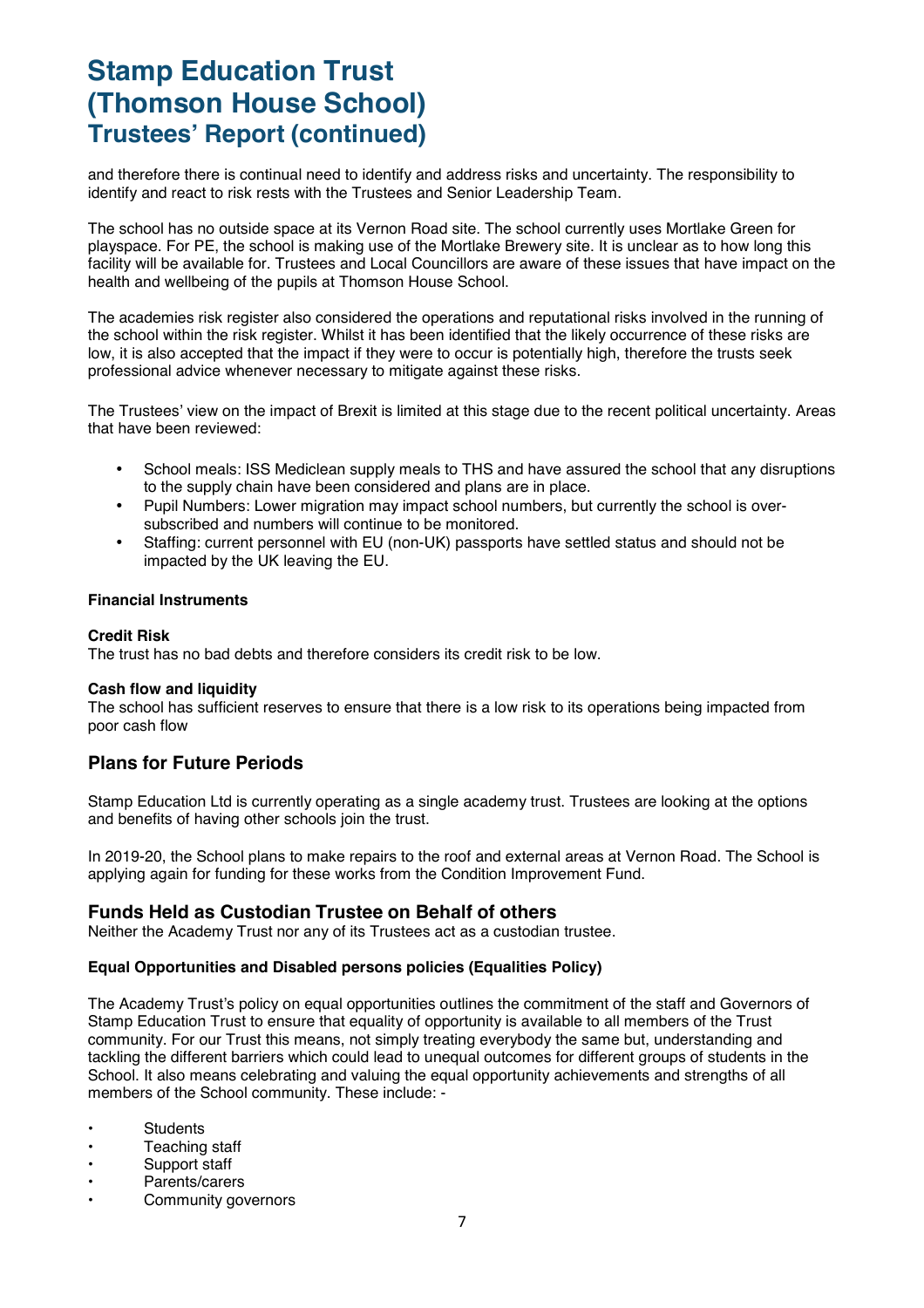### **Trustees' Report (continued)**

- Multi-agency staff linked to the Trust
- Visitors to the Trust and academies
- Students on placement

The trustees believe that equality at the Trust should permeate all aspects of Trust life and is the responsibility of every member of the Trust and wider community. Every member of the Trust community should feel safe, secure, valued and of equal worth.

At Stamp Education Trust, equality is a key principle for treating all people the same irrespective of their gender, ethnicity, disability, religious beliefs, sexual orientations, age or any other recognised area of discrimination.

Stamp Education Trust is an Equal Opportunities Employer and is committed to the employment of people with disabilities and guarantees an interview for those who meet minimum selection criteria. Stamp Education Trust provides training and development for all its employees, including people with disabilities, tailored where appropriate, to ensure they have the opportunity to achieve their potential. If a Stamp Education Trust employee becomes disabled while in our employment, Academy Trust will do its best to retain them, including consulting them about their requirements, making reasonable and appropriate adjustments, and providing alternative suitable provisions.

### **Auditor**

Insofar as the trustees are aware:

- there is no relevant audit information of which the Trust's auditor is unaware
- The trustees have taken all steps that they ought to have taken to make themselves aware of any relevant audit information and to establish that the auditor is aware of that information.

The Trustees' report, incorporating a strategic report, was approved by order of the board of trustees, as the company directors, on 20 December 2019 and signed on the board's behalf by:

 $M, N$ 

**Mr Nicolas Tiffou Trustee**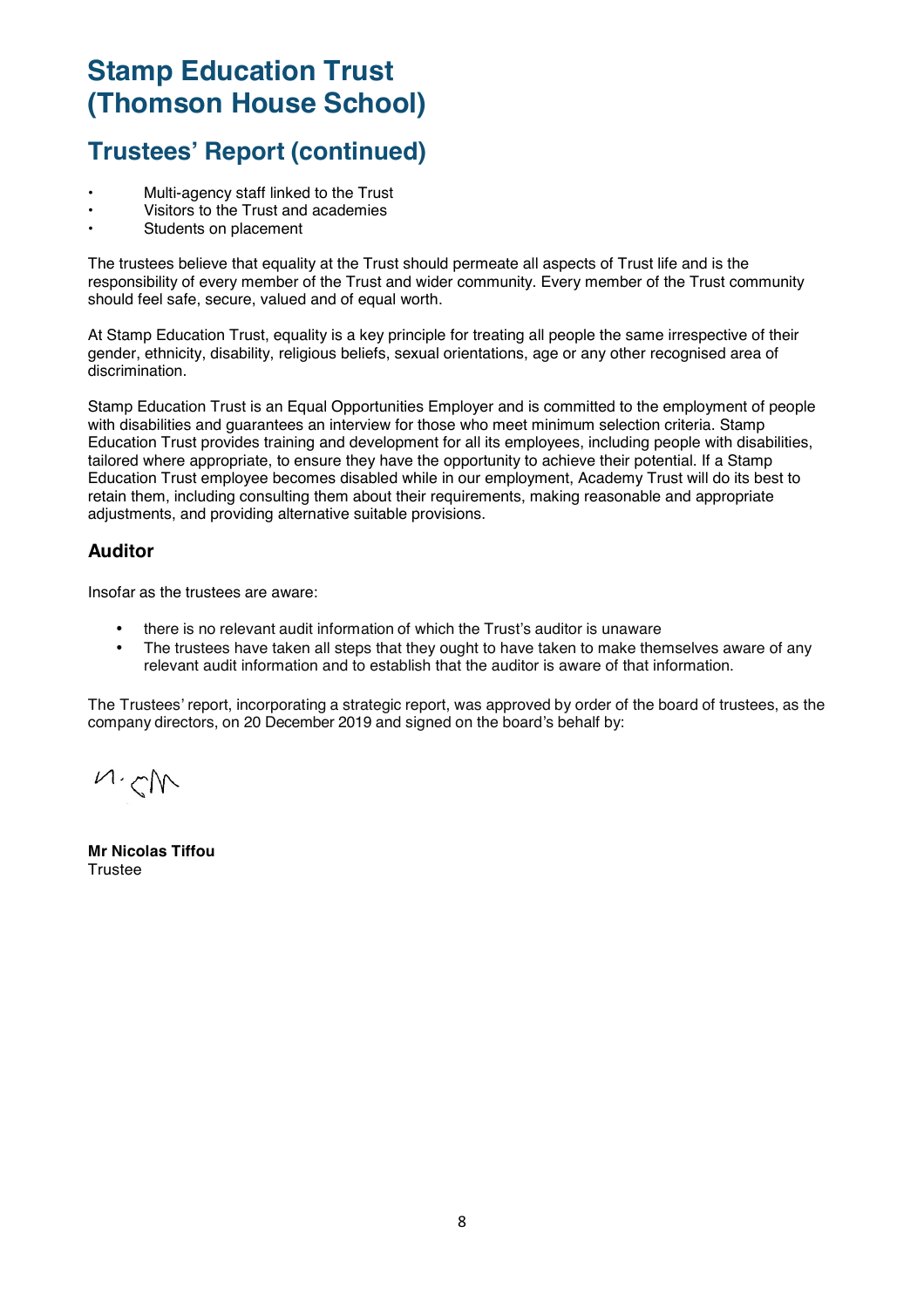### **Stamp Education Trust (Thomson House School) Governance Statement**

### **Scope of Responsibility**

As trustees we acknowledge we have overall responsibility for ensuring that Stamp Education Academy Trust has an effective and appropriate system of control, financial and otherwise. However, such a system is designed to manage rather than eliminate the risk of failure to achieve business objectives, and can provide only reasonable and not absolute assurance against material misstatement or loss.

The board of trustees has delegated the day-to-day responsibility to the Headteacher**,** as accounting officer, for ensuring financial controls conform with the requirements of both propriety and good financial management and in accordance with the requirements and responsibilities assigned to it in the funding agreement between Stamp Education Academy Trust and the Secretary of State for Education. They are also responsible for reporting to the board of trustees any material weaknesses or breakdowns in internal control.

### **Governance**

The information on governance included here supplements that described in the Trustees' Report and in the Statement of Trustees' Responsibilities. The board of trustees has formally met four times during the year. Attendance during the year 2018-19 at meetings of the board of trustees was as follows:

| <b>Trustee</b>                                     | <b>Meetings attended</b> | Out of a possible |
|----------------------------------------------------|--------------------------|-------------------|
| Mr S Bastian (Chair of Finance)                    |                          |                   |
| Mr R Harris                                        |                          |                   |
| Mrs A Klein                                        |                          |                   |
| Ms F. Lang                                         |                          |                   |
| Mrs A Letch (Accounting Officer)                   |                          |                   |
| Mrs L Moore                                        |                          |                   |
| Mrs T A Moran (Vice Chair to Summer)               |                          |                   |
| Mrs S Rossetti (Vice Chair from Summer 2019)       |                          |                   |
| Mr W Scrimshaw                                     |                          |                   |
| Mrs M J Shaw (Chair of Governors from Summer 2019) |                          |                   |
| Mr N Tiffou (Chair of Governors to Summer)         |                          |                   |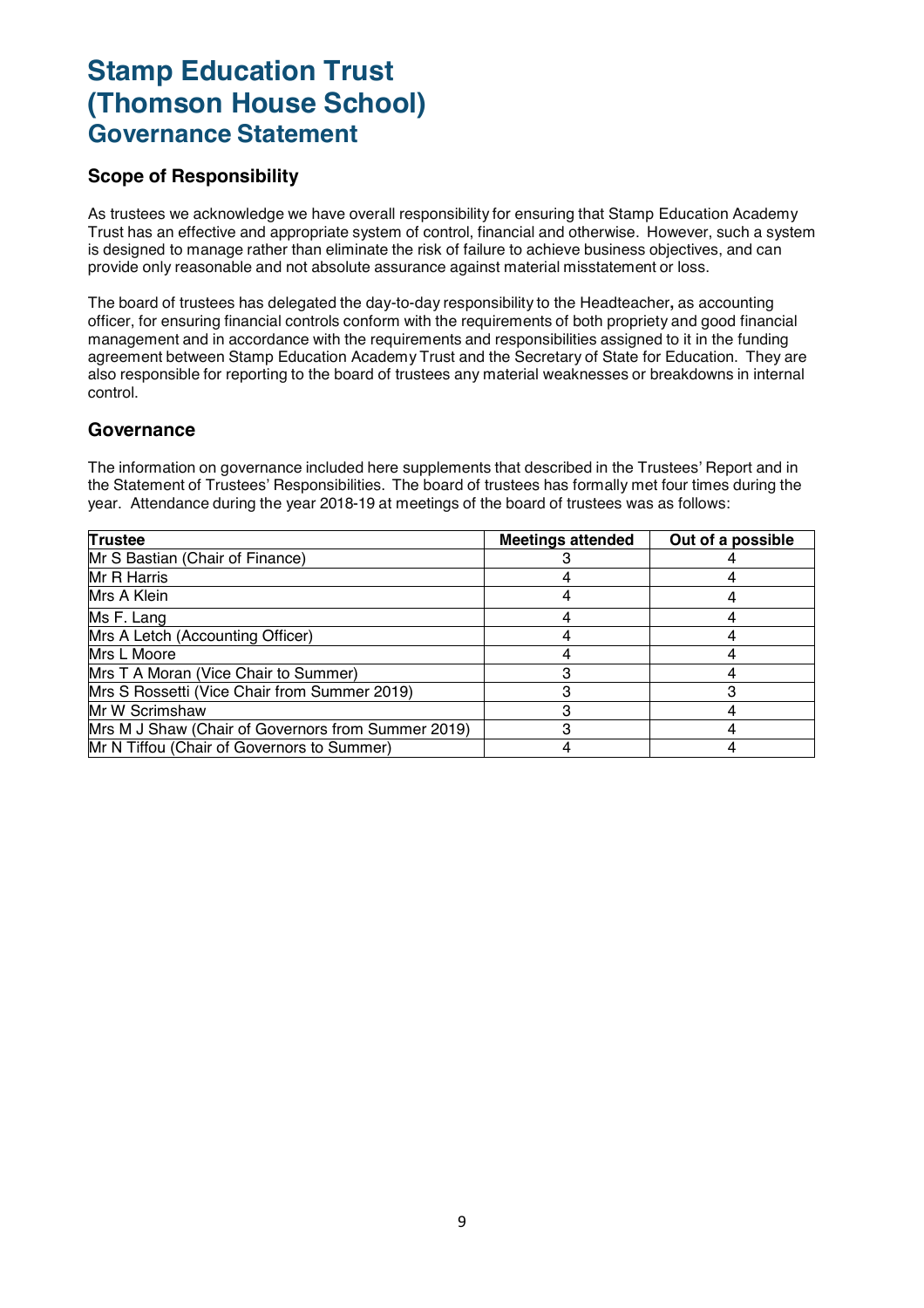# **Stamp Education Trust (Thomson House School) Governance Statement (continued)**

This Finance and General Purposes Committee provides an opportunity for detailed discussion and consideration of financial and property matters, with regular reporting to the full board of trustees. It is given delegated authority for most financial decision-making, but the full board of trustees as a whole remains accountable and must still remain actively engaged in financial and premises matters.

Benefits of the Finance and General Purposes committee include:

- Helping to prevent fraud by ensuring that all tasks associated with the finance function are not performed by one person without supervision from others (segregation of duties).
- Allowing the Full Governing Body meetings to focus on a wider range of issues, as detailed financial and property discussions can take place within the sub-committee.
- Enabling more democratic control of the organisation's finances and estate.
- Spreading the burden of financial management, thereby also potentially improving its quality.
- Helping train new committee members in financial related matters.

Matters discussed during the year to 31 August 2019 include:

- Full review of finance and premises policies
- Agreement of financial regulations and scheme of delegation
- Regular review of the current financial position
- Review of long term (3 year) financial position
- Assurance work on health and safety matters
- Investigations into furthering the trusts charitable aim through community involvement
- Review of internal audit reports
- Review of capital grants received in year for the improvement of the estate
- Consideration of the schools assets and fulfilment of the Trusts charitable obligations to maximise the benefit of those assets with regard to asset disposal and reinvestment
	- Recognition of the need to create a new Premises Committee to look at Health & Safety and the issues arising from a split site with limited outside space.

Attendance at Finance and General Purposes Committee meetings in the year was as follows:

| Trustee                          | <b>Meetings attended</b> | Out of a possible |
|----------------------------------|--------------------------|-------------------|
|                                  |                          |                   |
| Mr S Bastian (Chair of Finance)  |                          |                   |
| Mrs A Letch (Accounting Officer) |                          |                   |
| Ms M Shaw                        |                          |                   |
| Mr R Harris                      |                          |                   |
| Mr W Scrimshaw                   |                          |                   |
| Mr N Tiffou                      |                          |                   |

### **Review of Value for Money**

As accounting officer the Headteacher has responsibility for ensuring that the academy trust delivers good value in the use of public resources. The accounting officer understands that value for money refers to the educational and wider societal outcomes achieved in return for the taxpayer resources received.

The accounting officer considers how the trust's use of its resources has provided good value for money during each academic year, and reports to the board of trustees where value for money can be improved, including the use of benchmarking data where appropriate. The accounting officer for the academy trust has delivered improved value for money during the year by:

• The School makes its premises available to community groups and local companies for lettings. This is an area that the school is actively pursuing in order to ensure that value for money is achieved from the premises. The school has let out its premises at Vernon Road, but this is more limited now that the school is operating at full capacity.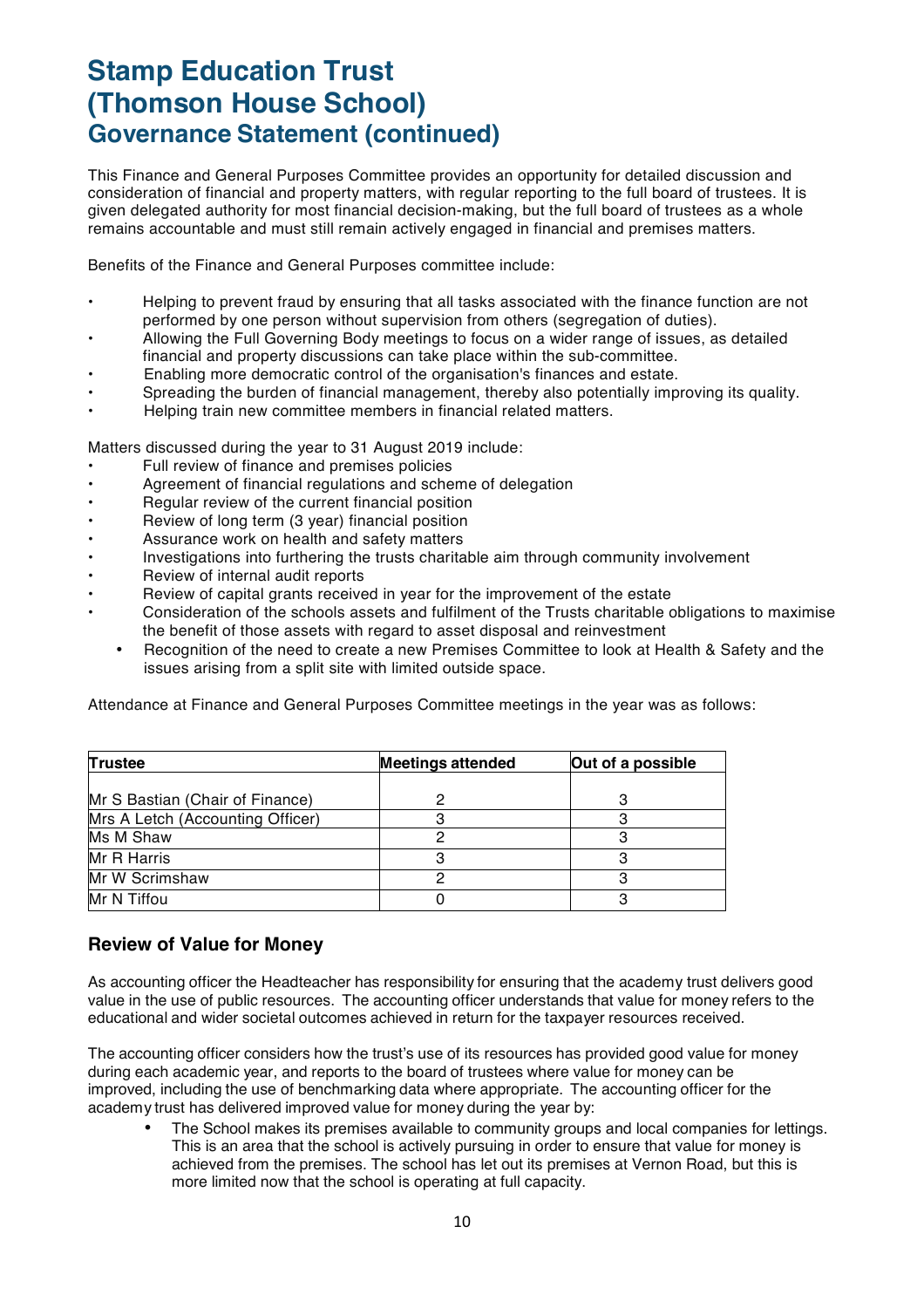## **Stamp Education Trust (Thomson House School) Governance Statement (continued)**

The school has an 'Enrichment Fund' that parents are able to make regular donations to in order to provide for the school to run additional activities and workshops to further enhance the children's love of learning.

• The Business Manager has been influential in driving down costs through better procurement and negotiation throughout 2018-19. Contracts are regularly reviewed to ensure that they are still fit for purpose and best value for the school.

### **The Purpose of the System of Internal Control**

The system of internal control is designed to manage risk to a reasonable level rather than to eliminate all risk of failure to achieve policies, aims and objectives. It can, therefore, only provide reasonable and not absolute assurance of effectiveness. The system of internal control is based on an on-going process designed to identify and prioritise the risks to the achievement of academy trust policies, aims and objectives, to evaluate the likelihood of those risks being realised and the impact should they be realised, and to manage them efficiently, effectively and economically. The system of internal control has been in place in Stamp Education Academy Trust for the year ended 31 August 2019 and up to the date of approval of the annual report and financial statements.

### **Capacity to Handle Risk**

The board of trustees has reviewed the key risks to which the academy trust is exposed together with the operating, financial and compliance controls that have been implemented to mitigate those risks. The board of trustees is of the view that there is a formal on-going process for identifying, evaluating and managing the academy trust's significant risks that has been in place for the year ended 31 August 2019 and up to the date of approval of the annual report and financial statements. This process is regularly reviewed by the board of trustees.

### **The Risk and Control Framework**

The academy trust's system of internal financial control is based on a framework of regular management information and administrative procedures including the segregation of duties and a system of delegation and accountability. In particular it includes:

- comprehensive budgeting and monitoring systems with an annual budget and periodic financial reports which are reviewed and agreed by the board of trustees
- regular reviews by the finance and general purposes committee of reports which indicate financial performance against the forecasts and of major purchase plans, capital works and expenditure programmes
- setting targets to measure financial and other performance
- clearly defined purchasing (asset purchase or capital investment) guidelines
- delegation of authority and segregation of duties
- identification and management of risks

The board of trustees has considered the need for a specific internal audit function and has decided:

• to appoint Mazars as internal auditor.

The internal auditor's role includes giving advice on financial matters and performing a range of checks on the academy trust's financial systems. In particular the checks carried out in the current period included:

- testing of payroll systems
- testing of purchase systems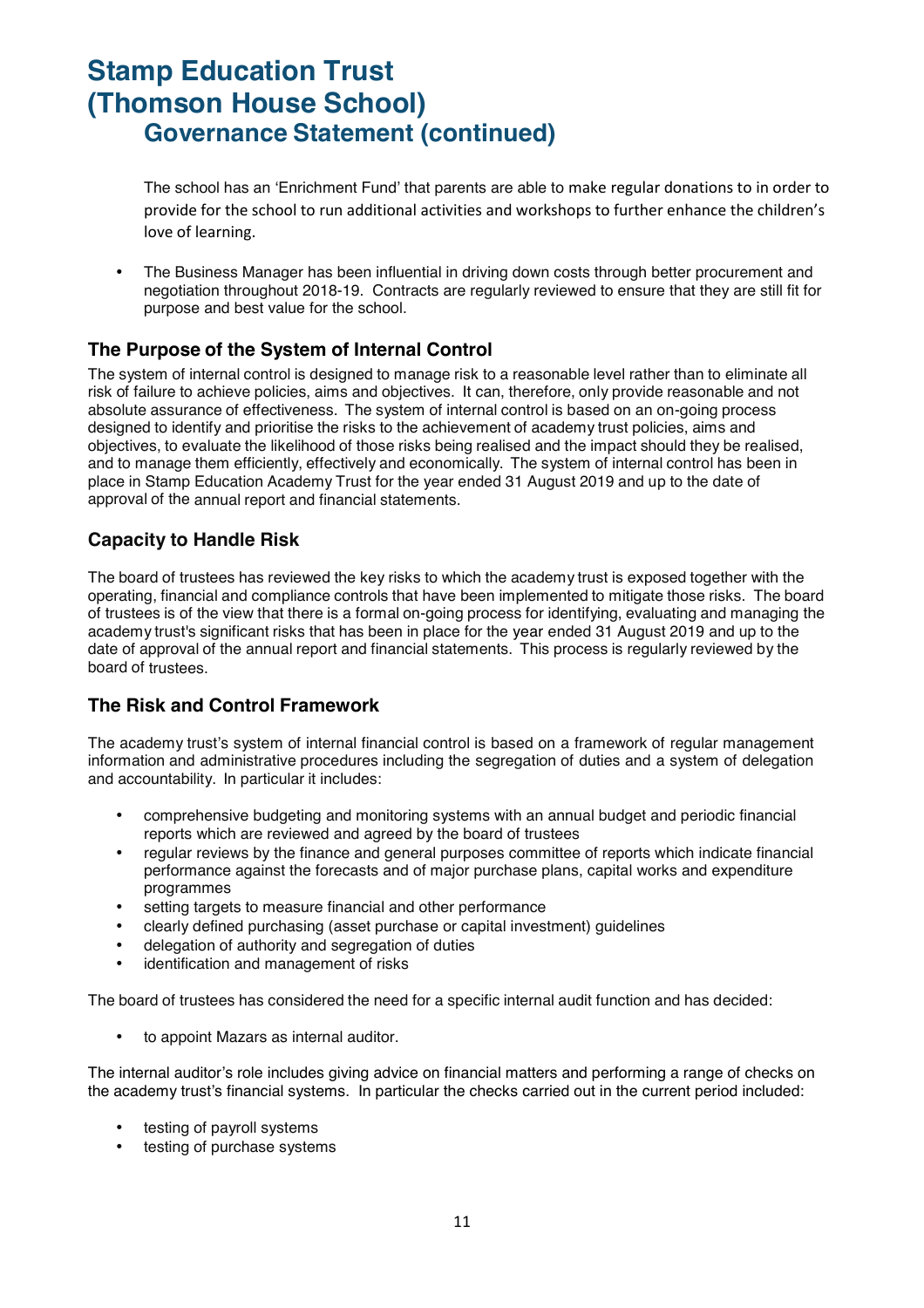### **Governance Statement (continued)**

On a bi-annual basis, the auditor reports to the board of trustees, through the Finance and General Purposes Committee on the operation of the systems of control and on the discharge of the board of trustees' financial responsibilities. With a new SBM starting in September 2018, this was postponed to 2019-20

#### **Review of Effectiveness**

As accounting officer the Headteacher has responsibility for reviewing the effectiveness of the system of internal control. During the year in question the review has been informed by:

- the work of the internal auditor
- the work of the external auditor
- the work of the School Business Manager within the academy trust who has responsibility for the development and maintenance of the internal control framework

The accounting officer has been advised of the implications of the result of their review of the system of internal control by Finance and General Purposes Committee and a plan to address weaknesses and ensure continuous improvement of the system is in place.

Approved by order of the members of the board of trustees on 20<sup>th</sup> December 2019 and signed on its behalf by:

Huanda Letch.

**Mrs A Letch Mrs A Letch** Mrs A Letch Mrs A Letch Mrs A Letch Mrs A Letch Mrs A Letch Mrs A Letch Mrs A Letch Mrs A Letch Mrs A Letch Mrs A Letch Mrs A Letch Mrs A Letch Mrs A Letch Mrs A Letch Mrs A Letch Mrs A Letch Mrs Accounting Officer Trustee

 $M, N$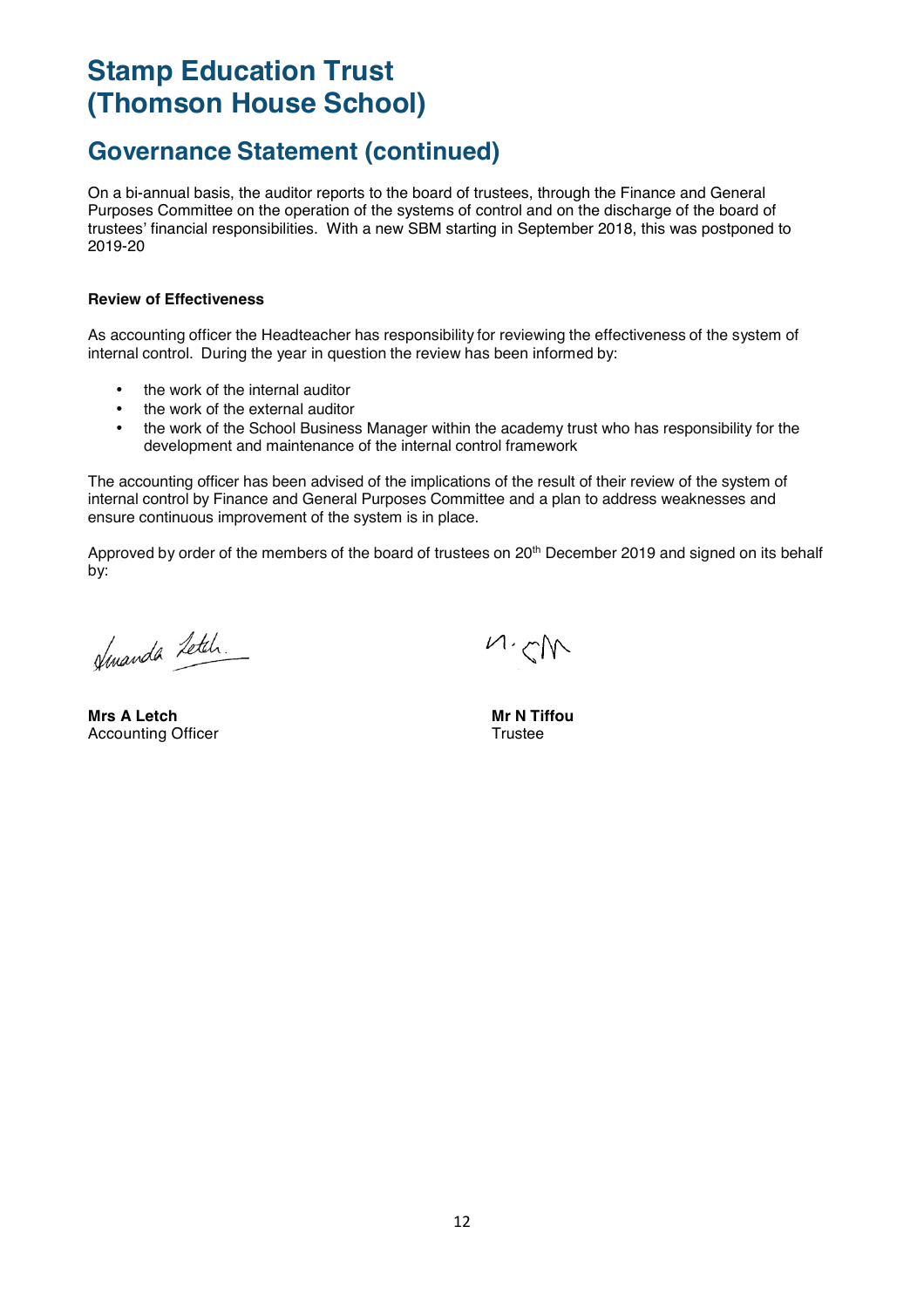### **Statement of Regularity, Propriety and Compliance**

As accounting officer of Stamp Education Trust I have considered my responsibility to notify the academy trust board of trustees and the Education and Skills Funding Agency (ESFA) of material irregularity, impropriety and non-compliance with ESFA terms and conditions of funding, under the funding agreement in place between the academy trust and the Secretary of State for Education. As part of my consideration I have had due regard to the requirements of the Academies Financial Handbook 2019.

I confirm that I and the academy trust board of trustees are able to identify any material irregular or improper use of all funds by the academy trust, or material non-compliance with the terms and conditions of funding under the academy trust's funding agreement and the Academies Financial Handbook 2019

I confirm that no instances of material irregularity, impropriety or funding non-compliance have been discovered to date. If any instances are identified after the date of this statement, these will be notified to the board of trustees and ESFA.

Hmanda Letch.

**Mrs A Letch**  Accounting Officer 31st December 2019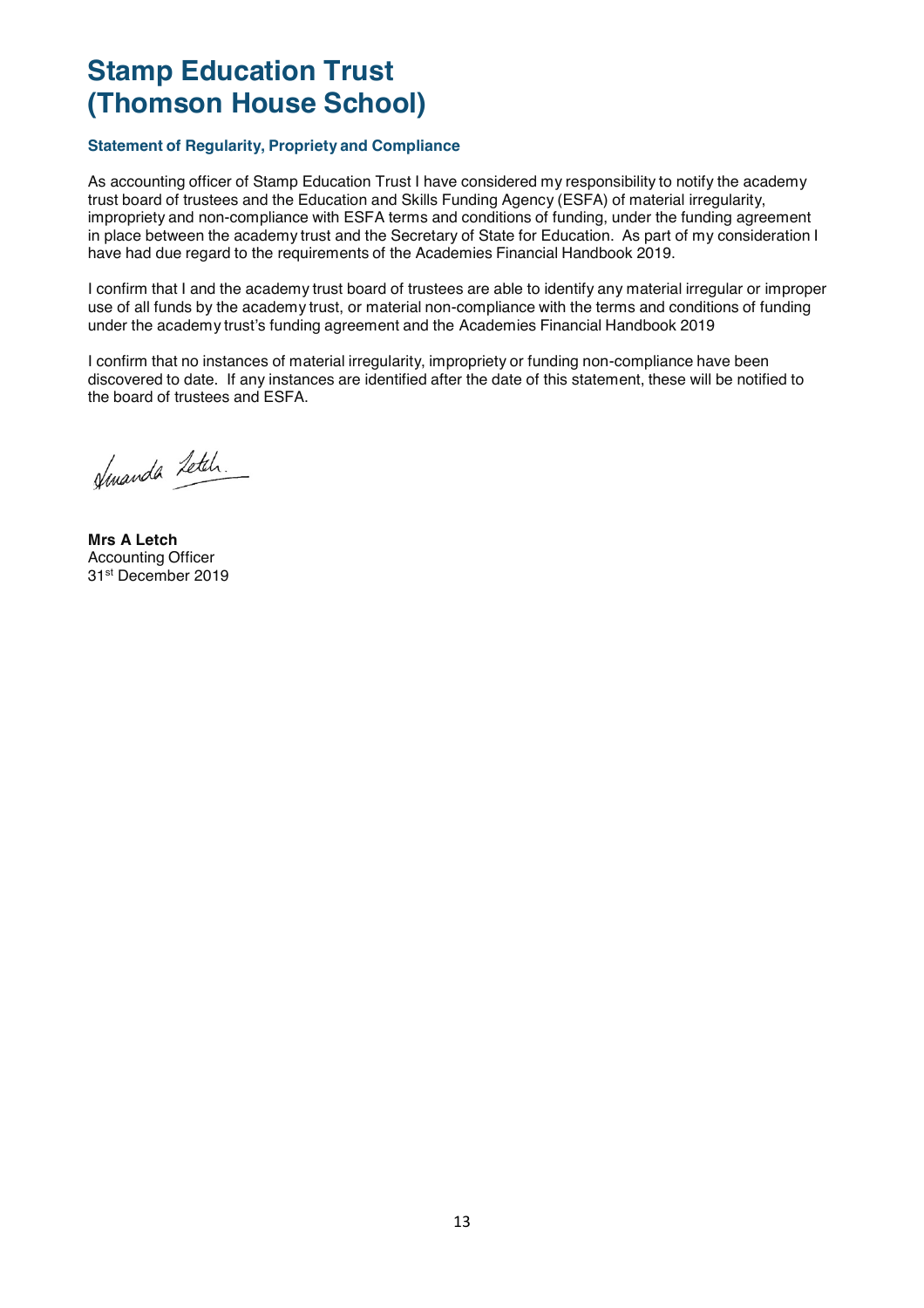### **Stamp Education Trust (Thomson House School) Statement of Trustees' Responsibilities**

The trustees (who act as governors of Stamp Education Trust and are also the directors of the Trust for the purposes of company law) are responsible for preparing the Trustees' Report and the financial statements in accordance with the Annual Accounts Direction published by the Education and Skills Funding Agency, United Kingdom Accounting Standards (United Kingdom Generally Accepted Accounting Practice) and applicable law and regulations.

Company law requires the trustees to prepare financial statements for each financial year. Under company law the trustees must not approve the financial statements unless they are satisfied that they give a true and fair view of the state of affairs of the Trust and of its income and expenditure, for that period. In preparing these financial statements, the trustees are required to:

- select suitable accounting policies and then apply them consistently
- observe the methods and principles in the Charities SORP 2015 and the Academies Accounts Direction 2018 to 2019
- make judgments and accounting estimates that are reasonable and prudent
- state whether applicable UK Accounting Standards [FRS 102] have been followed, subject to any material departures disclosed and explained in the financial statements
- prepare the financial statements on the going concern basis unless it is inappropriate to presume that the Trust will continue in business

The trustees are responsible for keeping adequate accounting records that are sufficient to show and explain the Trust's transactions and disclose with reasonable accuracy at any time the financial position of the Trust and enable them to ensure that the financial statements comply with the Companies Act 2006. They are also responsible for safeguarding the assets of the Trust and hence for taking reasonable steps for the prevention and detection of fraud and other irregularities.

The trustees are responsible for ensuring that in its conduct and operation the Trust applies financial and other controls, which conform with the requirements both of propriety and of good financial management. They are also responsible for ensuring grants received from ESFA/DfE have been applied for the purposes intended.

The trustees are responsible for the maintenance and integrity of the corporate and financial information included on the Trust's website. Legislation in the United Kingdom governing the preparation and dissemination of financial statements may differ from legislation in other jurisdictions.

Approved by order of the members of the board of trustees on 20 December 2019 and signed on its behalf by:

Jenanda Letch.

**Mrs A Letch**  Accounting Officer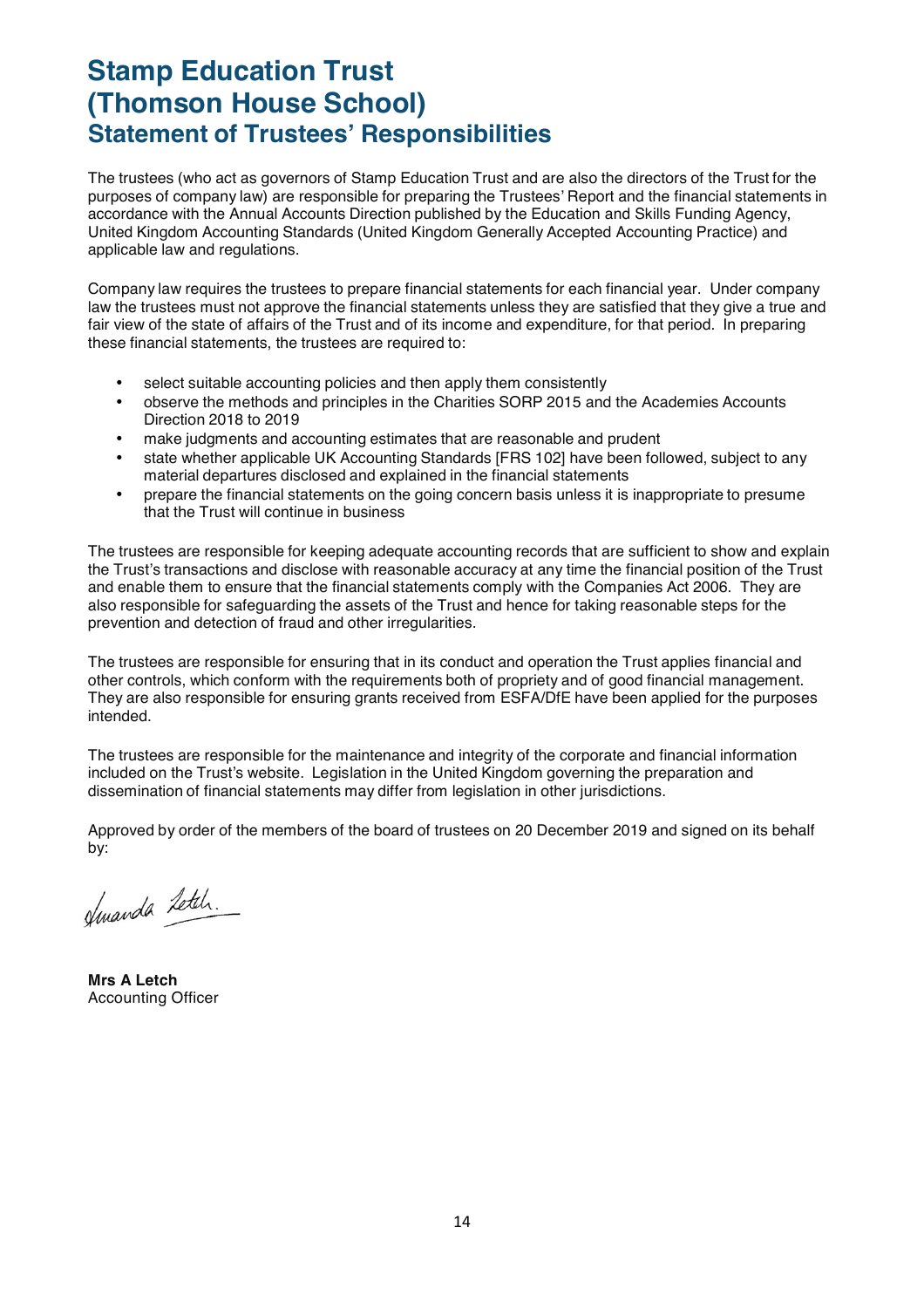### **Stamp Education Trust (Thomson House School) Independent Auditor's Report on the Financial Statements to the Members of Stamp Education Academy Trust**

We have audited the financial statements of Stamp Education Trust ('the 'trust') for the year ended 31 August 2019 which comprise the Statement of Financial Activities, the Balance Sheet, the Statement of Cash Flows and notes to the financial statements, including a summary of significant accounting policies. The financial reporting framework that has been applied in their preparation is applicable law, the Academies Accounts Direction 2018 to 2019 issued by the Education and Skills Funding Agency and United Kingdom Accounting Standards, including FRS 102 "The Financial Reporting Standard applicable in the UK and Republic of Ireland" (United Kingdom Generally Accepted Accounting Practice).

In our opinion, the financial statements:

- give a true and fair view of the state of the Academy Trust's affairs at 31 August 2019 and of its income and expenditure, for the year then ended
- have been properly prepared in accordance with United Kingdom Generally Accepted Accounting Practice;
- have been prepared in accordance with the requirements of the Companies Act 2006; and
- have been prepared in accordance with the Charities SORP 2015 and Academies Accounts Direction 2018 to 2019.

#### **Basis for opinion**

We conducted our audit in accordance with International Standards on Auditing (UK) (ISAs (UK)) and applicable law. Our responsibilities under those standards are further described in the Auditor's responsibilities for the audit of the financial statements section of our report. We are independent of the Academy Trust in accordance with the ethical requirements that are relevant to our audit of the financial statements in the UK, including the FRC's Ethical Standard and we have fulfilled our other ethical responsibilities in accordance with these requirements. We believe that the audit evidence we have obtained is sufficient and appropriate to provide a basis for our opinion.

#### **The impact of uncertainties due to Britain exiting the European Union on our audit**

The Trustees' view on the impact of Brexit is outlined in the Trustees' report on page 7.

The terms on which the United Kingdom may withdraw from the European Union are not clear, and it is therefore not currently possible to evaluate all the potential implications to the Academy Trust's operations, service users, suppliers and the wider economy.

We considered the impact of Brexit on the Academy Trust as part of our audit procedures, applying a standard firm wide approach in response to the uncertainty associated with the Academy Trust's future prospects and performance.

However, no audit should be expected to predict the unknowable factors or all possible implications for the Academy Trust and this is particularly the case in relation to Brexit.

#### **Conclusions relating to going concern**

We have nothing to report in respect of the following matters in relation to which the ISAs (UK) require us to report to you where:

- the Trustees' use of the going concern basis of accounting in the preparation of the financial statements is not appropriate; or
- the Trustees have not disclosed in the financial statements any identified material uncertainties that may cast significant doubt about the Academy Trust's ability to continue to adopt the going concern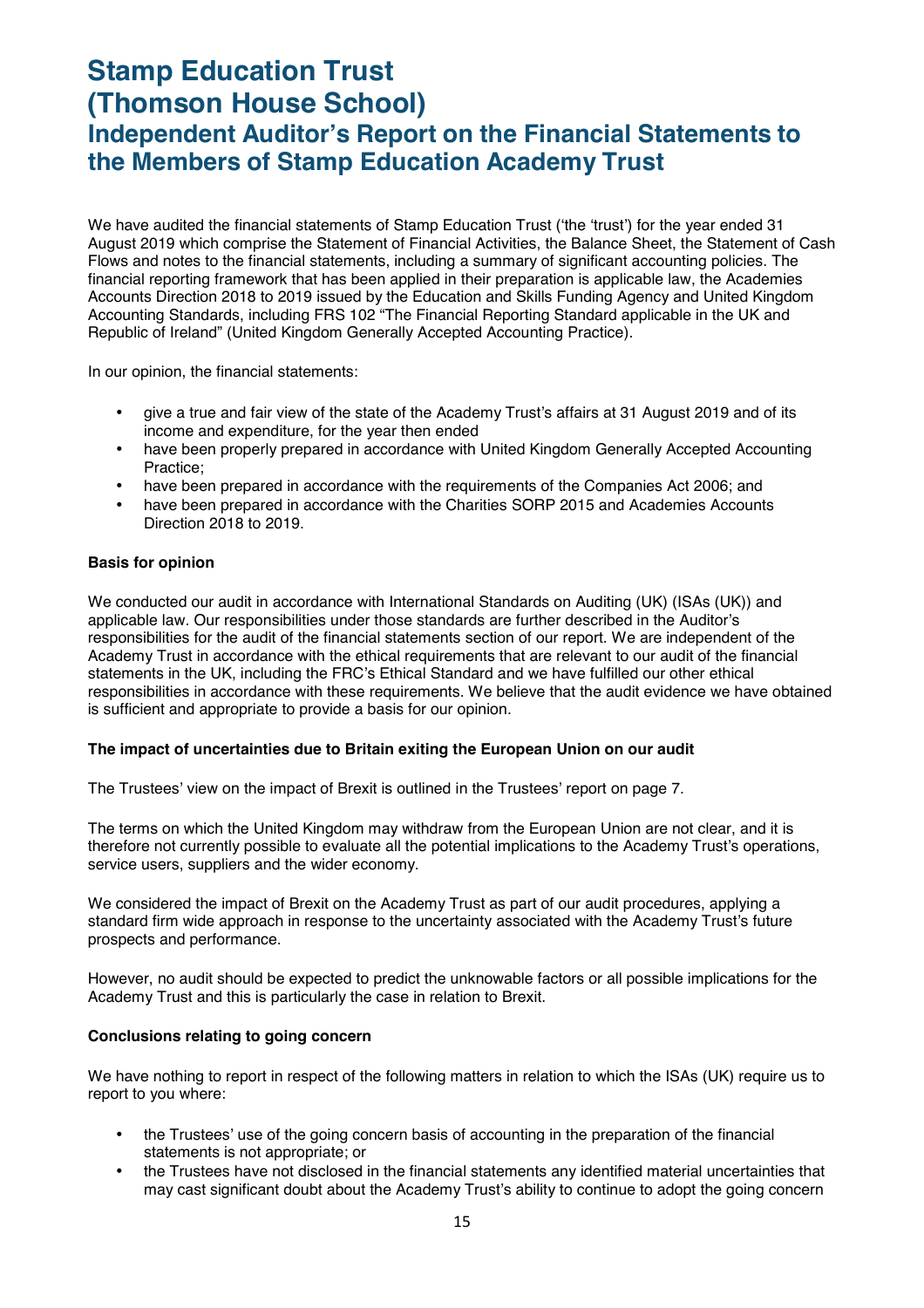### **Independent Auditor's Report on the Financial Statements to the Members of Stamp Education Academy Trust (continued)**

• basis of accounting for a period of at least twelve months from the date when the financial statements are authorised for issue.

#### **Other information**

The Trustees are responsible for the other information. The other information comprises the information included in the Trustees' Report, other than the financial statements and our auditors' reports thereon. Our opinion on the financial statements does not cover the other information and, except to the extent otherwise explicitly stated in our report, we do not express any form of assurance conclusion thereon.

In connection with our audit of the financial statements, our responsibility is to read the other information and, in doing so, consider whether the other information is materially inconsistent with the financial statements or our knowledge obtained in the audit or otherwise appears to be materially misstated. If we identify such material inconsistencies or apparent material misstatements, we are required to determine whether there is a material misstatement in the financial statements or a material misstatement of the other information. If, based on the work we have performed, we conclude that there is a material misstatement of this other information, we are required to report that fact.

We have nothing to report in this regard.

#### **Opinions on other matters prescribed by the Companies Act 2006**

In our opinion, based on the work undertaken in the course of the audit:

- the information given in the Trustees' Report including the incorporated strategic report prepared for the purposes of company law, for the financial year for which the financial statements are prepared is consistent with the financial statements; and
- the Trustees' Report including the incorporated strategic report has been prepared in accordance with applicable legal requirements.

#### **Matters on which we are required to report by exception**

In light of the knowledge and understanding of the Academy Trust and its environment obtained in the course of the audit, we have not identified material misstatements in the Trustees' Report including the incorporated strategic report.

We have nothing to report in respect of the following matters in relation to which the Companies Act 2006 requires us to report to you if, in our opinion:

- adequate accounting records have not been kept, or returns adequate for our audit have not been received from branches not visited by us; or
- the financial statements are not in agreement with the accounting records and returns; or
- certain disclosures of Trustees' remuneration specific by law are not made; or
- we have not received all the information and explanations we require for our audit.

#### **Responsibilities of Trustees**

As explained more fully in the Trustees' responsibilities statement set out on page 14, the Trustees (who are directors for the purposes of company law) are responsible for the preparation of the financial statements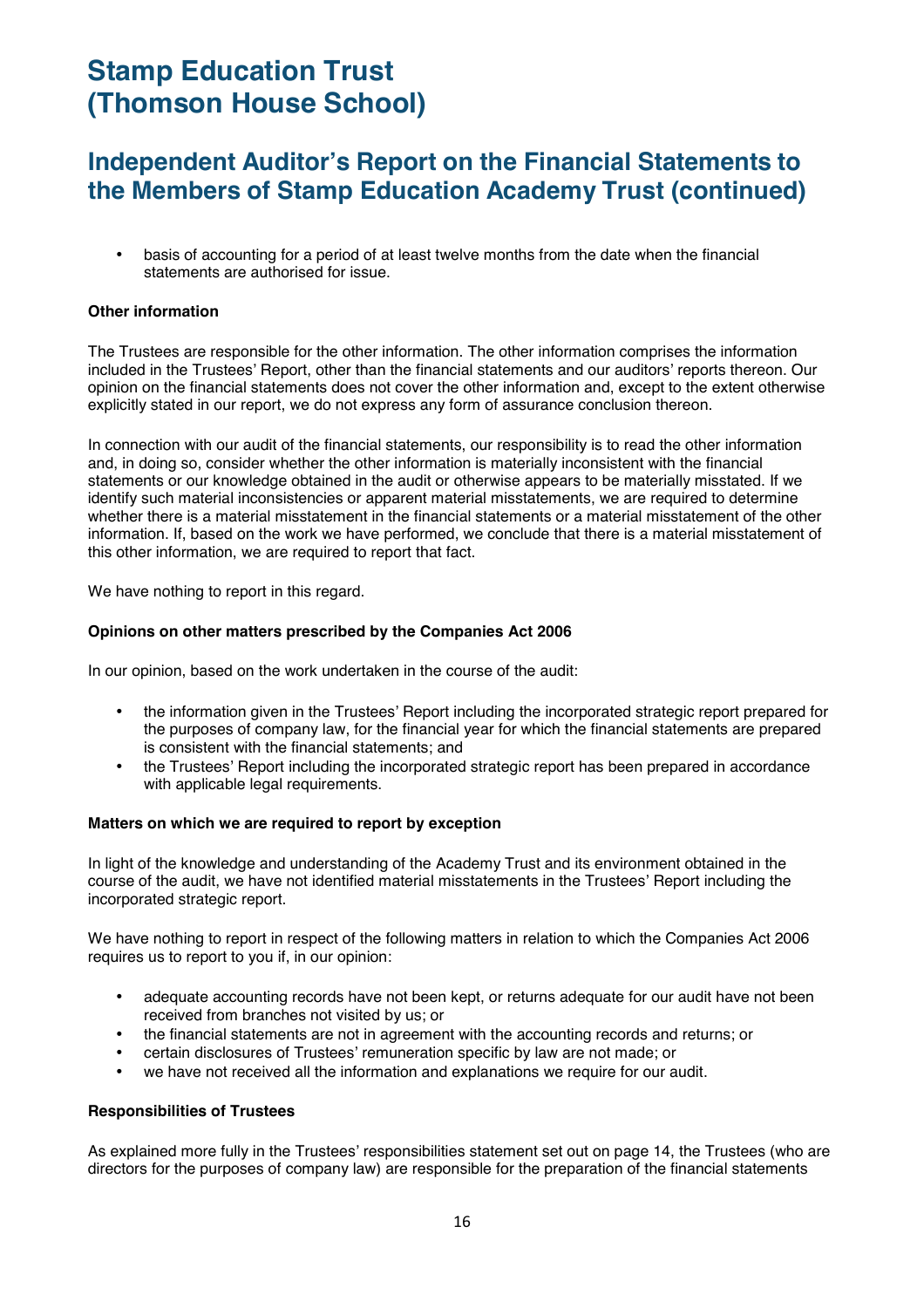### **Independent Auditor's Report on the Financial Statements to the Members of Stamp Education Academy Trust (continued)**

and for being satisfied that they give a true and fair view, and for such internal control as the trustees determine is necessary to enable the preparation of financial statements that are free from material misstatement, whether due to fraud or error.

In preparing the financial statements, the Trustees are responsible for assessing the Academy Trust's ability to continue as a going concern, disclosing, as applicable, matters related to going concern and using the going concern basis of accounting unless the trustees either intend to liquidate the Academy Trust or to cease operations, or have no realistic alternative but to do so.

#### **Auditor's responsibilities for the audit of the financial statements**

Our objectives are to obtain reasonable assurance about whether the financial statements as a whole are free from material misstatement, whether due to fraud or error, and to issue an auditor's report that includes our opinion. Reasonable assurance is a high level of assurance, but is not a guarantee that an audit conducted in accordance with ISAs (UK) will always detect a material misstatement when it exists. Misstatements can arise from fraud or error and are considered material if, individually or in the aggregate, they could reasonably be expected to influence the economic decisions of users taken on the basis of these financial statements.

A further description of our responsibilities for the audit of the financial statements is located on the Financial Reporting Council's website at www.frc.org.uk/auditorsresponsibilities. This description forms part of our auditor's report.

#### **Use of the audit report**

This report is made solely to the Academy Trust's members as a body in accordance with Chapter 3 of Part 16 of the Companies Act 2006. Our audit work has been undertaken so that we might state to the Academy Trust's members those matters we are required to state to them in an auditor's report and for no other purpose. To the fullest extent permitted by law, we do not accept or assume responsibility to anyone other than the Academy Trust and the Academy Trust's members as a body for our audit work, for this report, or for the opinions we have formed.

### NJ Wakefield

Nicola Wakefield (Senior Statutory Auditor) for and on behalf of Mazars LLP

Chartered Accountants and Statutory Auditor

Times House, Throwley Way, Sutton, Surrey, SM1 4JQ

Dated: 31 December 2019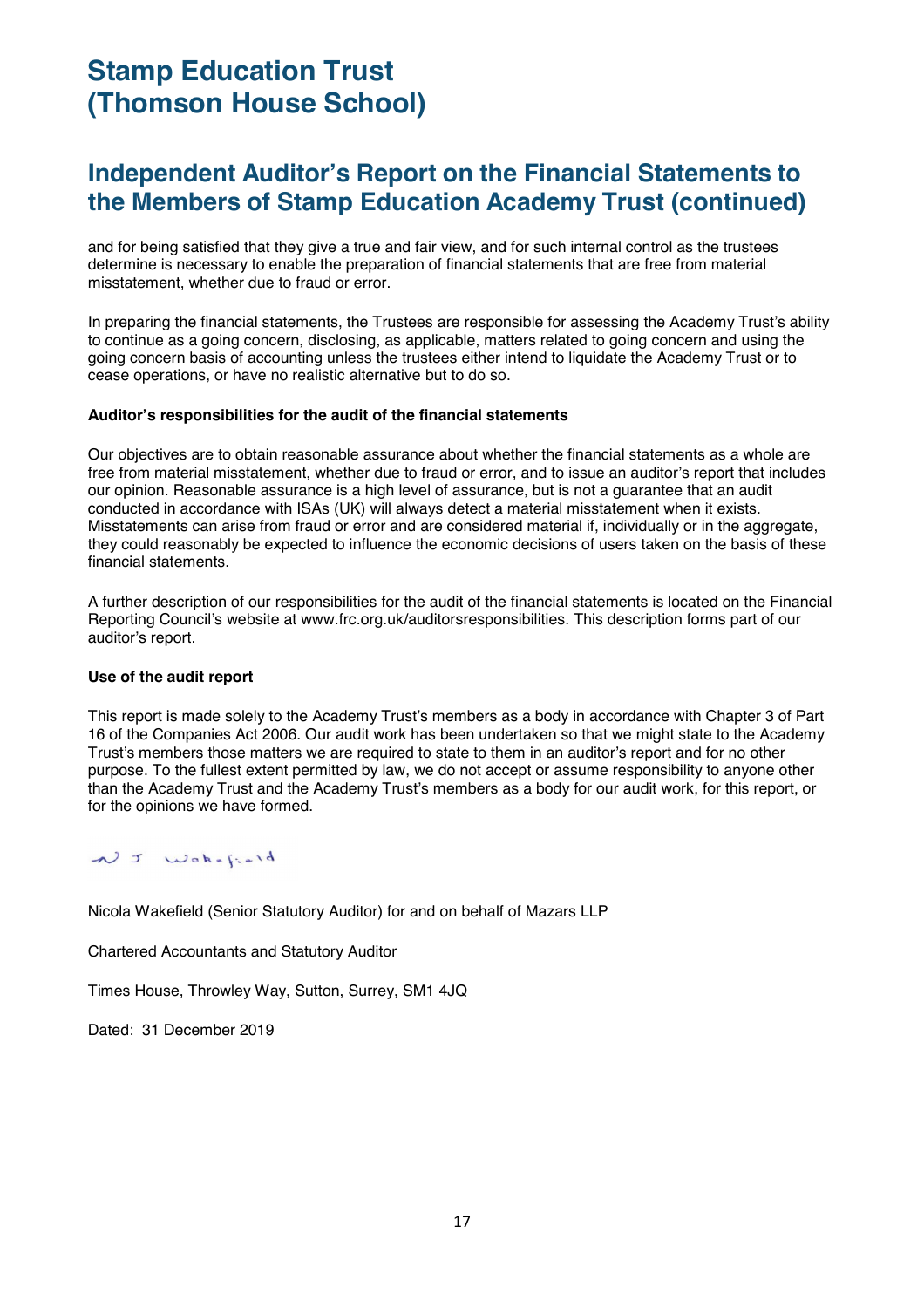### **Stamp Education Trust (Thomson House School) Independent Reporting Accountant's Assurance Report on Regularity to Stamp Education Academy Trust and the Education and Skills Funding Agency**

In accordance with the terms of our engagement letter dated December 2019 and further to the requirements of the Education and Skills Funding Agency (ESFA) as included in the Academies Accounts Direction 2018 to 2019, we have carried out an engagement to obtain limited assurance about whether the expenditure disbursed and income received by Stamp Education Trust during the period 1 September 2018 to 31 August 2019 have been applied to the purposes identified by Parliament and the financial transactions conform to the authorities which govern them.

This report is made solely to Stamp Education Trust and the ESFA in accordance with the terms of our engagement letter. Our work has been undertaken so that we might state to Stamp Education Trust and the ESFA those matters we are required to state to it in a report and for no other purpose. To the fullest extent permitted by law, we do not accept or assume responsibility to anyone other than Stamp Education Trust and the ESFA, for our work, for this report, or for the conclusion we have formed.

### **Respective responsibilities of Stamp Education Trust's Accounting Officer and the reporting accountant**

The Accounting Officer is responsible, under the requirements of Stamp Education Trust's funding agreement with the Secretary of State for Education dated 13 December 2012 and the Academies Financial Handbook, extant from 1 September 2018, for ensuring that expenditure disbursed and income received is applied for the purposes intended by Parliament and the financial transactions conform to the authorities which govern them.

Our responsibilities for this engagement are established in the United Kingdom by our profession's ethical guidance and are to obtain limited assurance and report in accordance with our engagement letter and the requirements of the Academies Accounts Direction 2018 to 2019. We report to you whether anything has come to our attention in carrying out our work which suggests that in all material respects, expenditure disbursed and income received during the period 1 September 2018 to 31 August 2019 have not been applied to purposes intended by Parliament and the financial transactions do not conform to the authorities which govern them.

### **Approach**

We conducted our engagement in accordance with the Academies Accounts Direction 2018 to 2019 issued by the ESFA. We performed a limited assurance engagement as defined in our engagement letter.

The objective of a limited assurance engagement is to perform such procedures as to obtain information and explanations in order to provide us with sufficient appropriate evidence to express a negative conclusion on regularity.

A limited assurance engagement is more limited in scope than a reasonable assurance engagement and consequently does not enable us to obtain assurance that we would become aware of all significant matters that might be identified in a reasonable assurance engagement. Accordingly, we do not express a positive opinion.

Our engagement includes examination, on a test basis, of evidence relevant to the regularity and propriety of the Academy Trust's income and expenditure.

The work undertaken to draw to our conclusion includes:

- Planning our assurance procedures including identifying key risks;
- Carrying out sample testing on controls;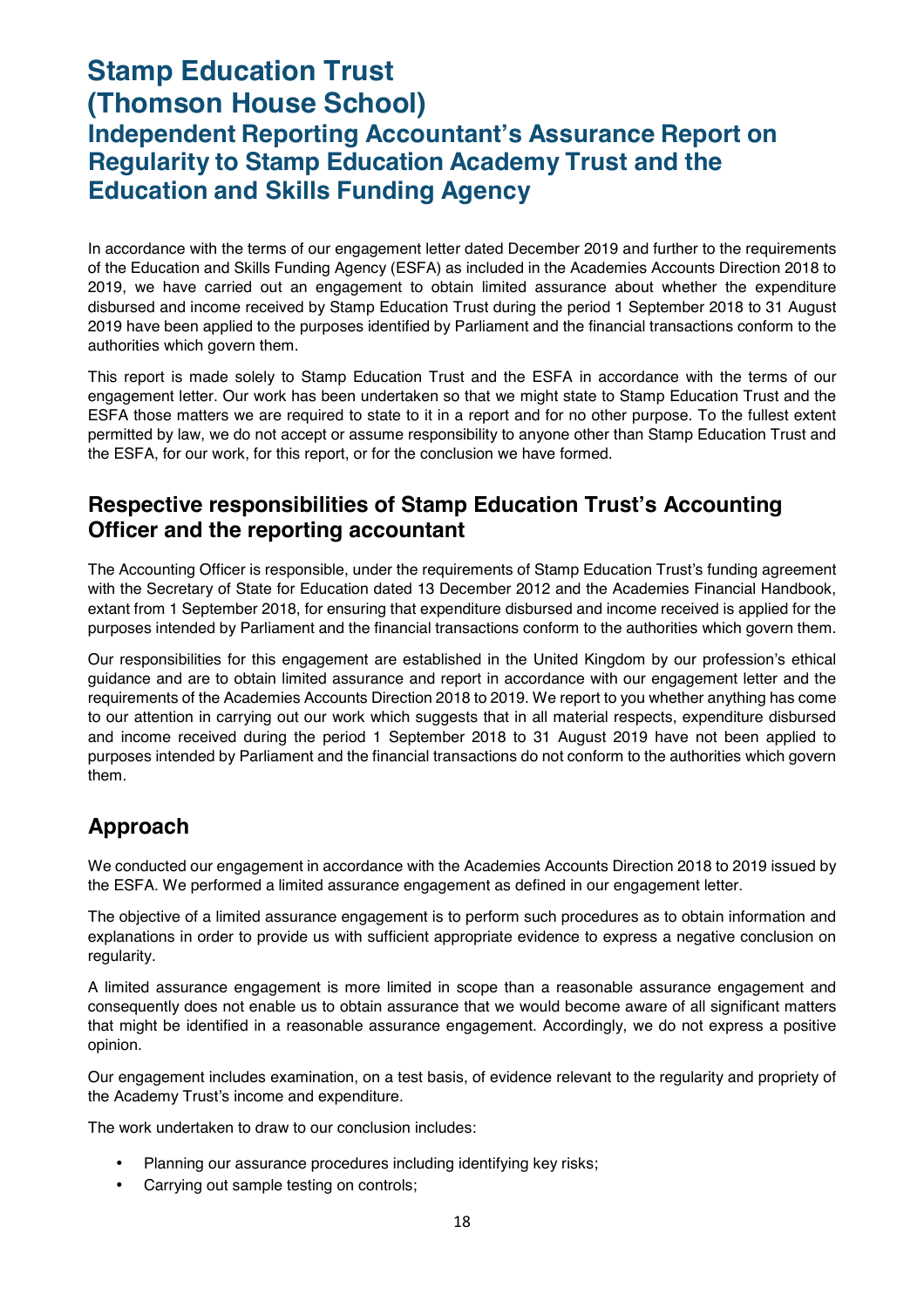### **Stamp Education Trust (Thomson House School) Independent Reporting Accountant's Assurance Report on Regularity to Stamp Education Academy Trust and the Education and Skills Funding Agency (continued)**

- Carrying out substantive testing including analytical review; and
- Concluded on procedures carried out.

### **Conclusion**

In the course of our work, nothing has come to our attention which suggests that in all material respects the expenditure disbursed and income received during the period 1 September 2018 to 31 August 2019 has not been applied to purposes intended by Parliament and the financial transactions do not conform to the authorities which govern them.

Mozars LLP

Mazars LLP

Reporting Accountant

Times House, Throwley Way, Sutton, Surrey, SM1 4JQ

Dated: 31 December 2019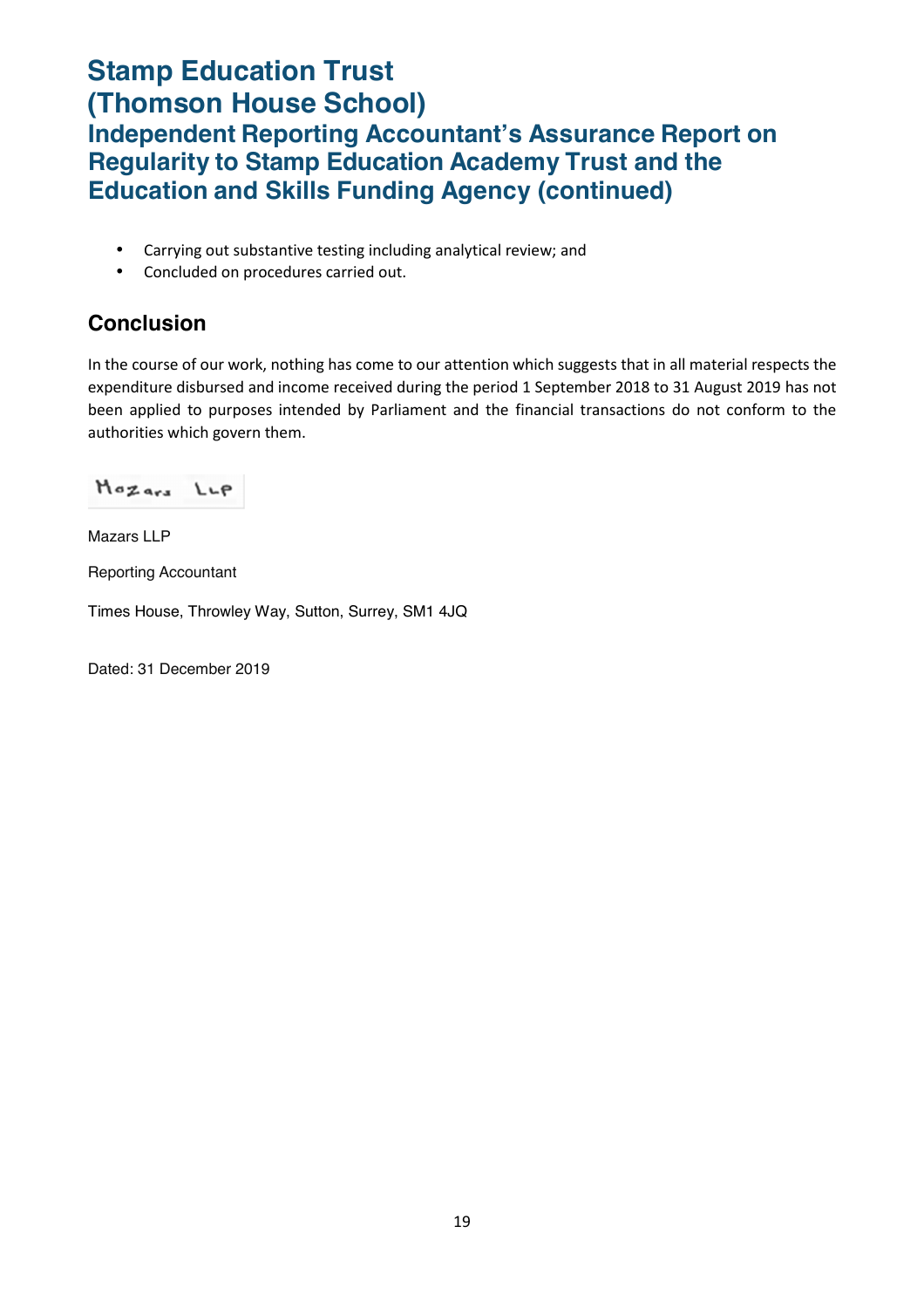## **Stamp Education Trust (Thomson House School) Statement of Financial Activities For the year ended 31 August 2019**

### **(including Income and Expenditure Account)**

|                                                                |                |                       |                       | Restricted<br>Fixed |                      |                           |
|----------------------------------------------------------------|----------------|-----------------------|-----------------------|---------------------|----------------------|---------------------------|
|                                                                |                | Unrestricted<br>Funds | Restricted<br>General | Asset<br>Funds      | <b>Total</b><br>2019 | Total<br>2018             |
|                                                                | <b>Note</b>    |                       | <b>Funds</b>          |                     |                      |                           |
| Income and endowments from:                                    |                |                       |                       |                     |                      |                           |
| Donations and capital grants<br>Charitable activities:         | 3              | 120,026               |                       | 101,855             | 221,881              | 328,666                   |
| Funding for the trust's educational<br>operations              | 4              | 24,716                | 1,389,989             |                     | 1,414,705 1,173,916  |                           |
| Other trading activities                                       | 5              | 169,908               | 64,493                |                     | 234,401              | 212,290                   |
| Investments                                                    |                | 1,933                 |                       |                     | 1,933                | 2,264                     |
| Total                                                          |                | 316,583               | 1,454,482             | 101,855             | 1,872,920 1,717,136  |                           |
|                                                                |                |                       |                       |                     |                      |                           |
| <b>Expenditure on:</b>                                         |                |                       |                       |                     |                      |                           |
| Raising funds<br>Charitable activities:                        | 6              | 858                   |                       |                     | 858                  | 902                       |
| <b>Educational operations</b>                                  | $\overline{7}$ | 118,160               | 1,772,002             | 270,549             | 2,160,711 1,849,902  |                           |
| Total                                                          |                | 119,018               | 1,772,002             | 270,549             | 2,161,569 1,850,804  |                           |
|                                                                |                |                       |                       |                     |                      |                           |
| Net (expenditure)/income                                       |                | 197,565               | (317, 520)            | (168, 694)          |                      | $(288, 649)$ $(133, 668)$ |
| <b>Transfers between funds</b>                                 | 15             | (204, 832)            | 173,733               | 31,099              |                      |                           |
| Other recognised (losses)/gains:                               |                |                       |                       |                     |                      |                           |
| Actuarial (losses)/gains on defined<br>benefit pension schemes |                |                       | (82,000)              |                     | (82,000)             | 111,000                   |
| Net movement in funds                                          |                | (7, 267)              | (225, 787)            | (137, 595)          | (370, 649)           | (22, 668)                 |
| <b>Reconciliation of funds</b>                                 |                |                       |                       |                     |                      |                           |
| Total funds brought forward                                    |                | 463,475               | (161, 213)            | 7,278,376           | 7,580,638 7,603,306  |                           |
| <b>Total funds carried forward</b>                             |                | 456,208               | (387,000)             | 7,140,781           | 7,209,989 7,580,638  |                           |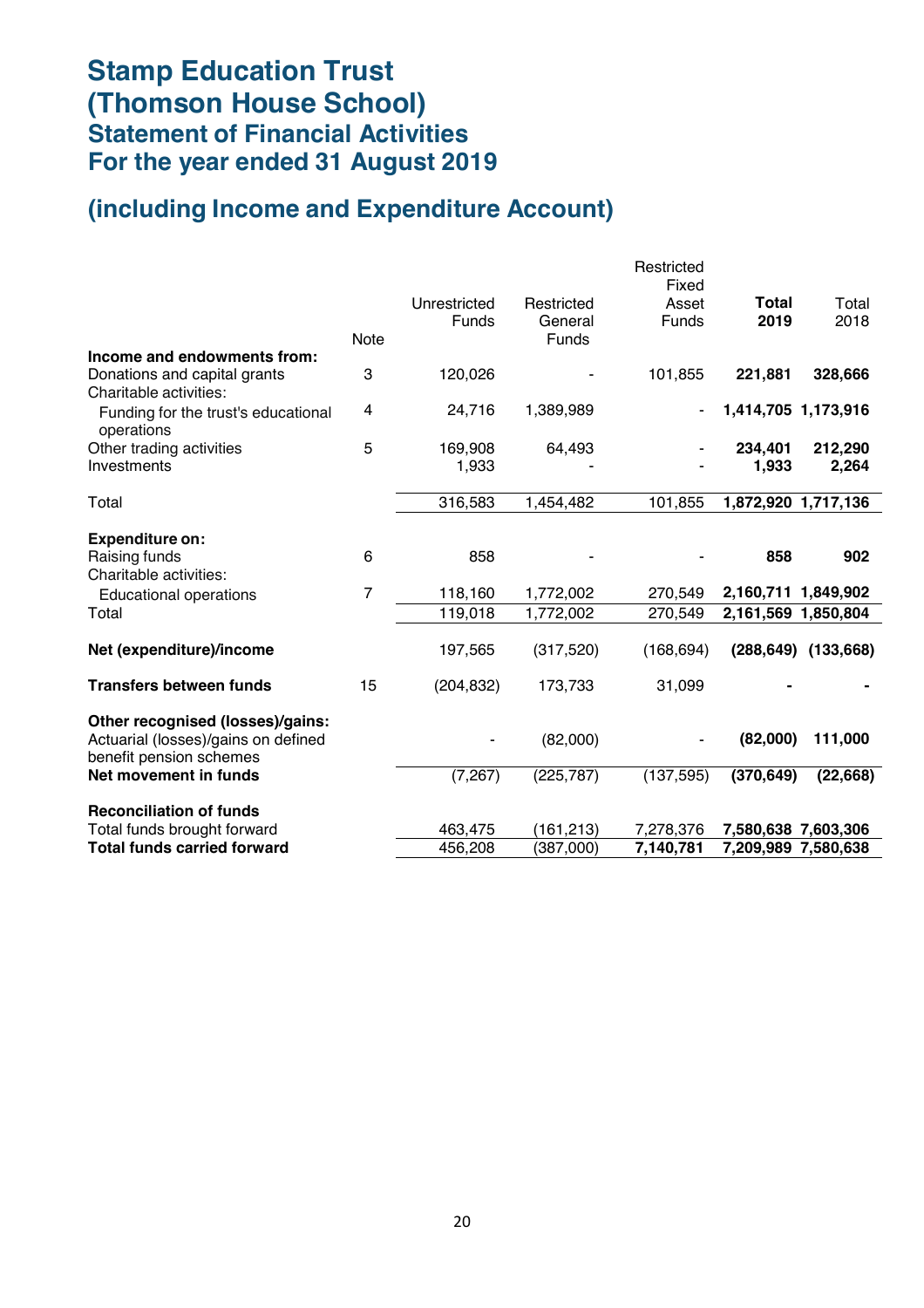# **Stamp Education Trust (Thomson House School) Statement of Financial Activities For the year ended 31 August 2019**

### **(including Income and Expenditure Account)**

|                              |                                       | Restricted<br>Fixed |                                                                                   |
|------------------------------|---------------------------------------|---------------------|-----------------------------------------------------------------------------------|
| Unrestricted<br><b>Funds</b> | Restricted<br>General<br><b>Funds</b> | Asset<br>Funds      | <b>Total</b><br>2018                                                              |
|                              |                                       |                     |                                                                                   |
|                              |                                       |                     | 328,666                                                                           |
| 1,451                        | 1,172,465                             |                     | 1,173,916                                                                         |
|                              |                                       |                     | 212,290                                                                           |
|                              |                                       | 2,264               | 2,264                                                                             |
| 293,034                      | 1,172,465                             |                     | 251,637 1,717,136                                                                 |
|                              |                                       |                     |                                                                                   |
| 902                          |                                       |                     | 902                                                                               |
| 142,602                      | 1,345,861                             |                     | 361,439 1,849,902                                                                 |
| 143,504                      | 1,345,861                             | 361,439             | 1,850,804                                                                         |
| 149,530                      | (173, 396)                            |                     | (133, 668)                                                                        |
| (262)                        |                                       | 262                 |                                                                                   |
|                              | 111,000                               |                     | 111,000                                                                           |
| 149,268                      | (62, 396)                             |                     | (22, 668)                                                                         |
|                              |                                       |                     |                                                                                   |
| 314,207                      | (98, 817)                             |                     |                                                                                   |
| 463,475                      | (161, 213)                            |                     |                                                                                   |
|                              | 79,293<br>212,290                     |                     | 249,373<br>(109, 802)<br>(109, 540)<br>7,387,916 7,603,306<br>7,278,376 7,580,638 |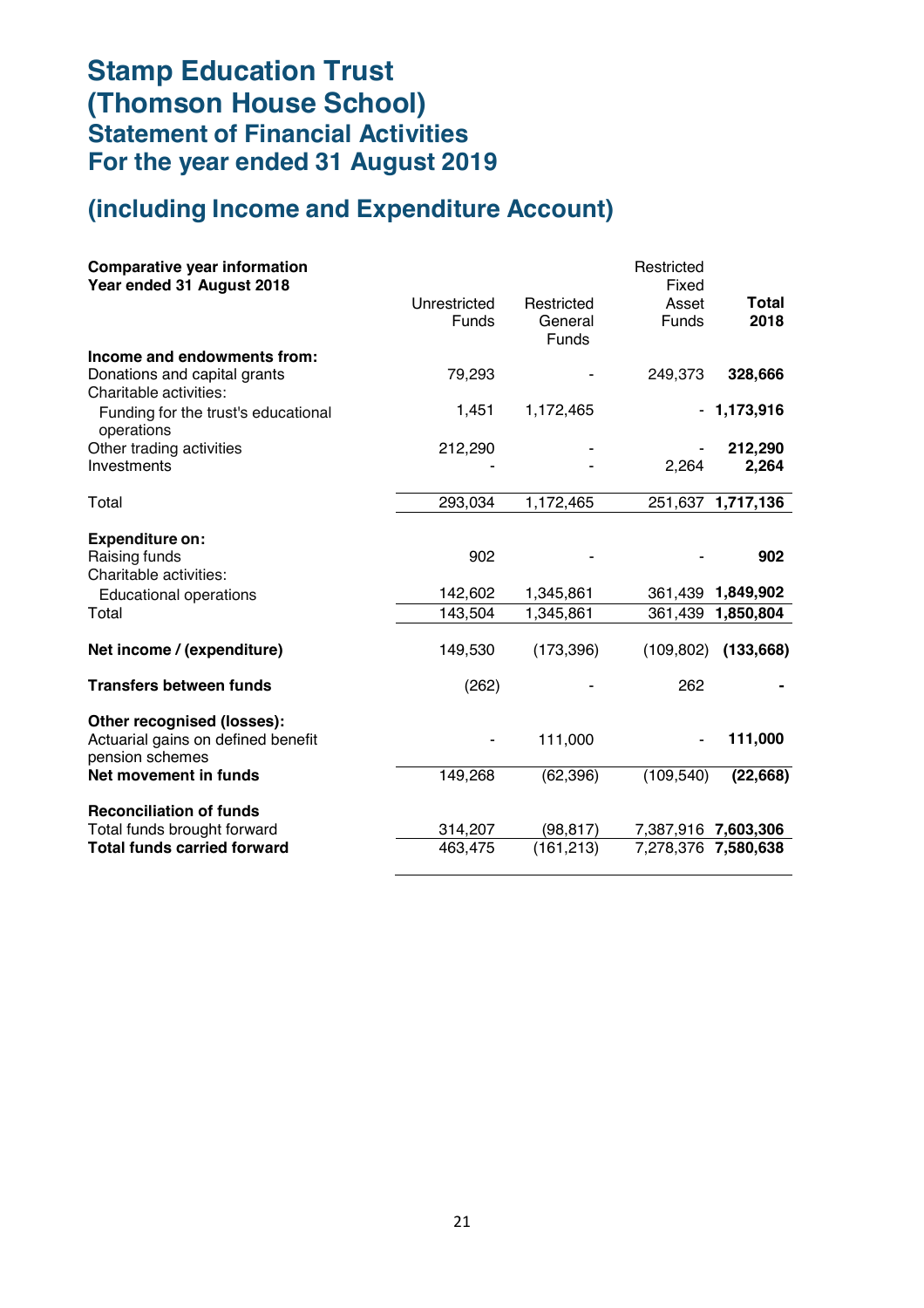### **Stamp Education Trust (Thomson House School) Balance Sheet as at 31 August 2019** Company Number 07916297

| <b>Fixed assets</b><br>Intangible assets<br>Tangible assets                                                                                              | <b>Notes</b><br>11<br>12 | 2019<br>£                     | 2019<br>£<br>7,140,781 | 2018<br>£                        | 2018<br>£<br>7,178,390 |
|----------------------------------------------------------------------------------------------------------------------------------------------------------|--------------------------|-------------------------------|------------------------|----------------------------------|------------------------|
| <b>Current assets</b><br>Debtors<br>Cash at hand and in bank                                                                                             | 13                       | 229,368<br>416,270<br>645,638 |                        | 154,695<br>675,486<br>830,181    |                        |
| <b>Liabilities</b><br>Creditors: Amounts falling due within one year                                                                                     | 14                       | (189, 430)                    |                        | (211, 933)                       |                        |
| Net current assets                                                                                                                                       |                          |                               | 456,208                |                                  | 618,248                |
| Net assets excluding pension liability                                                                                                                   |                          |                               | 7,596,989              |                                  | 7,796,638              |
| Defined benefit pension scheme liability                                                                                                                 | 21                       |                               | (387,000)              |                                  | (216,000)              |
| <b>Total net assets</b>                                                                                                                                  |                          |                               | 7,209,989              |                                  | 7,580,638              |
| Funds of the academy trust:<br><b>Restricted funds</b><br>Fixed asset fund<br>Restricted income fund<br>Pension reserve<br><b>Total restricted funds</b> | 15<br>15<br>15           | 7,140,781<br>(387,000)        | 6,753,781              | 7,278,376<br>54,787<br>(216,000) | 7,117,163              |
| Unrestricted income funds<br><b>Total funds</b>                                                                                                          | 15                       |                               | 456,208<br>7,209,989   |                                  | 463,475<br>7,580,638   |

The financial statements on pages 20 to 37 were approved by the trustees and authorised for issue on 31<sup>st</sup> December 2019 and are signed on their behalf by:

 $M, N$ 

**Mr N Tiffou** Chair of Governors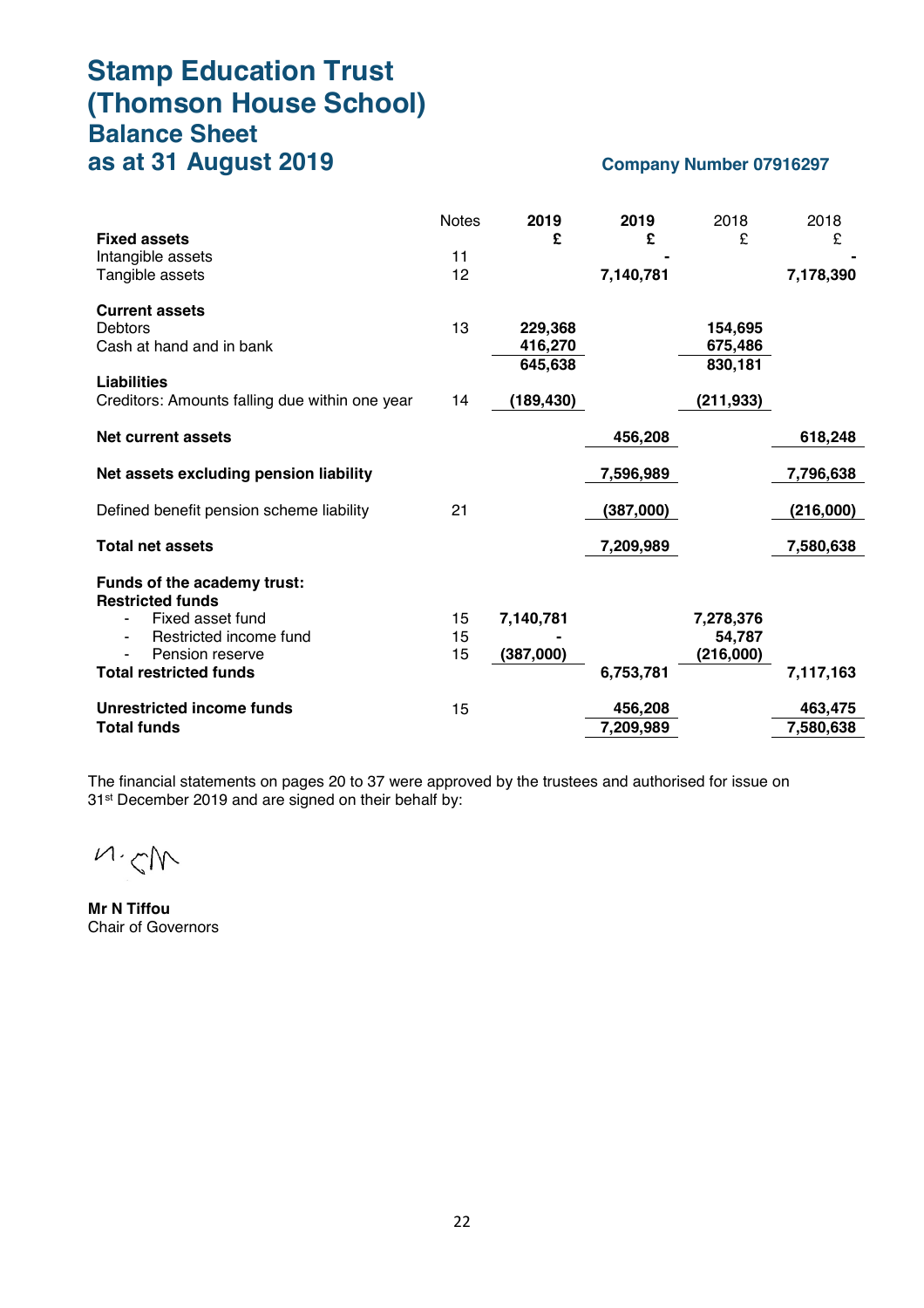# **Stamp Education Trust (Thomson House School) Statement of Cash Flows for the year ended 31 August 2019**

|                                                                | <b>Notes</b> | 2019<br>£  | 2018<br>£ |
|----------------------------------------------------------------|--------------|------------|-----------|
| Cash flows from operating activities                           |              |            |           |
| Net cash (used in) by operating activities                     | 17           | (130.064)  | (12, 211) |
| Cash flows from investing activities                           | 18           | (129, 152) | 199,532   |
| Change in cash and cash equivalents in the reporting<br>period |              | (259, 216) | 187,321   |
| Cash and cash equivalents at 1 September 2018                  |              | 675.486    | 488,165   |
| Cash and cash equivalents at 31 August 2019                    | 19           | 416,270    | 675.486   |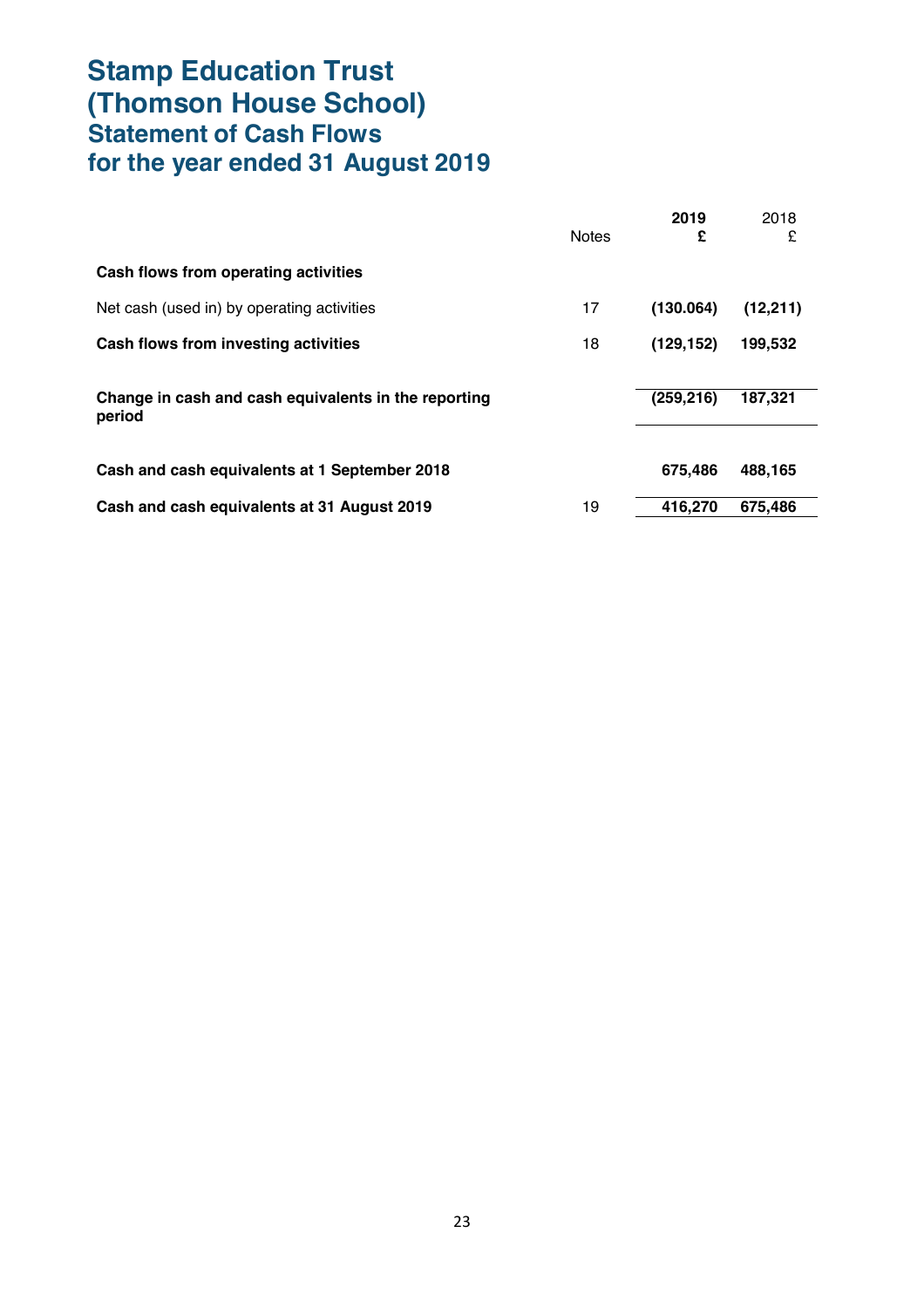### **1. Statement of accounting policies**

Stamp Education Trust is a charitable company. The address of its principal place of business is given on page 1 and the nature of its operations are set out in the trustees' report.

A summary of the principal accounting policies adopted (which have been applied consistently, except where noted), judgements and key sources of estimation uncertainty is set out below.

#### **Basis of preparation**

The financial statements of the academy trust, which is a public benefit entity under FRS 102, have been prepared under the historical cost convention in accordance with the Financial Reporting Standard Applicable in the UK and Republic of Ireland (FRS 102), the Accounting and Reporting by Charities: Statement of Recommended Practice applicable to charities preparing their accounts in accordance with the Financial Reporting Standard applicable in the UK and Republic of Ireland (FRS 102) (Charities SORP (FRS 102)), the Academies Accounts Direction 2018 to 2019 issued by ESFA, the Charities Act 2011 and the Companies Act 2006.

Stamp Education Trust meets the definition of a public benefit entity under FRS 102.

#### **Going concern**

The trustees assess whether the use of going concern is appropriate i.e. whether there are any material uncertainties related to events or conditions that may cast significant doubt on the ability of the Academy Trust to continue as a going concern. The trustees make this assessment in respect of a period of at least one year from the date of authorisation for issue of the financial statements and have concluded that the Academy Trust has adequate resources to continue in operational existence for the foreseeable future and there are no material uncertainties about the academy trust's ability to continue as a going concern, thus they continue to adopt the going concern basis of accounting in preparing the financial statements.

#### **Income**

All income is recognised when the academy trust has entitlement to the funds, the receipt is probable and the amount can be measured reliably.

#### • **Grants**

Grants are included in the Statement of Financial Activities on a receivable basis. The balance of income received for specific purposes but not expended during the period is shown in the relevant funds on the balance sheet. Where income is received in advance of meeting any performancerelated conditions there is not unconditional entitlement to the income and its recognition is deferred and included in creditors as deferred income until the performance-related conditions are met. Where entitlement occurs before income is received, the income is accrued.

General Annual Grant is recognised in full in the Statement of Financial Activities in the year for which it is receivable and any abatement in respect of the period is deducted from income and recognised as a liability.

Capital grants are recognised in full when there is an unconditional entitlement to the grant. Unspent amounts of capital grants are reflected in the balance sheet in the restricted fixed asset fund. Capital grants are recognised when there is entitlement and are not deferred over the life of the asset on which they are expended.

#### • **Sponsorship income**

Sponsorship income provided to the academy trust which amounts to a donation is recognised in the Statement of Financial Activities in the period in which it is receivable (where there are no performance-related conditions), where the receipt is probable and it can be measured reliably.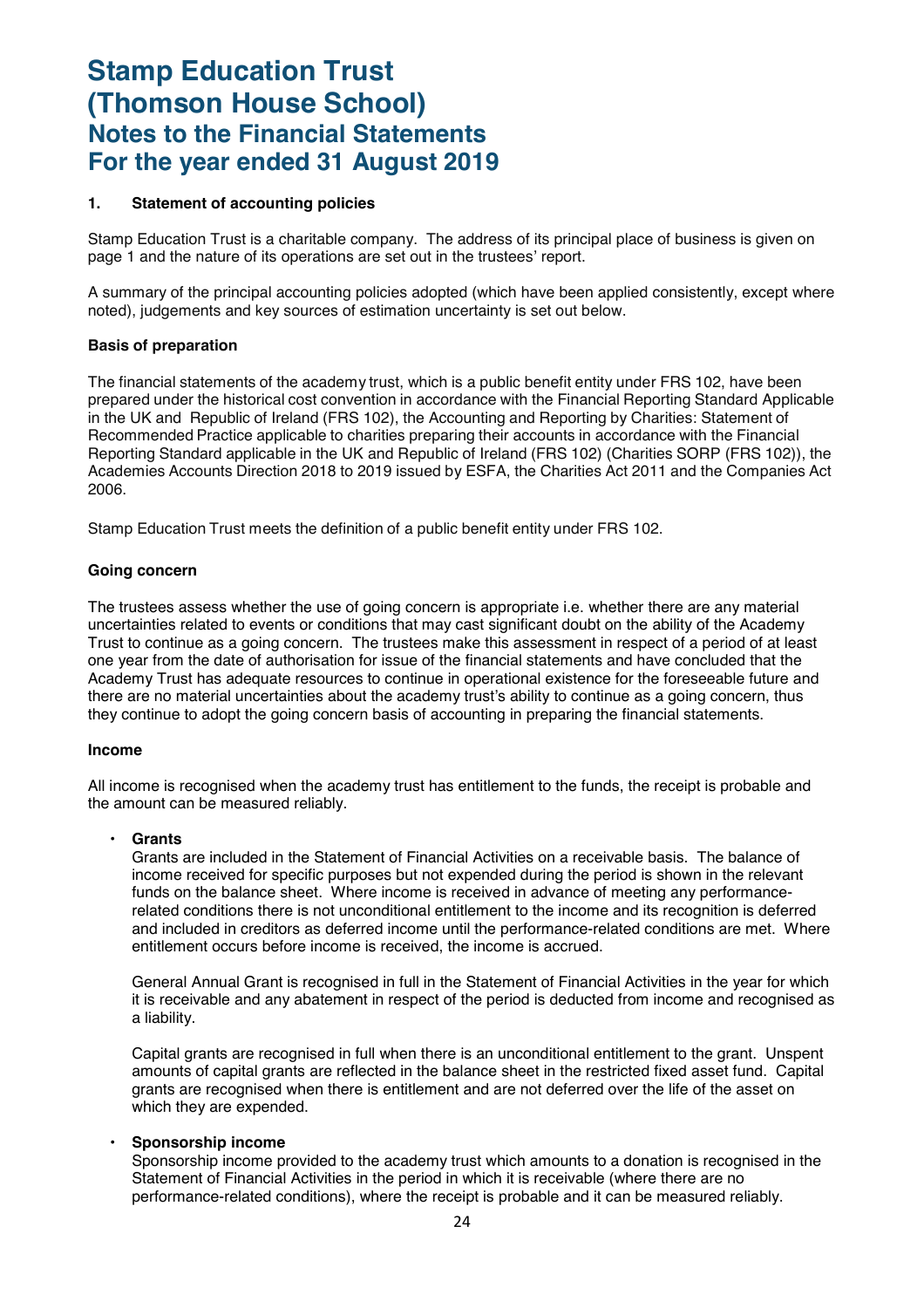#### **1. Statement of accounting policies (continued)**

#### • **Donations**

Donations are recognised on a receivable basis (where there are no performance-related conditions) where the receipt is probable and the amount can be reliably measured.

#### • **Other income**

Other income, including the hire of facilities, is recognised in the period it is receivable and to the extent the academy trust has provided the goods or services.

### • **Donated goods, facilities and services**

Goods donated for resale are included at fair value, being the expected proceeds from sale less the expected costs of sale. If it is practical to assess the fair value at receipt, it is recognised in stock and 'Income from other trading activities'. Upon sale, the value of the stock is charged against 'Income from other trading activities' and the proceeds are recognised as 'Income from other trading activities'. Where it is impractical to fair value the items due to the volume of low value items they are not recognised in the financial statements until they are sold. This income is recognised within 'Income from other trading activities'.

#### • **Donated fixed assets**

Where the donated good is a fixed asset it is measured at fair value, unless it is impractical to measure this reliably, in which case the cost of the item to the donor should be used. The gain is recognised as income from donations and a corresponding amount is included in the appropriate fixed asset category and depreciated over the useful economic life in accordance with the academy trust's accounting policies.

#### **Expenditure**

Expenditure is recognised once there is a legal or constructive obligation to transfer economic benefit to a third party, it is probable that a transfer of economic benefits will be required in settlement and the amount of the obligation can be measured reliably.

Expenditure is classified by activity. The costs of each activity are made up of the total of direct costs and shared costs, including support costs involved in undertaking each activity. Direct costs attributable to a single activity are allocated directly to that activity. Shared costs which contribute to more than one activity and support costs which are not attributable to a single activity are apportioned between those activities on a basis consistent with the use of resources. Central staff costs are allocated on the basis of time spent, and depreciation charges allocated on the portion of the asset's use.

#### • **Expenditure on Raising Funds**

This includes all expenditure incurred by the academy trust to raise funds for its charitable purposes and includes costs of all fundraising activities, events and non-charitable trading.

#### • **Charitable Activities**

These are costs incurred on the academy trust's educational operations, including support costs and costs relating to the governance of the academy trust apportioned to charitable activities.

All expenditure is inclusive of irrecoverable VAT.

#### **Intangible Fixed Assets**

Intangible assets costing £2,000 or more are capitalised and recognised when future economic benefits are probable and the cost or value of the asset can be measured reliably. Intangible assets are initially recognised at cost and are subsequently measured at cost net of amortisation and any provision for impairment. Amortisation is provided on intangible fixed assets at rates calculated to write off the cost of each asset on a straight-line basis over its expected useful life, as follows:

• Purchased computer software 3 years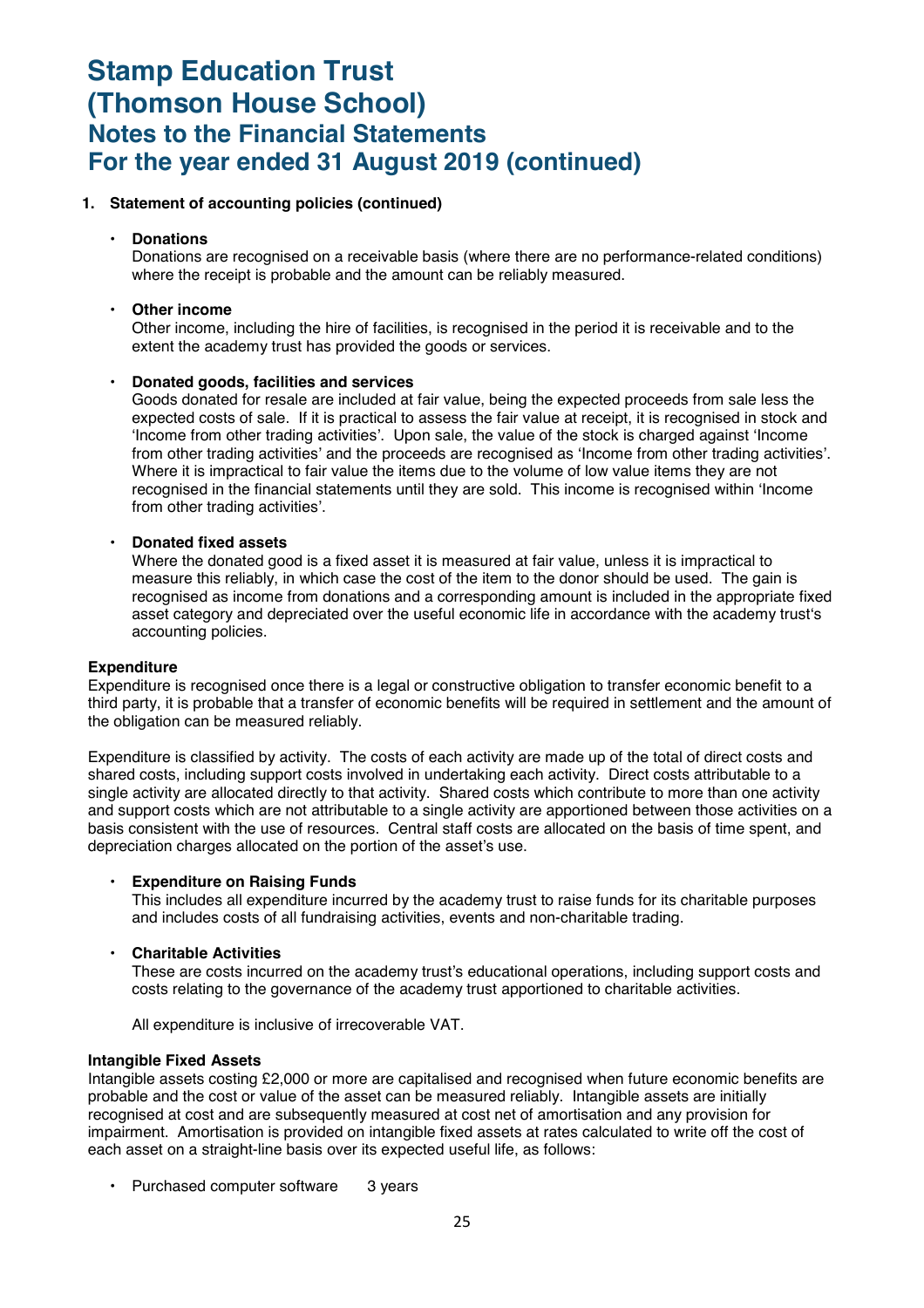#### **1. Statement of accounting policies (continued)**

#### **Tangible Fixed Assets**

Assets costing £2,000 or more are capitalised as tangible fixed assets and are carried at cost, net of depreciation and any provision for impairment.

Where tangible fixed assets have been acquired with the aid of specific grants, either from the government or from the private sector, they are included in the Balance Sheet at cost and depreciated over their expected useful economic life. Where there are specific conditions attached to the funding requiring the continued use of the asset, the related grants are credited to a restricted fixed asset fund in the Statement of Financial Activities and carried forward in the Balance Sheet. Depreciation on the relevant assets is charged directly to the restricted fixed asset fund in the Statement of Financial Activities. Where tangible fixed assets have been acquired with unrestricted funds, depreciation on such assets is charged to the unrestricted fund.

Depreciation is provided on all tangible fixed assets other than freehold land, at rates calculated to write off the cost of each asset on a straight-line basis over its expected useful life, as follows:

| • Freehold buildings               | 50 years |
|------------------------------------|----------|
| • Computer hardware                | 3 vears  |
| • Fixtures, fittings and equipment | 3 years  |

Assets in the course of construction are included at cost. Depreciation on these assets is not charged until they are brought into use.

A review for impairment of a fixed asset is carried out if events or changes in circumstances indicate that the carrying value of any fixed asset may not be recoverable. Shortfalls between the carrying value of fixed assets and their recoverable amounts are recognised as impairments. Impairment losses are recognised in the Statement of Financial Activities.

#### **Liabilities**

Liabilities are recognised when there is an obligation at the balance sheet date as a result of a past event, it is probable that a transfer of economic benefit will be required in settlement, and the amount of the settlement can be estimated reliably. Liabilities are recognised at the amount that the academy trust anticipates it will pay to settle the debt or the amount it has received as advanced payments for the goods or services it must provide.

#### **Provisions**

Provisions are recognised when the academy trust has an obligation at the reporting date as a result of a past event which it is probable will result in the transfer of economic benefits and the obligation can be estimated reliably.

Provisions are measured at the best estimate of the amounts required to settle the obligation. Where the effect of the time value of money is material, the provision is based on the present value of those amounts, discounted at the pre-tax discount rate that reflects the risks specific to the liability. The unwinding of the discount is recognised within interest payable and similar charges.

#### **Leased Assets**

Rentals under operating leases are charged on a straight line basis over the lease term.

#### **Financial Instruments**

The academy trust only holds basic financial instruments as defined in FRS 102. The financial assets and financial liabilities of the academy trust and their measurement basis are as follows:

*Financial assets* – trade and other debtors are basic financial instruments and are debt instruments measured at amortised cost as detailed in note 13. Prepayments are not financial instruments.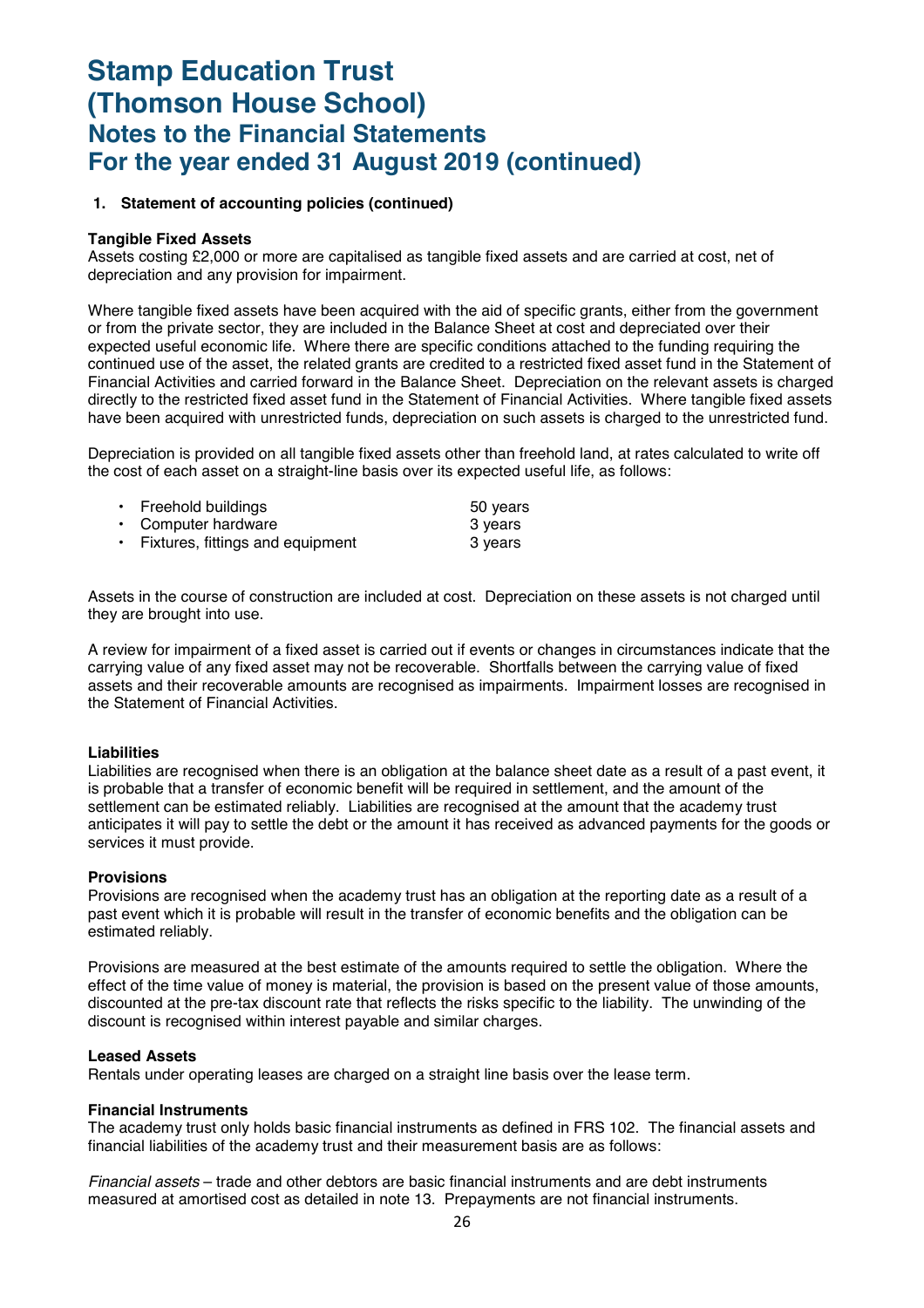#### **1. Statement of accounting policies (continued)**

*Cash at bank* – is classified as a basic financial instrument and is measured at face value.

*Financial liabilities* – trade creditors, accruals and other creditors are financial instruments, and are measured at amortised cost as detailed in note 14. Taxation and social security are not included in the financial instruments disclosure definition. Deferred income is not deemed to be a financial liability, as the cash settlement has already taken place and there is an obligation to deliver services rather than cash or another financial instrument.

#### **Taxation**

The academy trust is considered to pass the tests set out in Paragraph 1 Schedule 6 of the Finance Act 2010 and therefore it meets the definition of a charitable company for UK corporation tax purposes.

Accordingly, the academy trust is potentially exempt from taxation in respect of income or capital gains received within categories covered by part 11, chapter 3 of the Corporation Tax Act 2010 or Section 256 of the Taxation of Chargeable Gains Act 1992, to the extent that such income or gains are applied exclusively to charitable purposes.

#### **Pensions Benefits**

Retirement benefits to employees of the academy trust are provided by the Teachers' Pension Scheme ('TPS') and the Local Government Pension Scheme ('LGPS'). These are defined benefit schemes.

The TPS is an unfunded scheme and contributions are calculated so as to spread the cost of pensions over employees' working lives with the academy trust in such a way that the pension cost is a substantially level percentage of current and future pensionable payroll. The contributions are determined by the Government Actuary on the basis of quadrennial valuations using a prospective unit credit method. As stated in note 21, the TPS is a multi-employer scheme and there is insufficient information available to use defined benefit accounting. The TPS is therefore treated as a defined contribution scheme for accounting purposes and the contributions recognised in the period to which they relate.

The LGPS is a funded scheme and the assets are held separately from those of the academy trust in separate trustee administered funds. Pension scheme assets are measured at fair value and liabilities are measured on an actuarial basis using the projected unit credit method and discounted at a rate equivalent to the current rate of return on a high quality corporate bond of equivalent term and currency to the liabilities. The actuarial valuations are obtained at least triennially and are updated at each balance sheet date. The amounts charged to operating surplus are the current service costs and the costs of scheme introductions, benefit changes, settlements and curtailments. They are included as part of staff costs as incurred. Net interest on the net defined benefit liability/asset is also recognised in the Statement of Financial Activities and comprises the interest cost on the defined benefit obligation and interest income on the scheme assets, calculated by multiplying the fair value of the scheme assets at the beginning of the period by the rate used to discount the benefit obligations. The difference between the interest income on the scheme assets and the actual return on the scheme assets is recognised in other recognised gains and losses.

Actuarial gains and losses are recognised immediately in other recognised gains and losses.

#### **Fund Accounting**

Unrestricted income funds represent those resources which may be used towards meeting any of the charitable objects of the academy trust at the discretion of the trustees.

Restricted fixed asset funds are resources which are to be applied to specific capital purposes imposed by funders where the asset acquired or created is held for a specific purpose.

Restricted general funds comprise all other restricted funds received with restrictions imposed by the funder/donor and include grants from the Education and Skills Funding Agency.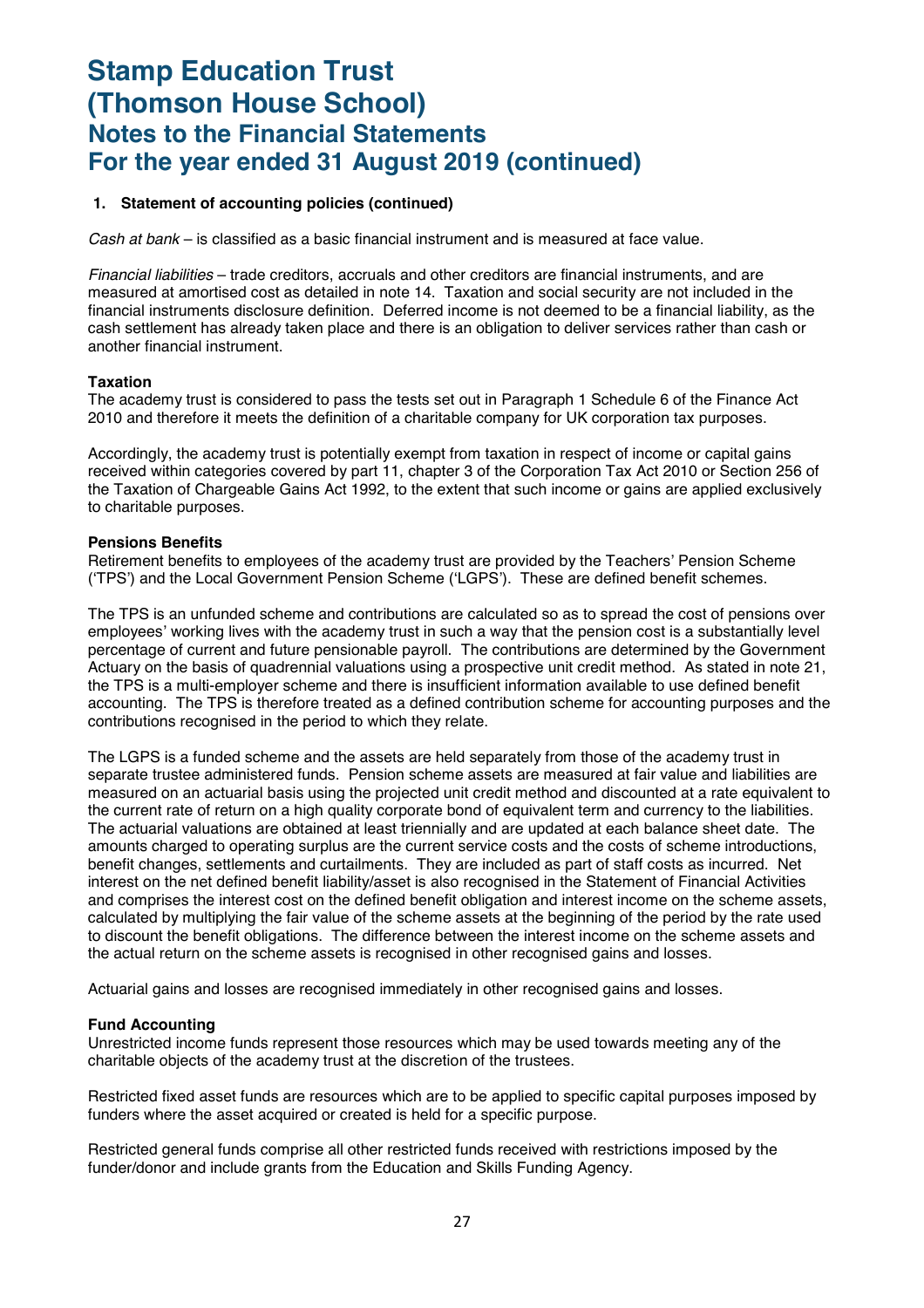#### **1. Statement of accounting policies (continued)**

#### **Critical accounting estimates and areas of judgement**

Estimates and judgements are continually evaluated and are based on historical experience and other factors, including expectations of future events that are believed to be reasonable under the circumstances.

#### *Critical accounting estimates and assumptions*

The academy trust makes estimates and assumptions concerning the future. The resulting accounting estimates and assumptions will, by definition, seldom equal the related actual results. The estimates and assumptions that have a significant risk of causing a material adjustment to the carrying amounts of assets and liabilities within the next financial year are discussed below.

The present value of the Local Government Pension Scheme defined benefit liability depends on a number of factors that are determined on an actuarial basis using a variety of assumptions. The assumptions used in determining the net cost (income) for pensions include the discount rate. Any changes in these assumptions, which are disclosed in note 21, will impact the carrying amount of the pension liability. Furthermore a roll forward approach which projects results from the latest full actuarial valuation performed at 31 March 2016 has been used by the actuary in valuing the pensions liability at 31 August 2019. Any differences between the figures derived from the roll forward approach and a full actuarial valuation would impact on the carrying amount of the pension liability.

#### *Critical areas of judgement*

Disclose the judgements (apart from those involving estimation) that have the most significant effect on the amounts recognised in the financial statements. The trustees must establish which areas of judgement are critical to the academy trust's financial statements.

#### **2. General Annual Grant (GAG)**

Under the funding agreement with the Secretary of State the academy trust was subject to limits at 31 August 2019 on the amount of GAG that could be carried forward from one year to the next. The academy trust is not carrying forward any GAG at the end of the year.

#### **3. Donations and capital grants**

|                     | <b>Unrestricted</b><br><b>Funds</b> | <b>Restricted</b><br><b>Funds</b> | Total<br>2019 | <b>Total</b><br>2018 |
|---------------------|-------------------------------------|-----------------------------------|---------------|----------------------|
|                     |                                     |                                   |               |                      |
| Capital grants      | ۰                                   | 101.855                           | 101,855       | 249,373              |
| Private sponsorship | 2.500                               | ۰                                 | 2.500         | 10,880               |
| Other donations     | 117.526                             | ۰                                 | 117.526       | 68.413               |
|                     | 120.026                             | 101,855                           | 221,881       | 328,666              |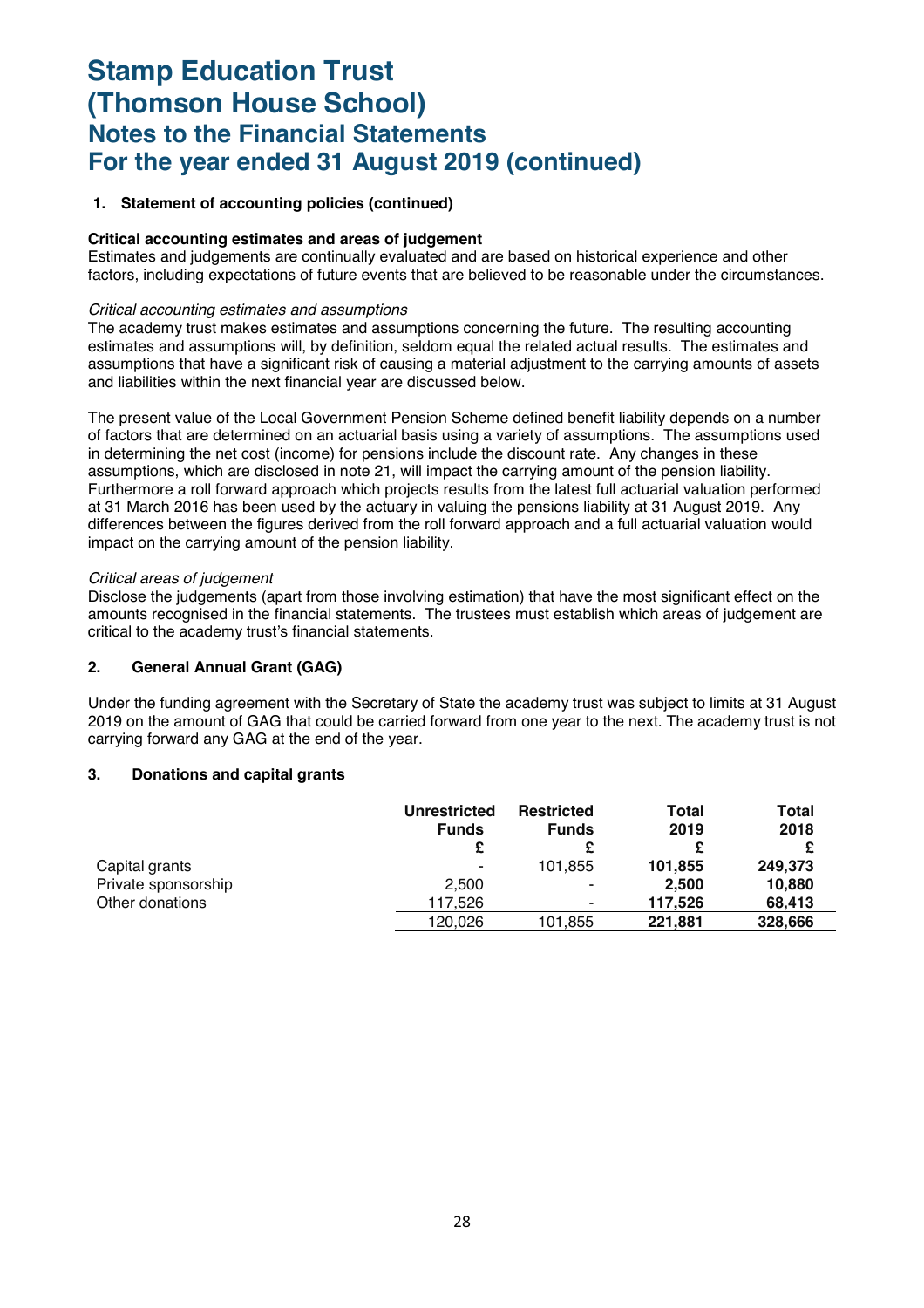### **4. Funding for the Academy Trust's educational operations**

|                                                                                          | <b>Unrestricted</b><br><b>Funds</b><br>£ | <b>Restricted</b><br><b>Funds</b><br>£ | <b>Total</b><br>2019<br>£ | <b>Total</b><br>2018<br>£ |
|------------------------------------------------------------------------------------------|------------------------------------------|----------------------------------------|---------------------------|---------------------------|
| DfE / ESFA grants                                                                        |                                          |                                        |                           |                           |
| General Annual Grant (GAG)                                                               |                                          | 1,374,632                              | 1,374,632                 | 911,035                   |
| <b>Start Up Grants</b><br>۰                                                              |                                          |                                        |                           | 40,000                    |
| Other DfE/ESFA grants                                                                    |                                          |                                        |                           | 43,177                    |
|                                                                                          |                                          | 1,374,632                              | 1,374,632                 | 994,212                   |
| <b>Other Government grants</b><br>Local authority grants<br>Special educational projects |                                          | 15,357                                 | 15,357                    | 12,693<br>165,560         |
|                                                                                          |                                          | 15,357                                 | 15,357                    | 178,253                   |
| Other income                                                                             | 24,716                                   |                                        | 24,716                    | 1,451                     |
|                                                                                          | 24,716                                   | 1,389,989                              | 1,414,705                 | 1,173,916                 |

### **5. Other trading activities**

|                            | <b>Unrestricted</b> | <b>Restricted</b> | Total   | <b>Total</b> |
|----------------------------|---------------------|-------------------|---------|--------------|
|                            | <b>Funds</b>        | <b>Funds</b>      | 2019    | 2018         |
|                            |                     | £                 |         |              |
| Hire of facilities         | 11.470              | ۰                 | 11.470  | 45.991       |
| Catering income            | 54.624              | 64.493            | 119,117 | 98,293       |
| Extended school activities | 103.814             | ۰                 | 103.814 | 68,006       |
|                            | 169.908             | 64.493            | 234.401 | 212,290      |

### **6. Expenditure**

|                                 | <b>Staff</b>             |                 |         | Total     | Total     |
|---------------------------------|--------------------------|-----------------|---------|-----------|-----------|
|                                 | Costs                    | <b>Premises</b> | Other   | 2019      | 2018      |
|                                 |                          |                 | £       | £         | £         |
| Expenditure on raising funds    | $\overline{\phantom{0}}$ | $\blacksquare$  | 858     | 858       | 902       |
| Academy's education operations: |                          |                 |         |           |           |
| Direct costs                    | 1,112,386                | ٠               | 265.446 | 1,377,832 | 1,191,637 |
| Allocated support costs         | 186,064                  | 474.454         | 122,361 | 782.879   | 658.265   |
|                                 | ,298,450                 | 474.454         | 388.665 | 2,161,569 | 1,850,804 |

Net expenditure for the year includes:

|                                            | 2019    | 2018    |
|--------------------------------------------|---------|---------|
|                                            |         |         |
| Depreciation                               | 270.549 | 261.631 |
| Fees payable to auditor for audit services | 23,407  | 17.407  |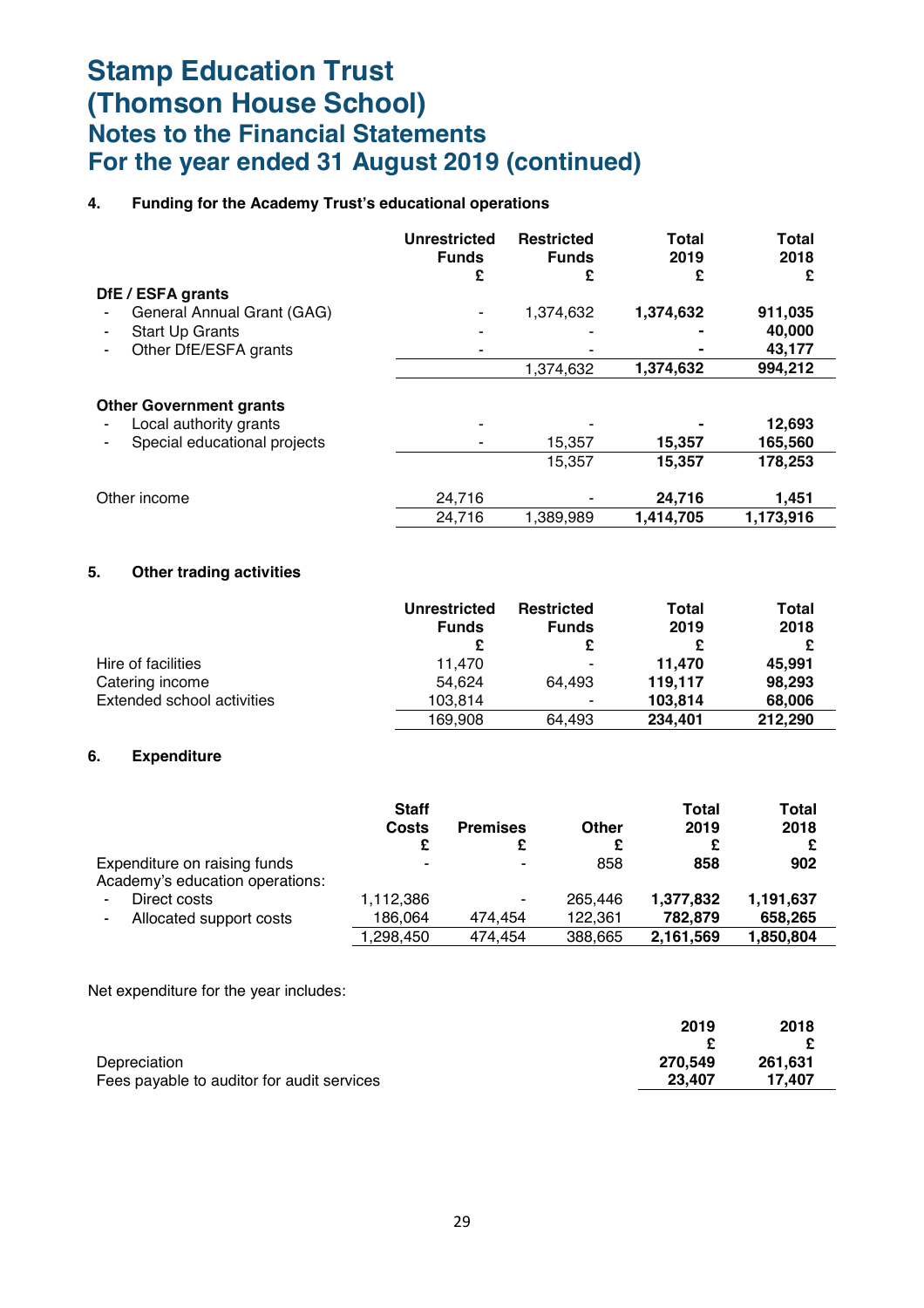| 7. | <b>Charitable activities</b>                      |              |              |
|----|---------------------------------------------------|--------------|--------------|
|    |                                                   | 2019         | 2018         |
|    |                                                   | £            | £            |
|    | Direct costs - educational operations             | 1,377,832    | 1,191,637    |
|    | Support costs - educational operations            | 782,879      | 658,265      |
|    |                                                   | 2,160,711    | 1,849,902    |
|    |                                                   |              |              |
|    |                                                   | <b>Total</b> | <b>Total</b> |
|    |                                                   | 2019         | 2018         |
|    |                                                   | £            | £            |
|    | Support staff costs                               | 186,064      | 166,061      |
|    | Depreciation                                      | 270,549      | 261,631      |
|    | Technology costs                                  | 29,831       | 25,691       |
|    | Premises costs                                    | 203,905      | 86,542       |
|    | Other support costs                               | 53,391       | 99,646       |
|    | Governance costs                                  | 39,139       | 18,694       |
|    |                                                   | 782,879      | 658,265      |
| 8. | <b>Staff</b>                                      |              |              |
| a. | <b>Staff costs</b>                                |              |              |
|    | Staff costs during the period were:               |              |              |
|    |                                                   | <b>Total</b> | <b>Total</b> |
|    |                                                   | 2019         | 2018         |
|    |                                                   | £            | £            |
|    | Wages and salaries                                | 979,322      | 829,427      |
|    | Social security costs                             | 79,804       | 66,882       |
|    | Operating costs of defined benefit pension scheme | 236,894      | 210,202      |
|    |                                                   | 1,296,020    | 1,106,512    |
|    | Supply staff costs                                | 2,430        | 7,850        |
|    | Staff restructuring costs                         |              | 14,447       |

#### **b. Staff numbers**

The average number of persons employed by the academy during the period was as follows:

|                            | 2019<br>No. | 2018<br>No. |
|----------------------------|-------------|-------------|
| <b>Teachers</b>            | 16          | 14          |
| Administration and support | 4           | 4           |
| Management                 | 4           | 4           |
| <b>Teaching Support</b>    | 12          | 13          |
|                            | 36          | 35          |

**1,298,450 1,128,809**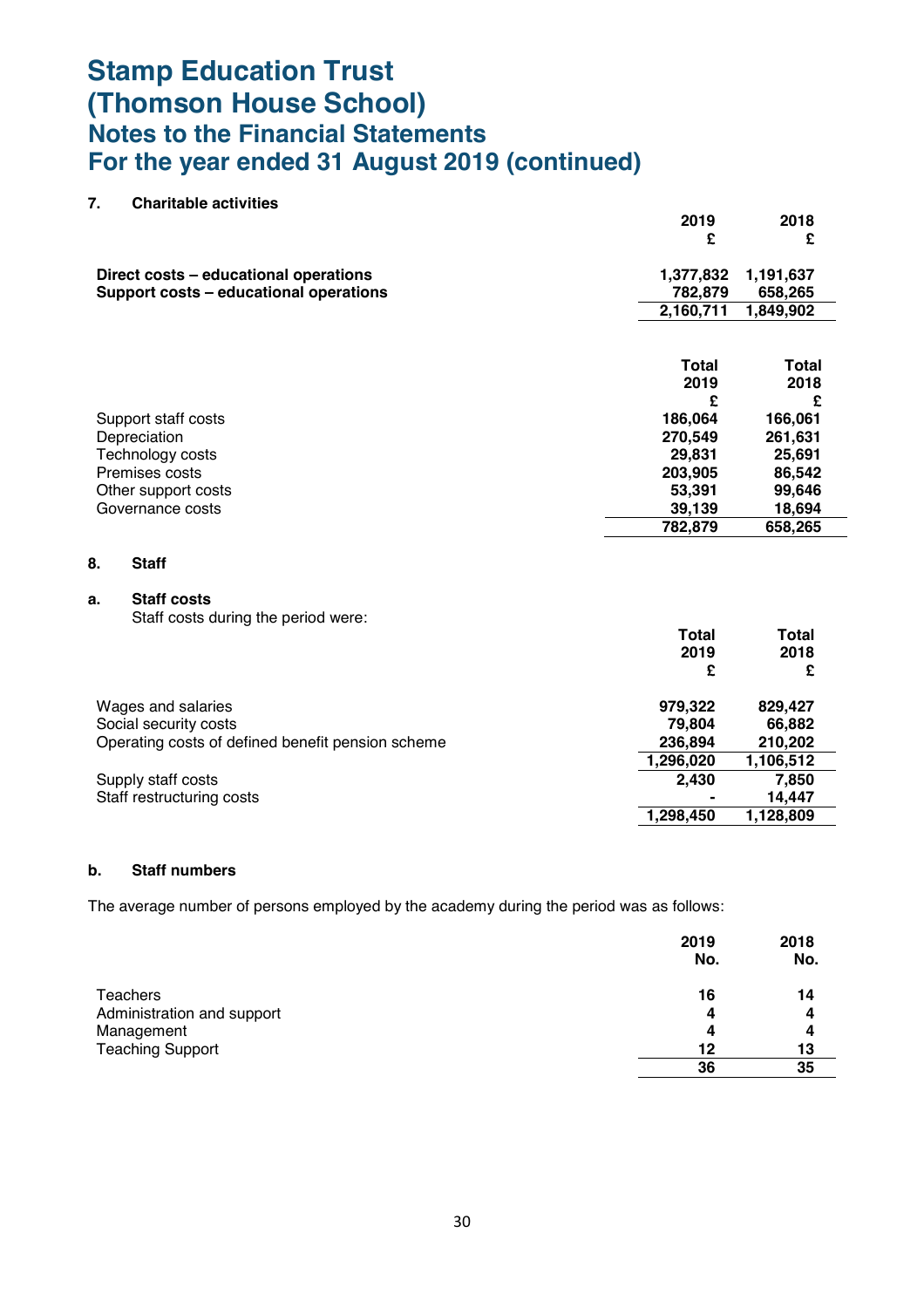#### **c. Higher paid staff**

The number of employees whose employee benefits (excluding employer pension costs) exceeded £60,000 was:

|                   | 2019<br>No. | 2018<br>No. |
|-------------------|-------------|-------------|
| £60,001 - £70,000 |             |             |

The key management personnel of the academy trust comprise the trustees and the senior management team as listed on page 1. The total amount of employee benefits (including employer pension contributions) received by key management personnel for their services to the trust was £82,857 (2018: £81,341).

#### **9. Related Party Transactions – Trustees' remuneration and expenses**

One or more trustees has been paid remuneration or has received other benefits from an employment with the trust. The principal and other staff trustees only receive remuneration in respect of services they provide undertaking the roles of principal and staff members under their contracts of employment.

The value of trustees' remuneration and other benefits was as follows:

A Letch (Accounting Officer and trustee):

Remuneration £65,000 - £70,000 (2018: £65,000 - £70,000) Employer's pension contributions paid £10,000 - £15,000 (2018: £10,000 - £15,000)

During the period ended 31 August 2019, there were no travel and subsistence expenses reimbursed or paid directly to the trustees (2018: nil).

Other related party transactions involving the trustees are set out in note 22.

#### **10. Trustees and officers insurance**

In accordance with normal commercial practice the academy has purchased insurance to protect trustees and officers from claims arising from negligent acts, errors or omissions occurring whilst on academy business. The insurance provides cover on any one claim. For the year ended 31 August 2019 the trust was insured by the EFA's Risk Protection Arrangement.

#### **11. Intangible fixed assets**

|                                                                | Development<br>costs<br>£ |
|----------------------------------------------------------------|---------------------------|
| Cost                                                           |                           |
| At 1 September 2018 and at 31 August 2019                      | 4,142                     |
| Amortisation<br>At 1 September 2018 and at 31 August 2019      | 4,142                     |
| <b>Carrying amount</b><br>At 31 August 2018 and 31 August 2019 |                           |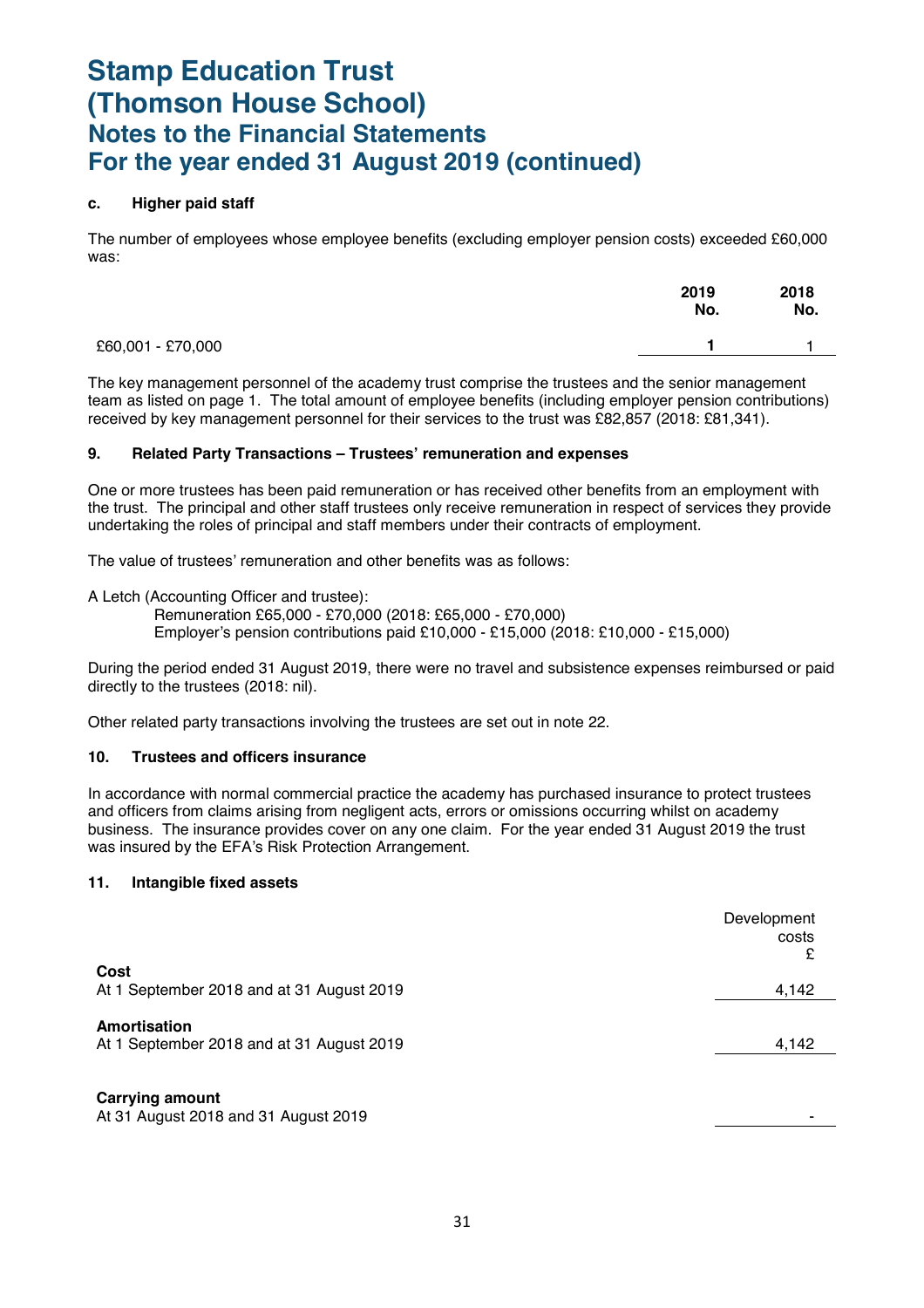### **12. Tangible fixed assets**

|                     | Asset in the<br>course of<br>Construction | Land and<br>buildings<br>£ | Computer<br>Hardware<br>£ | Fixtures, fittings<br>& equipment<br>£ | Total<br>£ |
|---------------------|-------------------------------------------|----------------------------|---------------------------|----------------------------------------|------------|
| Cost                |                                           |                            |                           |                                        |            |
| At 1 September 2018 | 30,705                                    | 7,604,962                  | 237,836                   | 388,788                                | 8,262,291  |
| Additions           |                                           | 185,000                    | 43,643                    | 4,297                                  | 232,940    |
| Transfer            | (30, 705)                                 | 30,705                     |                           |                                        |            |
| At 31 August 2019   |                                           | 7,820,667                  | 281,479                   | 393,085                                | 8,495,165  |
| <b>Depreciation</b> |                                           |                            |                           |                                        |            |
| At 1 September 2018 |                                           | 631,594                    | 203,024                   | 249,283                                | 1,083,901  |
| Charged in year     |                                           | 155,779                    | 34,660                    | 80,110                                 | 270,549    |
| At 31 August 2019   |                                           | 787,373                    | 237,684                   | 329,393                                | 270,550    |
| Net book values     |                                           |                            |                           |                                        |            |
| At 31 August 2018   | 30,705                                    | 6,973,368                  | 34,812                    | 139,505                                | 7,178,390  |
| At 31 August 2019   |                                           | 7,033,294                  | 43,795                    | 63,692                                 | 7,140,781  |
|                     |                                           |                            |                           |                                        |            |

### **13. Debtors**

|                                | 2019<br>£ | 2018<br>£ |
|--------------------------------|-----------|-----------|
| Trade debtors                  | 59,935    | 3,000     |
| VAT recoverable                | 107.484   | 46.720    |
| Prepayments and accrued income | 61.949    | 104.975   |
|                                | 229,368   | 154,695   |

#### **14. Creditors: amounts falling due within one year**

|                                     | 2019      | 2018     |
|-------------------------------------|-----------|----------|
|                                     | £         | £        |
| Trade creditors                     | 118,197   | 132,745  |
| Taxation and social security        | 18,860    | 16,231   |
| Accruals and deferred income        | 52,373    | 62,957   |
|                                     | 189,430   | 211,933  |
|                                     | 2019      | 2018     |
|                                     | £         | £        |
| Deferred income at 1 September 2018 | 37.346    | 43,058   |
| Released from previous years        | (37, 346) | (43,058) |
| Resources deferred in year          | 37,143    | 37,346   |
| Deferred income at 31 August 2019   | 37,143    | 37,346   |

At the balance sheet date the academy trust was holding funds received in advance for the free school meal initiative for the autumn term 2019.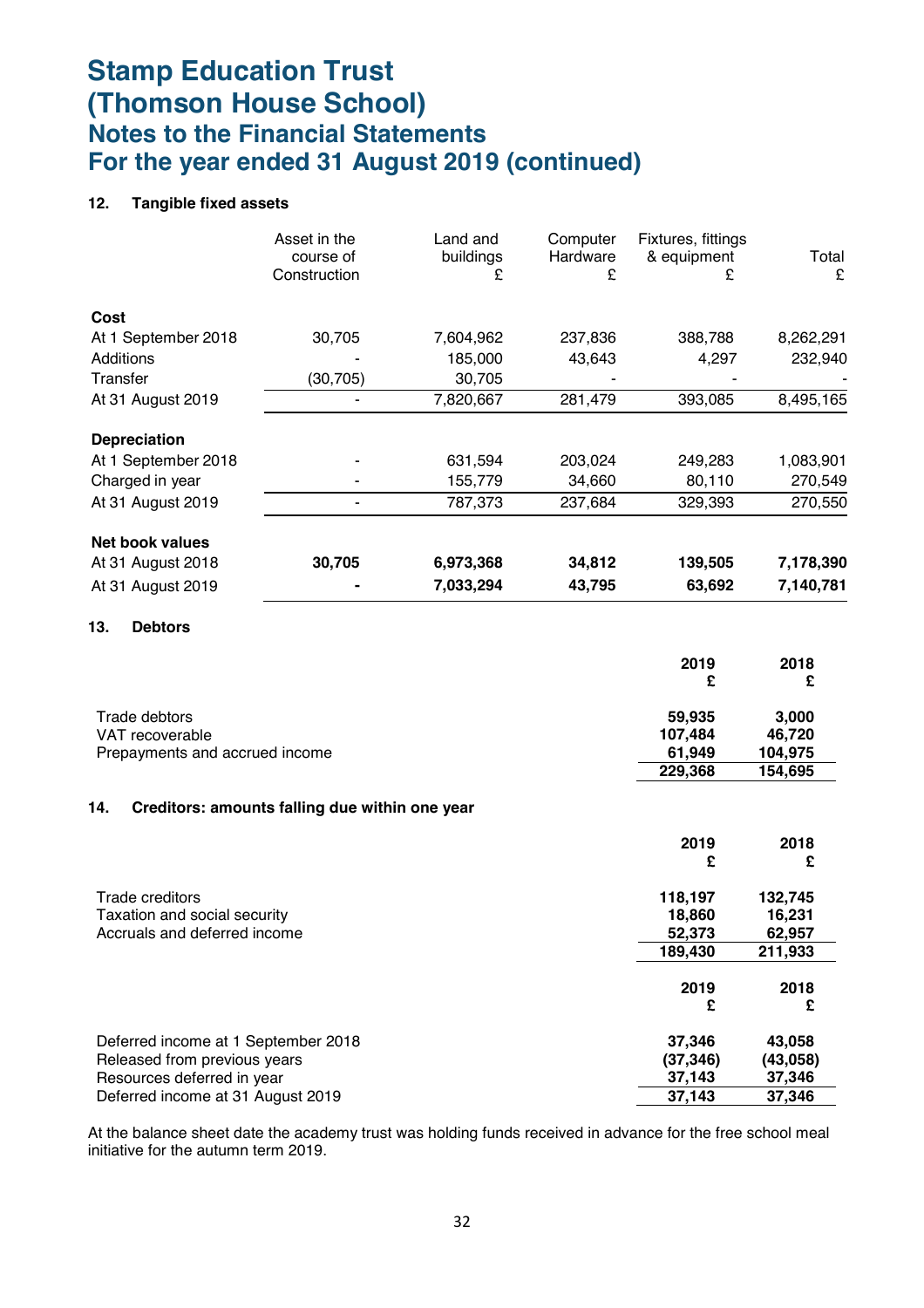#### **15. Funds**

|                                                                | <b>Balance at</b><br>1 September<br>2018<br>£ | <b>Income</b><br>£ | <b>Expenditure</b><br>£ | Gains,<br>Losses and<br><b>Transfers</b><br>£ | <b>Balance at</b><br>31 August<br>2019<br>£ |
|----------------------------------------------------------------|-----------------------------------------------|--------------------|-------------------------|-----------------------------------------------|---------------------------------------------|
| <b>Restricted general funds</b>                                |                                               |                    |                         |                                               |                                             |
| General Annual Grant (GAG)                                     | 54,787                                        | 1,374,632          | (1,603,152)             | 173,733                                       |                                             |
| Start Up Grant                                                 |                                               |                    |                         |                                               |                                             |
| Other DfE/EFA grants                                           |                                               |                    |                         |                                               |                                             |
| Other government grants                                        |                                               | 15,357             | (15, 357)               |                                               |                                             |
| Other non-government                                           |                                               | 64,493             | (64, 493)               |                                               |                                             |
| Pension reserve                                                | (216,000)                                     |                    | (89,000)                | (82,000)                                      | (387,000)                                   |
|                                                                | (161,213)                                     | 1,454,482          | (1,772,002)             | 91,733                                        | (387,000)                                   |
| <b>Restricted fixed assets funds</b><br>DfE/EFA capital grants | 7,278,376                                     | 101,855            | (270, 549)              | 31,099                                        | 7,140,781                                   |
|                                                                | 7,278,376                                     | 101,855            | (270, 549)              | 31,099                                        | 7,140,781                                   |
|                                                                |                                               |                    |                         |                                               |                                             |
| <b>Total restricted funds</b>                                  | 7,117,163                                     | 1,556,337          | (2,042,551)             | 122,832                                       | 6,753,781                                   |
|                                                                |                                               |                    |                         |                                               |                                             |
| <b>Total unrestricted funds</b>                                | 463,475                                       | 316,583            | (119, 018)              | (204,832)                                     | 456,208                                     |
| <b>Total funds</b>                                             | 7,580,638                                     | 1,872,920          | (2, 161, 569)           | (82,000)                                      | 7,209,989                                   |

The specific purposes for which the funds are to be applied are as follows:

#### **General Annual Grant**

The General Annual Grant must be used for the normal running costs of the Academy including salary costs, overheads, premises costs and curriculum costs. Under the funding agreement with the Secretary of state, the academy was not subject to a limit on the amount of GAG that it could carry forward at 31 August 2019.

#### **Other DfE/EFA and government grants**

Other grants include funding received from the DfE and the Local Education Authority for specific purposes.

#### **Fixed asset fund**

The fixed asset fund includes grants received from the DfE and other sources to finance the purchase of tangible assets.

#### **Pension reserve**

The pension reserve is the element of the local government pension fund liability attributable to the academy (see note 21).

#### **16. Analysis of net assets between funds**

|                            | <b>Unrestricted</b><br><b>Funds</b><br>£ | <b>Restricted</b><br>General<br><b>Funds</b> | <b>Restricted</b><br><b>Fixed Asset</b><br><b>Funds</b> | Total<br><b>Funds</b> |
|----------------------------|------------------------------------------|----------------------------------------------|---------------------------------------------------------|-----------------------|
| Intangible fixed assets    | ۰                                        |                                              |                                                         |                       |
| Tangible fixed assets      | ۰                                        |                                              | 7,140,781                                               | 7,140,781             |
| <b>Current assets</b>      | 645.638                                  |                                              |                                                         | 645,638               |
| <b>Current liabilities</b> | (189, 430)                               |                                              | ۰                                                       | (189, 430)            |
| Pension scheme liability   | ۰                                        | (387,000)                                    |                                                         | (387,000)             |
| <b>Total net assets</b>    | 456,208                                  | (387,000)                                    | 7,140,781                                               | 7,209,989             |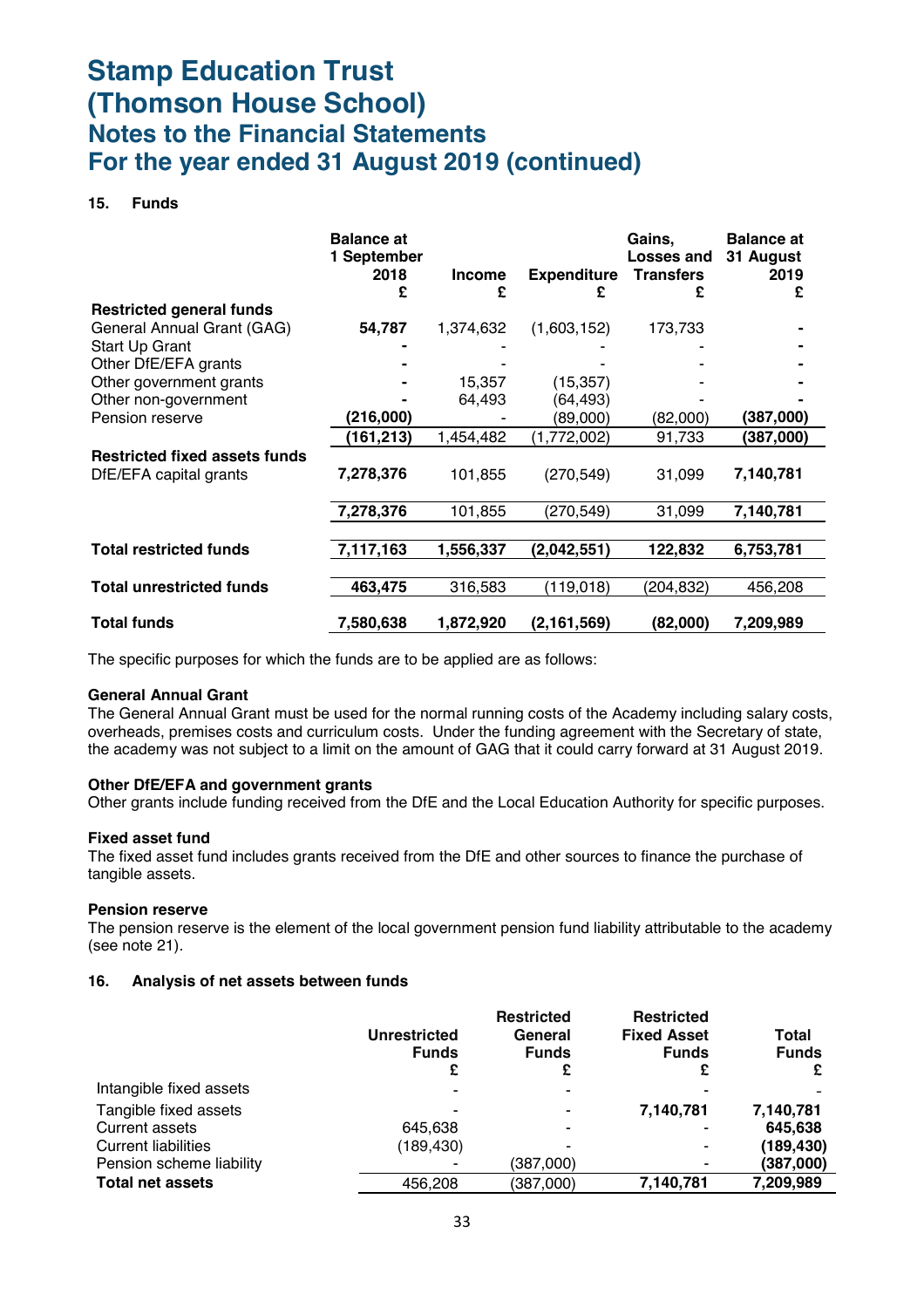### **Notes to the Financial Statements For the year ended 31 August 2019 (continued)**

### **17. Reconciliation of net (expenditure)/income to net cash flow from operating activities**

|                                                                                                                      | 2019<br>£  | 2018<br>£  |
|----------------------------------------------------------------------------------------------------------------------|------------|------------|
| Net (expenditure)/income for the reporting period (as per the statement of<br>financial activities)<br>Adjusted for: | (288, 649) | (133, 668) |
| Depreciation [note 12]                                                                                               | 270,549    | 261,631    |
| Capital grants from DfE and other capital income                                                                     | (101, 855) | (249, 373) |
| Interest receivable                                                                                                  | (1,933)    | (2, 264)   |
| Defined benefit pension scheme cost less contributions payable [note 21]                                             | 84,000     | 82,000     |
| Defined benefit pension scheme finance cost [note 21]                                                                | 5,000      | 6,000      |
| (Increase) in debtors                                                                                                | (74, 673)  | (73, 225)  |
| (Decrease)/increase in creditors                                                                                     | (22, 503)  | 96,688     |
| Net cash (used in)/provided by Operating Activities                                                                  | (130, 064) | (12, 211)  |
| 18.<br>Cash flows from investing activities                                                                          | 2019<br>£  | 2018<br>£  |
| Dividends, interest and rents from investments                                                                       | 1,933      | 2,264      |
| Purchase of tangible fixed assets                                                                                    | (232, 940) | (52, 105)  |
| Capital grants from DfE/ESFA                                                                                         | 101,855    | 249,373    |
| Capital funding received from sponsors and others                                                                    |            |            |
| Net cash provided by investing activities                                                                            | (129, 152) | 199,532    |
| 19.<br>Analysis of cash and cash equivalents                                                                         |            |            |
|                                                                                                                      | 2019       | 2018       |
|                                                                                                                      | £          | £          |
| Cash in hand and at bank                                                                                             | 416,270    | 675,486    |
| Total cash and cash equivalents                                                                                      | 416,270    | 675,486    |
|                                                                                                                      |            |            |

#### **20. Members liability**

Each member of the Trust undertakes to contribute to the assets of the company in the event of it being wound up while he/she is a member, or within one year after he/she ceases to be a member, such amount as may be required, not exceeding £1 for the debts and liabilities contracted before he/she ceases to be a member.

#### **21. Pension and similar obligations**

The academy trust's employees belong to two principal pension schemes: the Teachers' Pension Scheme England and Wales (TPS) for academic and related staff; and the Local Government Pension Scheme (LGPS) for non-teaching staff, which is managed by London Borough of Richmond. Both are multi-employer defined benefit schemes.

The latest actuarial valuation of the TPS related to the period ended 31 March 2016 and of the LGPS 31 March 2016.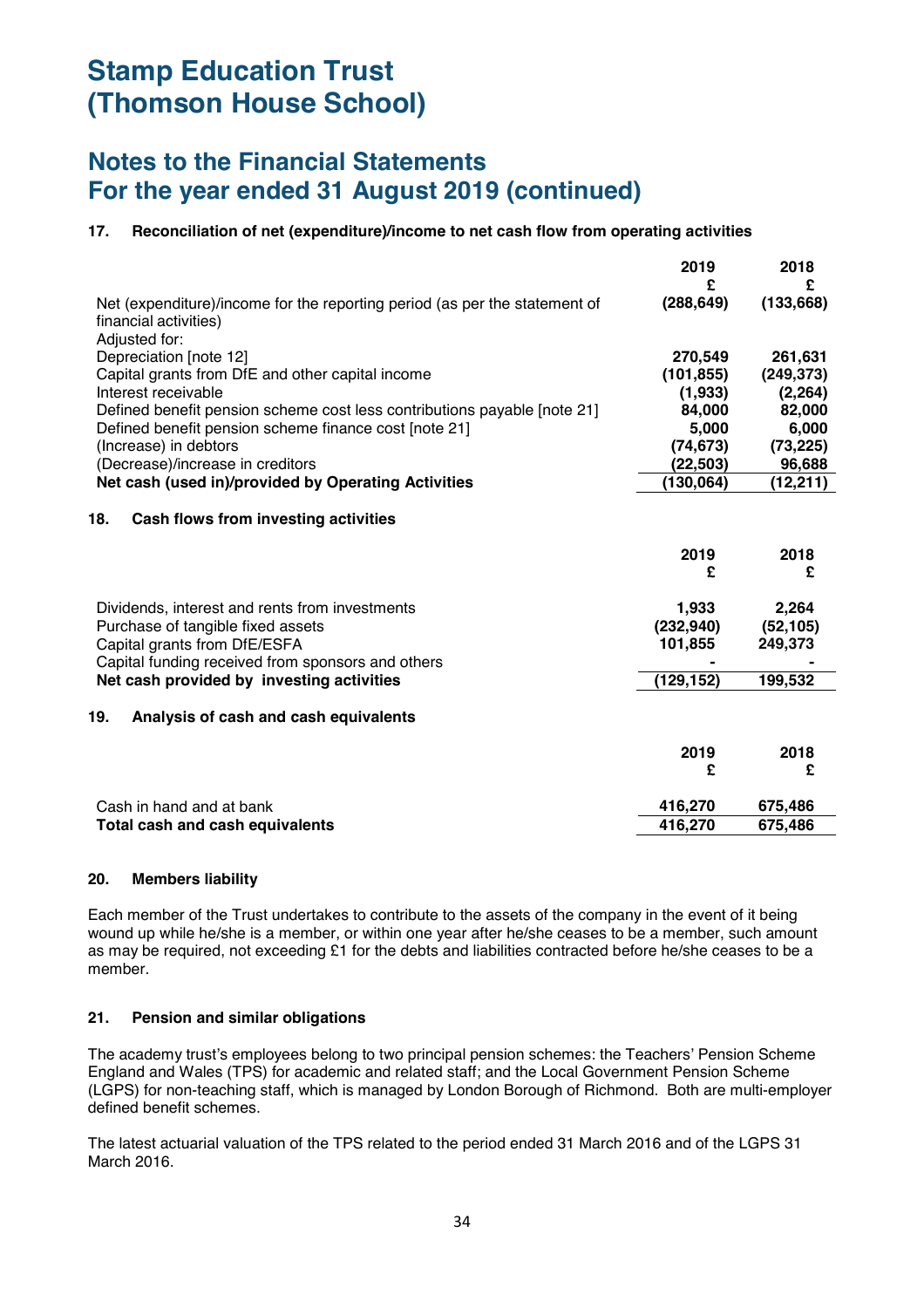There were no outstanding or prepaid contributions at either the beginning or the end of the financial year.

#### **Teachers' Pension Scheme**

#### **Introduction**

The Teachers' Pension Scheme (TPS) is a statutory, contributory, defined benefit scheme, governed by the Teachers' Pensions Regulations (2010) and, from 1 April 2014, by the Teachers' Pension Scheme Regulations 2014. Membership is automatic for full-time teachers in academies and, from 1 January 2007, automatic for teachers in part-time employment following appointment or a change of contract, although they are able to opt out.

The TPS is an unfunded scheme and members contribute on a 'pay as you go' basis – these contributions along with those made by employers are credited to the Exchequer. Retirement and other pension benefits are paid by public funds provided by Parliament.

#### **Valuation of the Teachers' Pension Scheme**

The Government Actuary, using normal actuarial principles, conducts a formal actuarial review of the TPS in accordance with the Public Service Pensions (Valuations and Employer Cost Cap) Directions 2014 published by HM Treasury. The aim of the review is to specify the level of future contributions. Actuarial scheme valuations are dependent on assumptions about the value of future costs, design of benefits and many other factors. The latest actuarial valuation of the TPS was carried out as at 31 March 2016 and in accordance with the Public Service Pensions (Valuations and Employer Cost Cap) Directions 2014. The valuation report was published by the Department for Education on 5 March 2019. The key elements of the valuation and subsequent consultation are:

- Uncorrected employer contribution rate effective over the implementation period: 19.5% of pensionable pay. This is an increase of 3.1% on the current contribution rate. This increase is primarily due to the reduction in the SCAPE discount rate to 2.4% pa above CPI with effect from 1 April 2019;
- Corrected employer contribution rate payable over the implementation period: 22.8% of pensionable pay. This is an increase of 6.4% on the current contribution rate. This rate is calculated in the same way as the uncorrected employer contribution rate except that the accrual rate of the 2015 Scheme is assumed to be improved from 1 April 2019 to the extent necessary such that the employer contribution correction cost equals the target cost of the scheme.

Following agreement between the Department for Education and HM Treasury, no change was made to the employer contributions until September 2019, with employers continuing to pay contributions at a rate of 16.4% of pensionable pay. As a consequence of this delay in implementing the change, an additional 0.8% of pay will be payable over the remainder of the period to 31 March 2023 to ensure that the level of the notional fund at the next valuation of the scheme is expected to be unaffected by the delay. Employers will therefore pay contributions at a rate of 23.6% of pensionable pay from September 2019.

The employer's pension costs paid to TPS in the period amounted to £102,742 (2018: £82,098).

A copy of the valuation report and supporting documentation is on the Teachers' Pensions website.

Under the definitions set out in FRS 102, the TPS is a multi-employer pension scheme. The trust has accounted for its contributions to the scheme as if it were a defined contribution scheme. The trust has set out above the information available on the scheme.

#### **Local Government Pension Scheme**

The LGPS is a funded defined benefit pension scheme, with the assets held in separate trusteeadministered funds. The total contribution made for the year ended 31 August 2019 was £61,000 (2018: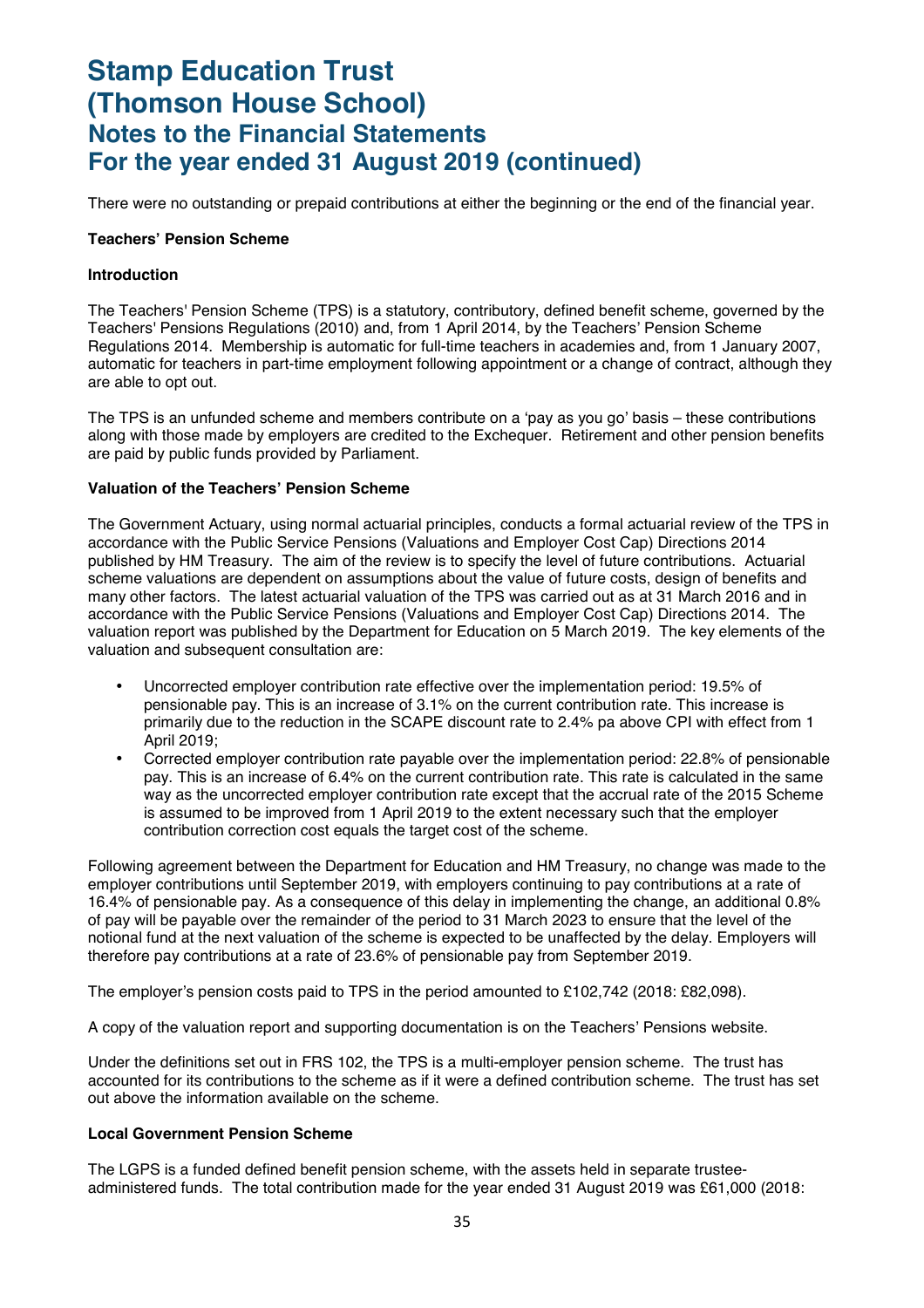### **Notes to the Financial Statements For the year ended 31 August 2019 (continued)**

£54,000), of which employer's contributions totalled £44,000 (2018: £39,000) and employees' contributions totalled £17,000 (2018: £15,000). The agreed contribution rates for future years are 14.7 per cent for employers and 5.5-12.5 per cent for employees.

Parliament has agreed, at the request of the Secretary of State for Education, to a guarantee that, in the event of academy closure, outstanding Local Government Pension Scheme liabilities would be met by the Department for Education. The guarantee came into force on 18 July 2013.

| <b>Principal actuarial assumptions</b>   | <b>At 31 August 2019</b> | At 31 August 2018 |  |
|------------------------------------------|--------------------------|-------------------|--|
| Rate of increase in salaries             | 3.15%                    | 3.3%              |  |
| Rate of increase for pensions in payment | 2.15%                    | 2.3%              |  |
| Discount rate for scheme liabilities     | 1.9%                     | 2.7%              |  |
| Inflation assumption (CPI)               | 2.15%                    | 2.3%              |  |

The current mortality assumptions include sufficient allowance for future improvements in mortality rates. The assumed life expectations on retirement age 65 are:

|                      | <b>At 31 August 2019</b> | <b>At 31 August 2018</b> |
|----------------------|--------------------------|--------------------------|
| Retiring today       |                          |                          |
| Males                | 23.4                     | 24.5                     |
| Females              | 24.8                     | 26.1                     |
| Retiring in 20 years |                          |                          |
| Males                | 25.1                     | 26.8                     |
| Females              | 26.7                     | 28.5                     |

| <b>Sensitivity analysis</b>                                  | <b>At 31 August 2019</b> |         | <b>At 31 August 2018</b> |         |         |         |
|--------------------------------------------------------------|--------------------------|---------|--------------------------|---------|---------|---------|
|                                                              | $-0.1%$                  | $0.0\%$ | $+0.1%$                  | $-0.1%$ | $0.0\%$ | $+0.1%$ |
|                                                              | £'000                    | £'000   | £'000                    | £'000   | £'000   | £'000   |
| Adjustment to discount rate:                                 |                          |         |                          |         |         |         |
| Present value of total obligation                            | 784                      | 811     | 839                      | 520     | 538     | 557     |
| Projected service cost                                       | 134                      | 139     | 144                      | 96      | 99      | 102     |
| Adjustment to long term salary increase:                     |                          |         |                          |         |         |         |
| Present value of total obligation                            | 813                      | 811     | 809                      | 539     | 538     | 537     |
| Projected service cost                                       | 139                      | 139     | 139                      | 99      | 99      | 99      |
| Adjustment to pension increases and<br>deferred revaluation: |                          |         |                          |         |         |         |
| Present value of total obligation                            | 837                      | 811     | 785                      | 555     | 538     | 521     |
| Projected service cost                                       | 144                      | 139     | 134                      | 102     | 99      | 96      |
| Adjustment to life expectancy assumptions:                   |                          |         |                          |         |         |         |
| Present value of total obligation                            | 839                      | 811     | 783                      | 555     | 538     | 521     |
| Projected service cost                                       | 144                      | 139     | 134                      | 102     | 99      | 96      |